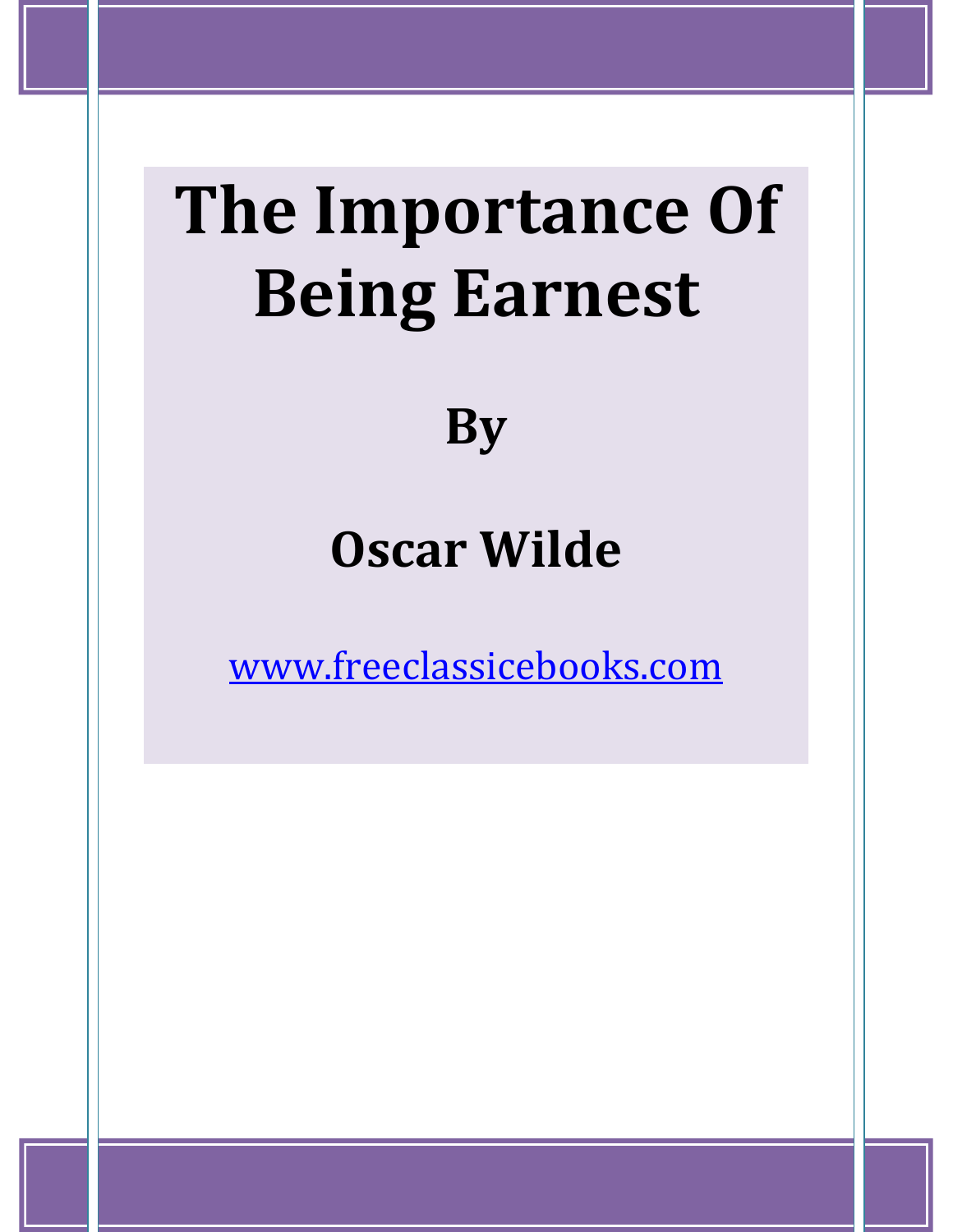#### **www.freeclassicebooks.com**

#### **Contents**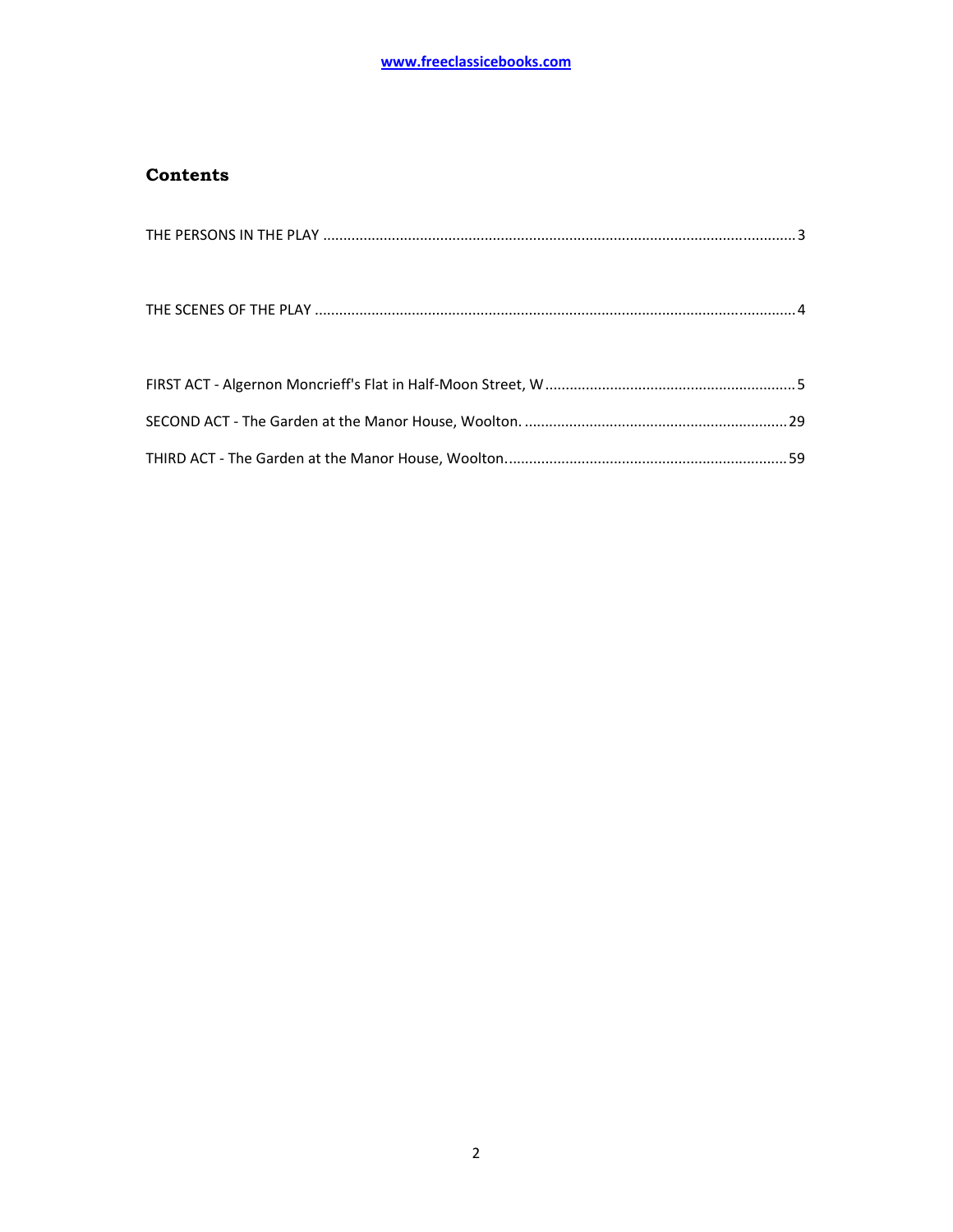#### **THE PERSONS IN THE PLAY**

John Worthing, J.P. Algernon Moncrieff Rev. Canon Chasuble, D.D. Merriman, Butler Lane, Manservant Lady Bracknell Hon. Gwendolen Fairfax Cecily Cardew Miss Prism, Governess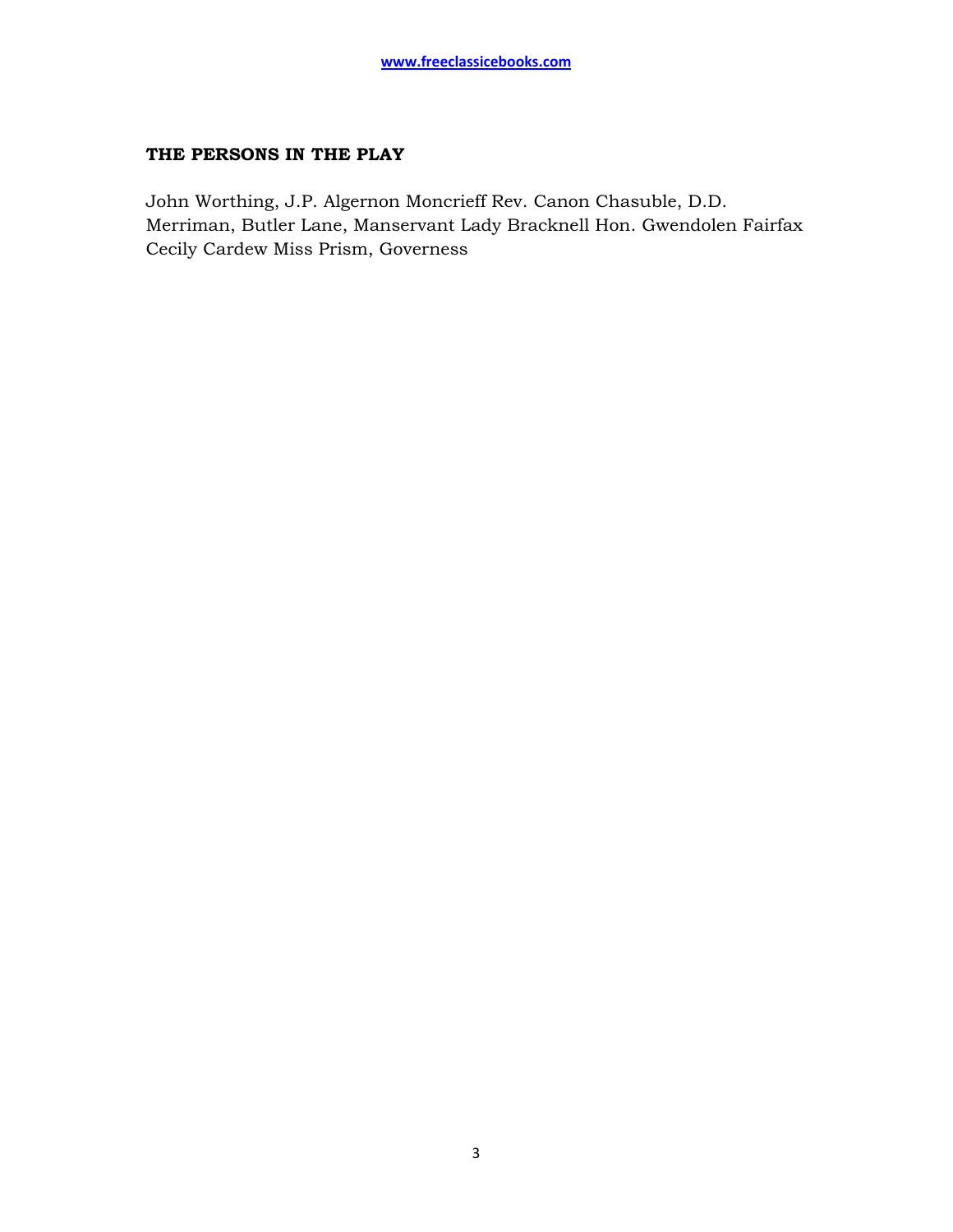#### **THE SCENES OF THE PLAY**

- ACT I. Algernon Moncrieff's Flat in Half-Moon Street, W.
- ACT II. The Garden at the Manor House, Woolton.
- ACT III. Drawing-Room at the Manor House, Woolton.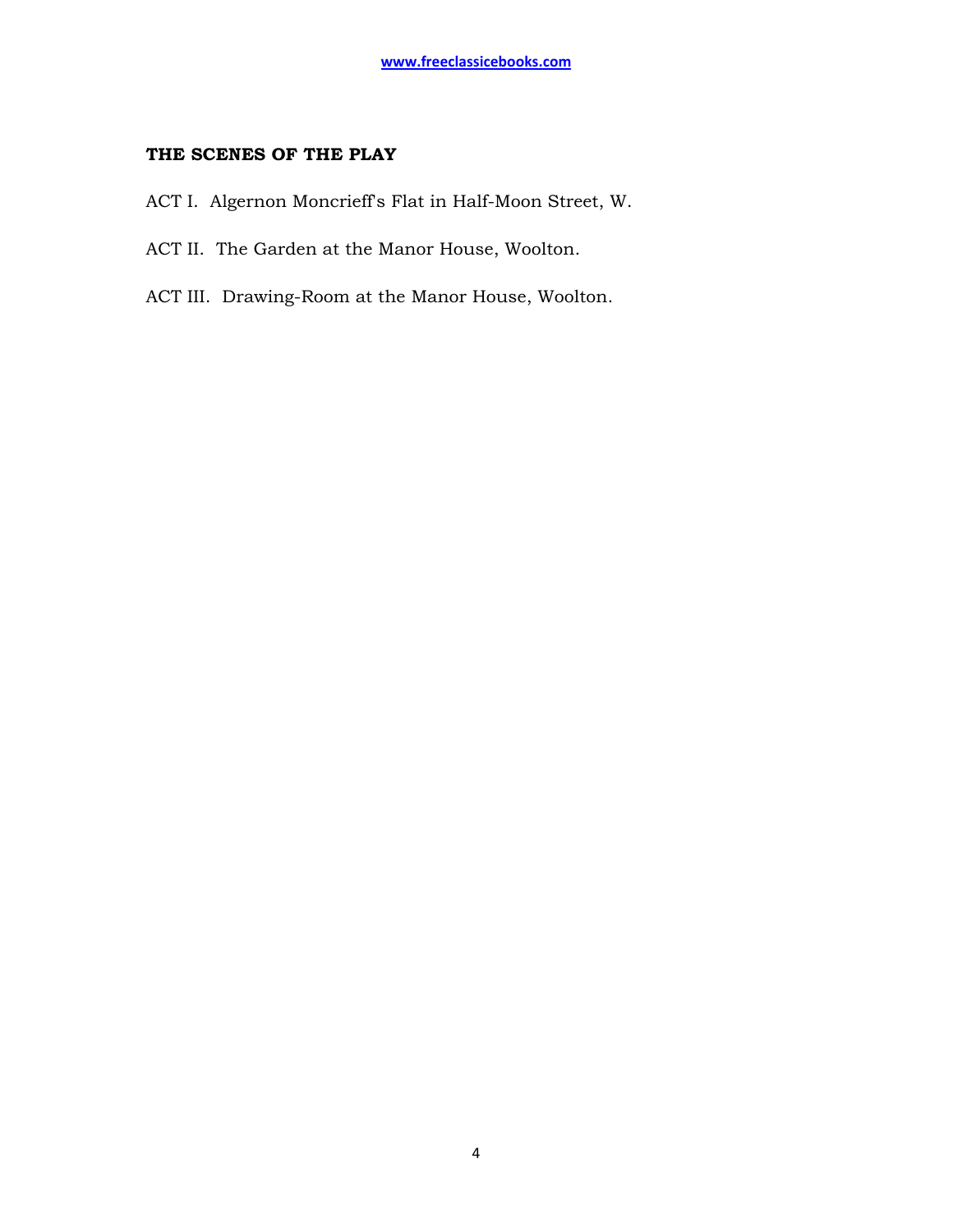### **FIRST ACT - Algernon Moncrieff's Flat in Half-Moon Street, W**

**SCENE** 

 Morning-room in Algernon's flat in Half-Moon Street. The room is luxuriously and artistically furnished. The sound of a piano is heard in the adjoining room.

[Lane is arranging afternoon tea on the table, and after the music has ceased, Algernon enters.]

Algernon. Did you hear what I was playing, Lane?

Lane. I didn't think it polite to listen, sir.

Algernon. I'm sorry for that, for your sake. I don't play accurately--any one can play accurately--but I play with wonderful expression. As far as the piano is concerned, sentiment is my forte. I keep science for Life.

Lane. Yes, sir.

Algernon. And, speaking of the science of Life, have you got the cucumber sandwiches cut for Lady Bracknell?

Lane. Yes, sir. [Hands them on a salver.]

Algernon. [Inspects them, takes two, and sits down on the sofa.] Oh! . . . by the way, Lane, I see from your book that on Thursday night, when Lord Shoreman and Mr. Worthing were dining with me, eight bottles of champagne are entered as having been consumed.

Lane. Yes, sir; eight bottles and a pint.

Algernon. Why is it that at a bachelor's establishment the servants invariably drink the champagne? I ask merely for information.

Lane. I attribute it to the superior quality of the wine, sir. I have often observed that in married households the champagne is rarely of a first-rate brand.

Algernon. Good heavens! Is marriage so demoralising as that?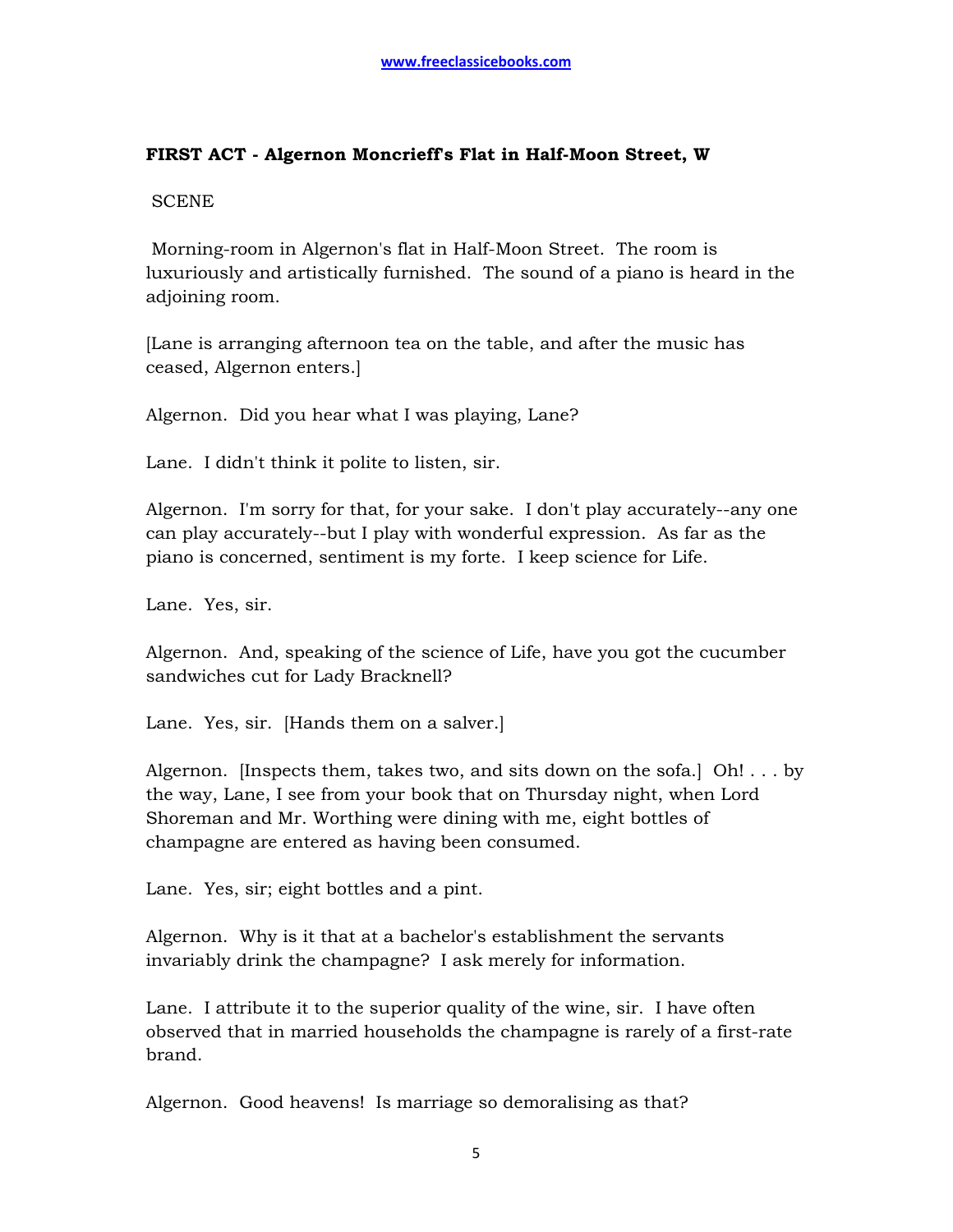Lane. I believe it is a very pleasant state, sir. I have had very little experience of it myself up to the present. I have only been married once. That was in consequence of a misunderstanding between myself and a young person.

Algernon. [Languidly.] I don't know that I am much interested in your family life, Lane.

Lane. No, sir; it is not a very interesting subject. I never think of it myself.

Algernon. Very natural, I am sure. That will do, Lane, thank you.

Lane. Thank you, sir. [Lane goes out.]

Algernon. Lane's views on marriage seem somewhat lax. Really, if the lower orders don't set us a good example, what on earth is the use of them? They seem, as a class, to have absolutely no sense of moral responsibility.

[Enter Lane.]

Lane. Mr. Ernest Worthing.

[Enter Jack.]

[Lane goes out.]

Algernon. How are you, my dear Ernest? What brings you up to town?

Jack. Oh, pleasure, pleasure! What else should bring one anywhere? Eating as usual, I see, Algy!

Algernon. [Stiffly.] I believe it is customary in good society to take some slight refreshment at five o'clock. Where have you been since last Thursday?

Jack. [Sitting down on the sofa.] In the country.

Algernon. What on earth do you do there?

Jack. [Pulling off his gloves.] When one is in town one amuses oneself. When one is in the country one amuses other people. It is excessively boring.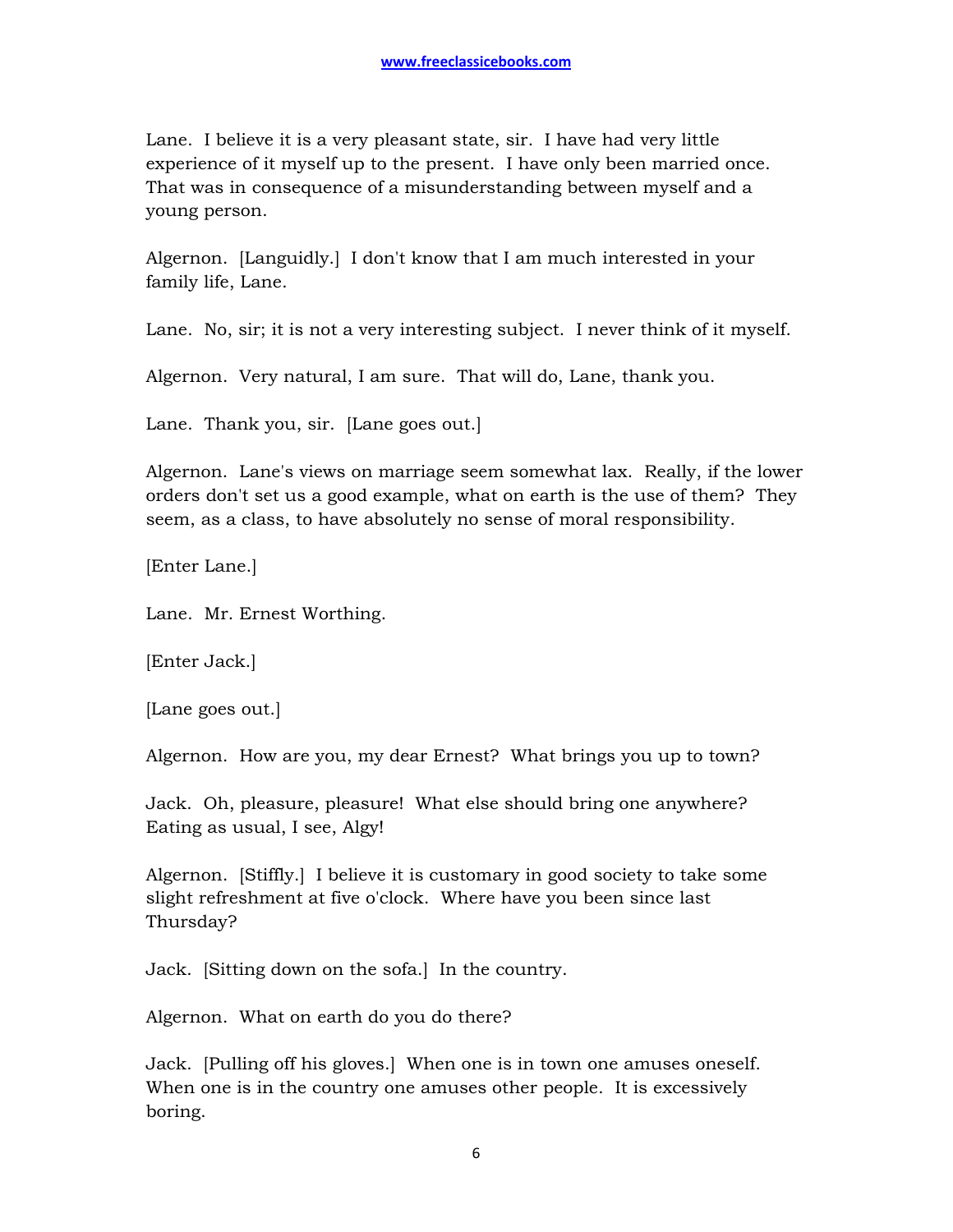Algernon. And who are the people you amuse?

Jack. [Airily.] Oh, neighbours, neighbours.

Algernon. Got nice neighbours in your part of Shropshire?

Jack. Perfectly horrid! Never speak to one of them.

Algernon. How immensely you must amuse them! [Goes over and takes sandwich.] By the way, Shropshire is your county, is it not?

Jack. Eh? Shropshire? Yes, of course. Hallo! Why all these cups? Why cucumber sandwiches? Why such reckless extravagance in one so young? Who is coming to tea?

Algernon. Oh! merely Aunt Augusta and Gwendolen.

Jack. How perfectly delightful!

Algernon. Yes, that is all very well; but I am afraid Aunt Augusta won't quite approve of your being here.

Jack. May I ask why?

Algernon. My dear fellow, the way you flirt with Gwendolen is perfectly disgraceful. It is almost as bad as the way Gwendolen flirts with you.

Jack. I am in love with Gwendolen. I have come up to town expressly to propose to her.

Algernon. I thought you had come up for pleasure? . . . I call that business.

Jack. How utterly unromantic you are!

Algernon. I really don't see anything romantic in proposing. It is very romantic to be in love. But there is nothing romantic about a definite proposal. Why, one may be accepted. One usually is, I believe. Then the excitement is all over. The very essence of romance is uncertainty. If ever I get married, I'll certainly try to forget the fact.

Jack. I have no doubt about that, dear Algy. The Divorce Court was specially invented for people whose memories are so curiously constituted.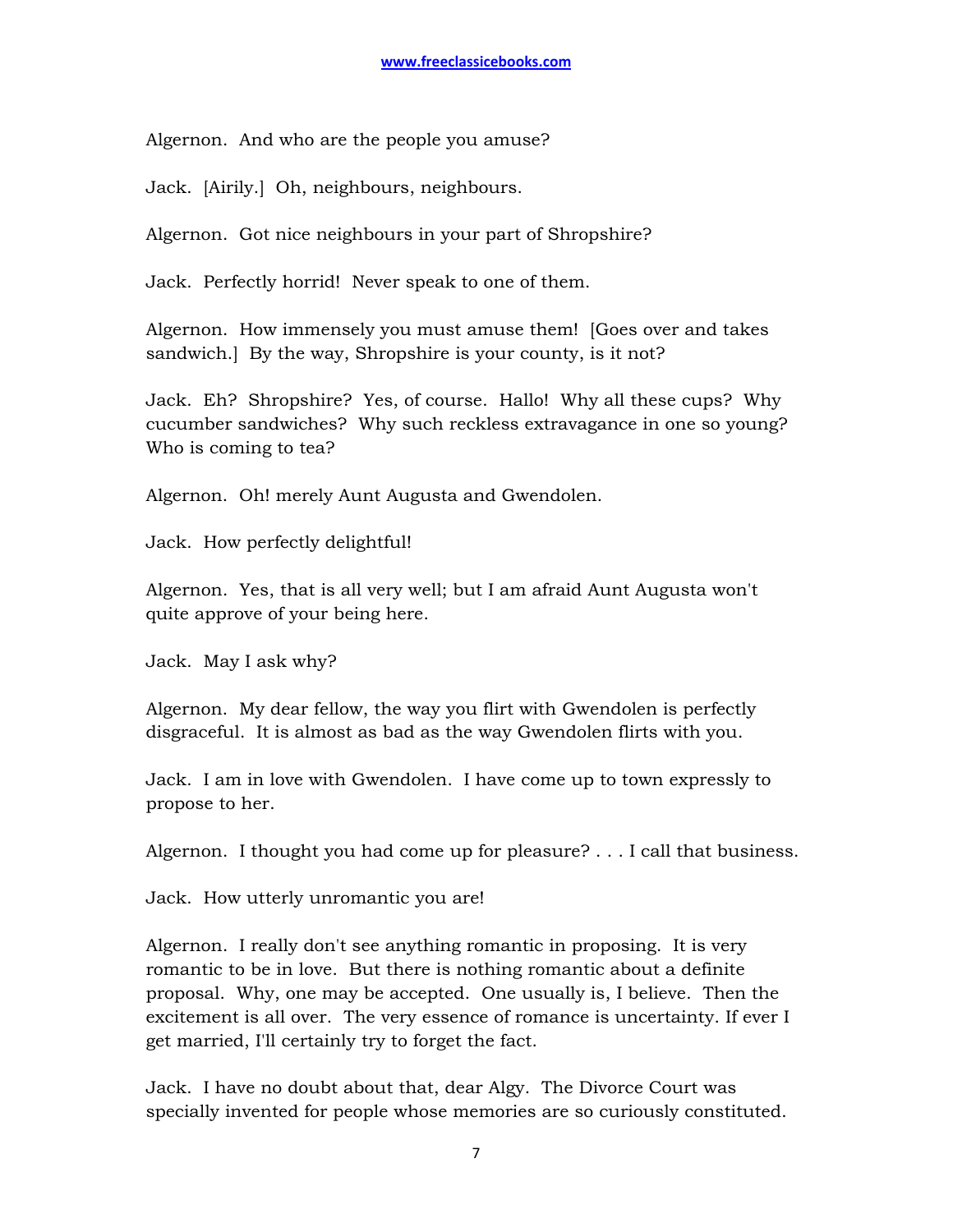Algernon. Oh! there is no use speculating on that subject. Divorces are made in Heaven--[Jack puts out his hand to take a sandwich. Algernon at once interferes.] Please don't touch the cucumber sandwiches. They are ordered specially for Aunt Augusta. [Takes one and eats it.]

Jack. Well, you have been eating them all the time.

Algernon. That is quite a different matter. She is my aunt. [Takes plate from below.] Have some bread and butter. The bread and butter is for Gwendolen. Gwendolen is devoted to bread and butter.

Jack. [Advancing to table and helping himself.] And very good bread and butter it is too.

Algernon. Well, my dear fellow, you need not eat as if you were going to eat it all. You behave as if you were married to her already. You are not married to her already, and I don't think you ever will be.

Jack. Why on earth do you say that?

Algernon. Well, in the first place girls never marry the men they flirt with. Girls don't think it right.

Jack. Oh, that is nonsense!

Algernon. It isn't. It is a great truth. It accounts for the extraordinary number of bachelors that one sees all over the place. In the second place, I don't give my consent.

Jack. Your consent!

Algernon. My dear fellow, Gwendolen is my first cousin. And before I allow you to marry her, you will have to clear up the whole question of Cecily. [Rings bell.]

Jack. Cecily! What on earth do you mean? What do you mean, Algy, by Cecily! I don't know any one of the name of Cecily.

[Enter Lane.]

Algernon. Bring me that cigarette case Mr. Worthing left in the smokingroom the last time he dined here.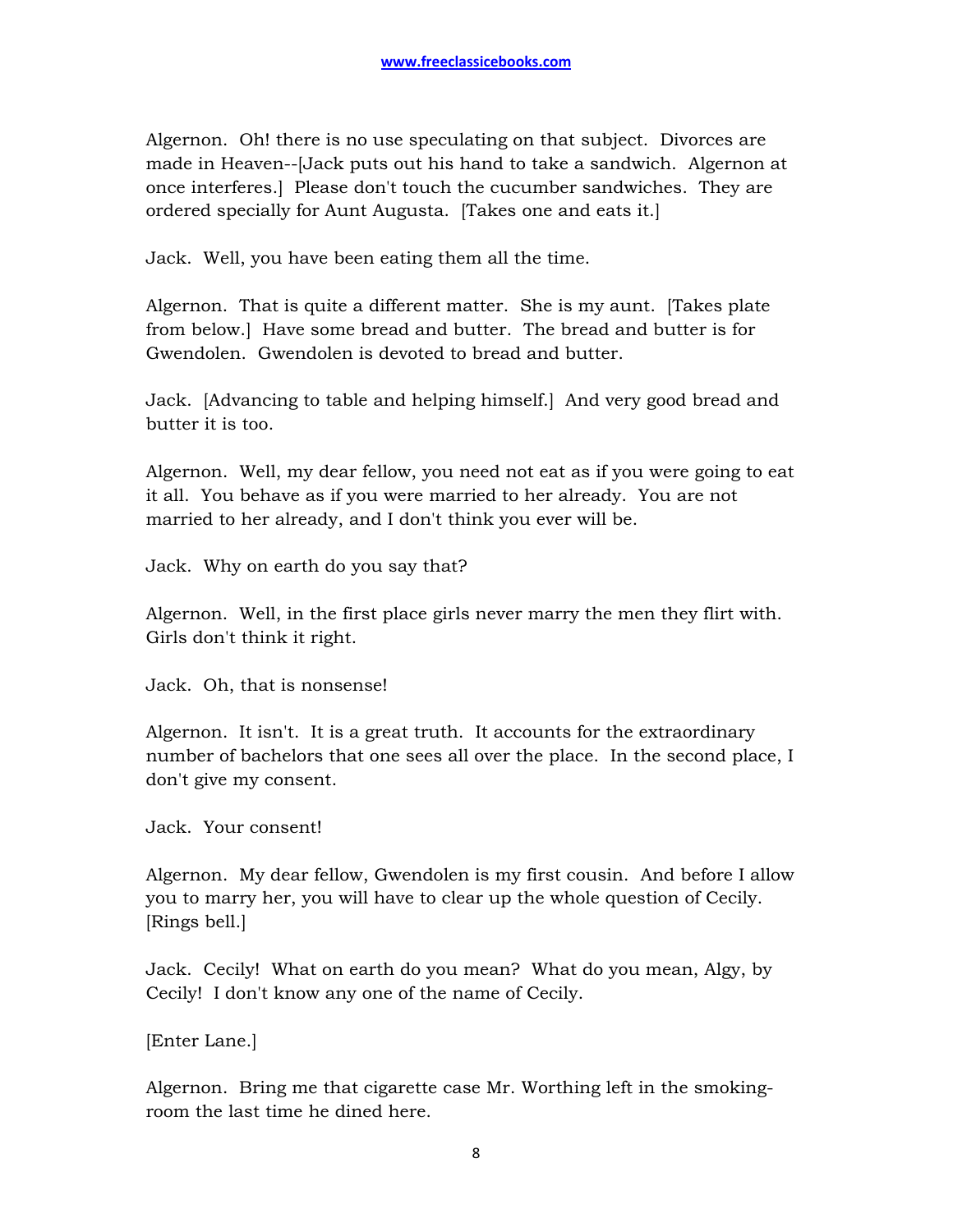Lane. Yes, sir. [Lane goes out.]

Jack. Do you mean to say you have had my cigarette case all this time? I wish to goodness you had let me know. I have been writing frantic letters to Scotland Yard about it. I was very nearly offering a large reward.

Algernon. Well, I wish you would offer one. I happen to be more than usually hard up.

Jack. There is no good offering a large reward now that the thing is found.

[Enter Lane with the cigarette case on a salver. Algernon takes it at once. Lane goes out.]

Algernon. I think that is rather mean of you, Ernest, I must say. [Opens case and examines it.] However, it makes no matter, for, now that I look at the inscription inside, I find that the thing isn't yours after all.

Jack. Of course it's mine. [Moving to him.] You have seen me with it a hundred times, and you have no right whatsoever to read what is written inside. It is a very ungentlemanly thing to read a private cigarette case.

Algernon. Oh! it is absurd to have a hard and fast rule about what one should read and what one shouldn't. More than half of modern culture depends on what one shouldn't read.

Jack. I am quite aware of the fact, and I don't propose to discuss modern culture. It isn't the sort of thing one should talk of in private. I simply want my cigarette case back.

Algernon. Yes; but this isn't your cigarette case. This cigarette case is a present from some one of the name of Cecily, and you said you didn't know any one of that name.

Jack. Well, if you want to know, Cecily happens to be my aunt.

Algernon. Your aunt!

Jack. Yes. Charming old lady she is, too. Lives at Tunbridge Wells. Just give it back to me, Algy.

Algernon. [Retreating to back of sofa.] But why does she call herself little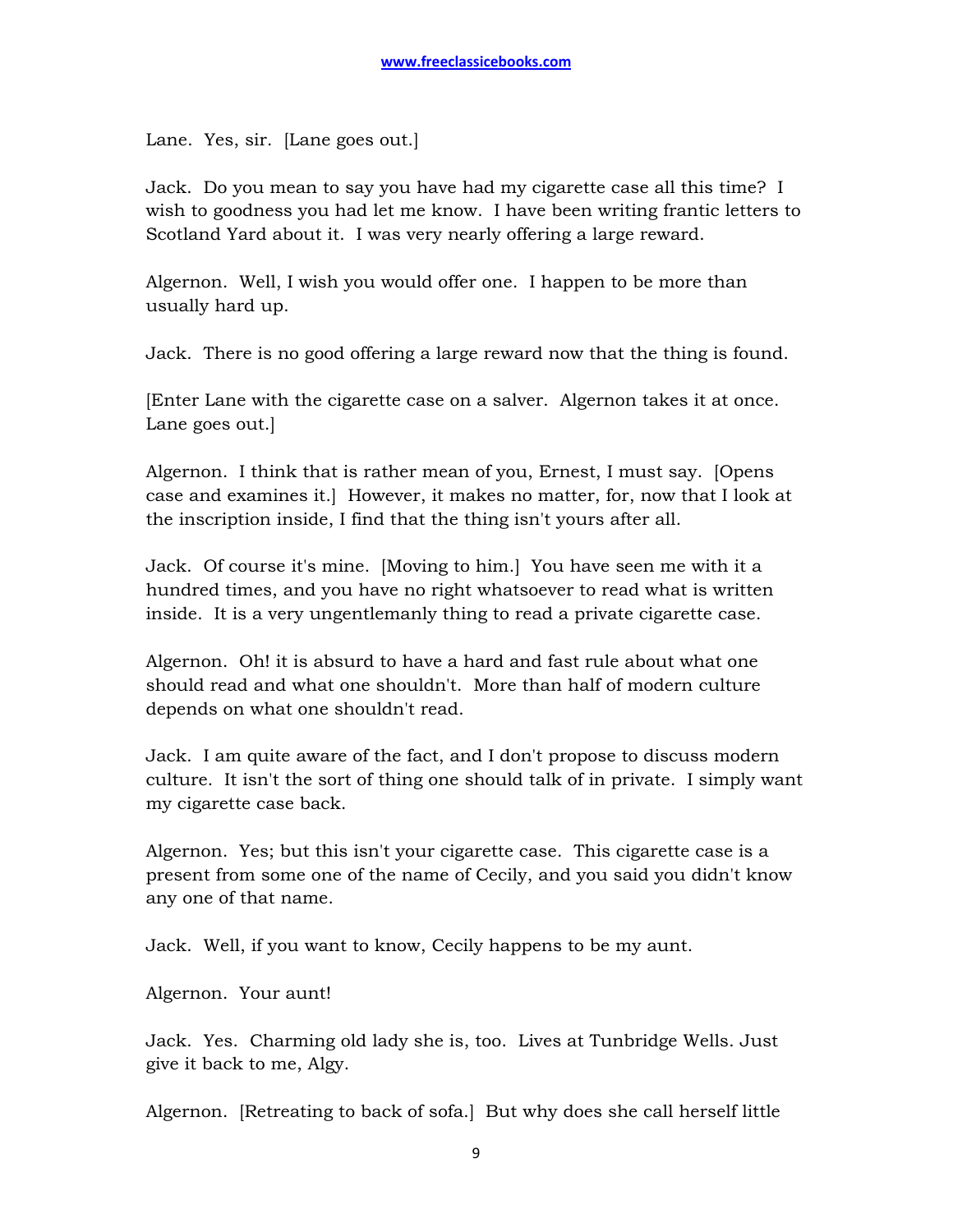Cecily if she is your aunt and lives at Tunbridge Wells? [Reading.] 'From little Cecily with her fondest love.'

Jack. [Moving to sofa and kneeling upon it.] My dear fellow, what on earth is there in that? Some aunts are tall, some aunts are not tall. That is a matter that surely an aunt may be allowed to decide for herself. You seem to think that every aunt should be exactly like your aunt! That is absurd! For Heaven's sake give me back my cigarette case. [Follows Algernon round the room.]

Algernon. Yes. But why does your aunt call you her uncle? 'From little Cecily, with her fondest love to her dear Uncle Jack.' There is no objection, I admit, to an aunt being a small aunt, but why an aunt, no matter what her size may be, should call her own nephew her uncle, I can't quite make out. Besides, your name isn't Jack at all; it is Ernest.

Jack. It isn't Ernest; it's Jack.

Algernon. You have always told me it was Ernest. I have introduced you to every one as Ernest. You answer to the name of Ernest. You look as if your name was Ernest. You are the most earnest-looking person I ever saw in my life. It is perfectly absurd your saying that your name isn't Ernest. It's on your cards. Here is one of them. [Taking it from case.] 'Mr. Ernest Worthing, B. 4, The Albany.' I'll keep this as a proof that your name is Ernest if ever you attempt to deny it to me, or to Gwendolen, or to any one else. [Puts the card in his pocket.]

Jack. Well, my name is Ernest in town and Jack in the country, and the cigarette case was given to me in the country.

Algernon. Yes, but that does not account for the fact that your small Aunt Cecily, who lives at Tunbridge Wells, calls you her dear uncle. Come, old boy, you had much better have the thing out at once.

Jack. My dear Algy, you talk exactly as if you were a dentist. It is very vulgar to talk like a dentist when one isn't a dentist. It produces a false impression.

Algernon. Well, that is exactly what dentists always do. Now, go on! Tell me the whole thing. I may mention that I have always suspected you of being a confirmed and secret Bunburyist; and I am quite sure of it now.

Jack. Bunburyist? What on earth do you mean by a Bunburyist?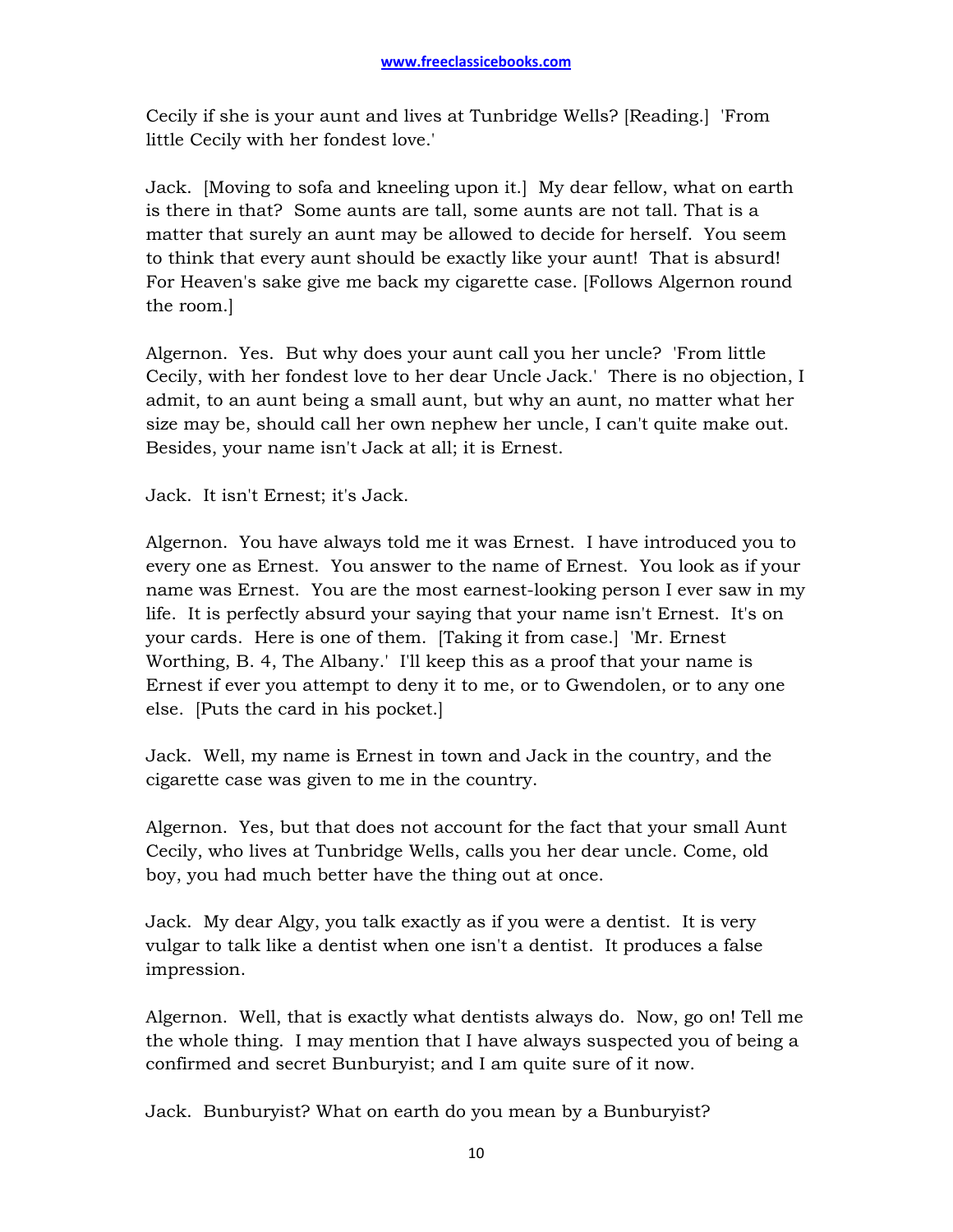Algernon. I'll reveal to you the meaning of that incomparable expression as soon as you are kind enough to inform me why you are Ernest in town and Jack in the country.

Jack. Well, produce my cigarette case first.

Algernon. Here it is. [Hands cigarette case.] Now produce your explanation, and pray make it improbable. [Sits on sofa.]

Jack. My dear fellow, there is nothing improbable about my explanation at all. In fact it's perfectly ordinary. Old Mr. Thomas Cardew, who adopted me when I was a little boy, made me in his will guardian to his grand-daughter, Miss Cecily Cardew. Cecily, who addresses me as her uncle from motives of respect that you could not possibly appreciate, lives at my place in the country under the charge of her admirable governess, Miss Prism.

Algernon. Where is that place in the country, by the way?

Jack. That is nothing to you, dear boy. You are not going to be invited . . . I may tell you candidly that the place is not in Shropshire.

Algernon. I suspected that, my dear fellow! I have Bunburyed all over Shropshire on two separate occasions. Now, go on. Why are you Ernest in town and Jack in the country?

Jack. My dear Algy, I don't know whether you will be able to understand my real motives. You are hardly serious enough. When one is placed in the position of guardian, one has to adopt a very high moral tone on all subjects. It's one's duty to do so. And as a high moral tone can hardly be said to conduce very much to either one's health or one's happiness, in order to get up to town I have always pretended to have a younger brother of the name of Ernest, who lives in the Albany, and gets into the most dreadful scrapes. That, my dear Algy, is the whole truth pure and simple.

Algernon. The truth is rarely pure and never simple. Modern life would be very tedious if it were either, and modern literature a complete impossibility!

Jack. That wouldn't be at all a bad thing.

Algernon. Literary criticism is not your forte, my dear fellow. Don't try it. You should leave that to people who haven't been at a University. They do it so well in the daily papers. What you really are is a Bunburyist. I was quite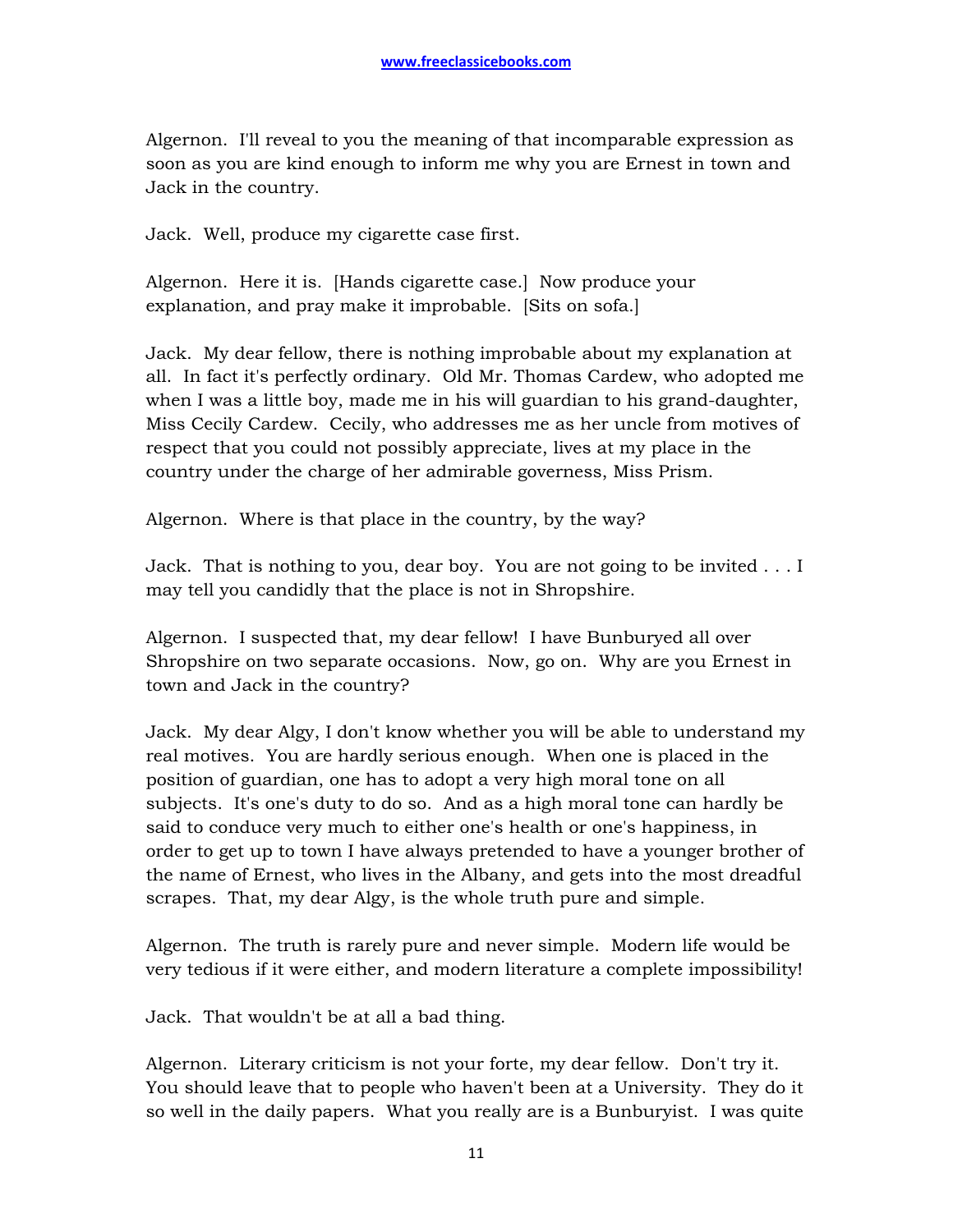right in saying you were a Bunburyist. You are one of the most advanced Bunburyists I know.

Jack. What on earth do you mean?

Algernon. You have invented a very useful younger brother called Ernest, in order that you may be able to come up to town as often as you like. I have invented an invaluable permanent invalid called Bunbury, in order that I may be able to go down into the country whenever I choose. Bunbury is perfectly invaluable. If it wasn't for Bunbury's extraordinary bad health, for instance, I wouldn't be able to dine with you at Willis's to- night, for I have been really engaged to Aunt Augusta for more than a week.

Jack. I haven't asked you to dine with me anywhere to-night.

Algernon. I know. You are absurdly careless about sending out invitations. It is very foolish of you. Nothing annoys people so much as not receiving invitations.

Jack. You had much better dine with your Aunt Augusta.

Algernon. I haven't the smallest intention of doing anything of the kind. To begin with, I dined there on Monday, and once a week is quite enough to dine with one's own relations. In the second place, whenever I do dine there I am always treated as a member of the family, and sent down with either no woman at all, or two. In the third place, I know perfectly well whom she will place me next to, to-night. She will place me next Mary Farquhar, who always flirts with her own husband across the dinner-table. That is not very pleasant. Indeed, it is not even decent . . . and that sort of thing is enormously on the increase. The amount of women in London who flirt with their own husbands is perfectly scandalous. It looks so bad. It is simply washing one's clean linen in public. Besides, now that I know you to be a confirmed Bunburyist I naturally want to talk to you about Bunburying. I want to tell you the rules.

Jack. I'm not a Bunburyist at all. If Gwendolen accepts me, I am going to kill my brother, indeed I think I'll kill him in any case. Cecily is a little too much interested in him. It is rather a bore. So I am going to get rid of Ernest. And I strongly advise you to do the same with Mr. . . . with your invalid friend who has the absurd name.

Algernon. Nothing will induce me to part with Bunbury, and if you ever get married, which seems to me extremely problematic, you will be very glad to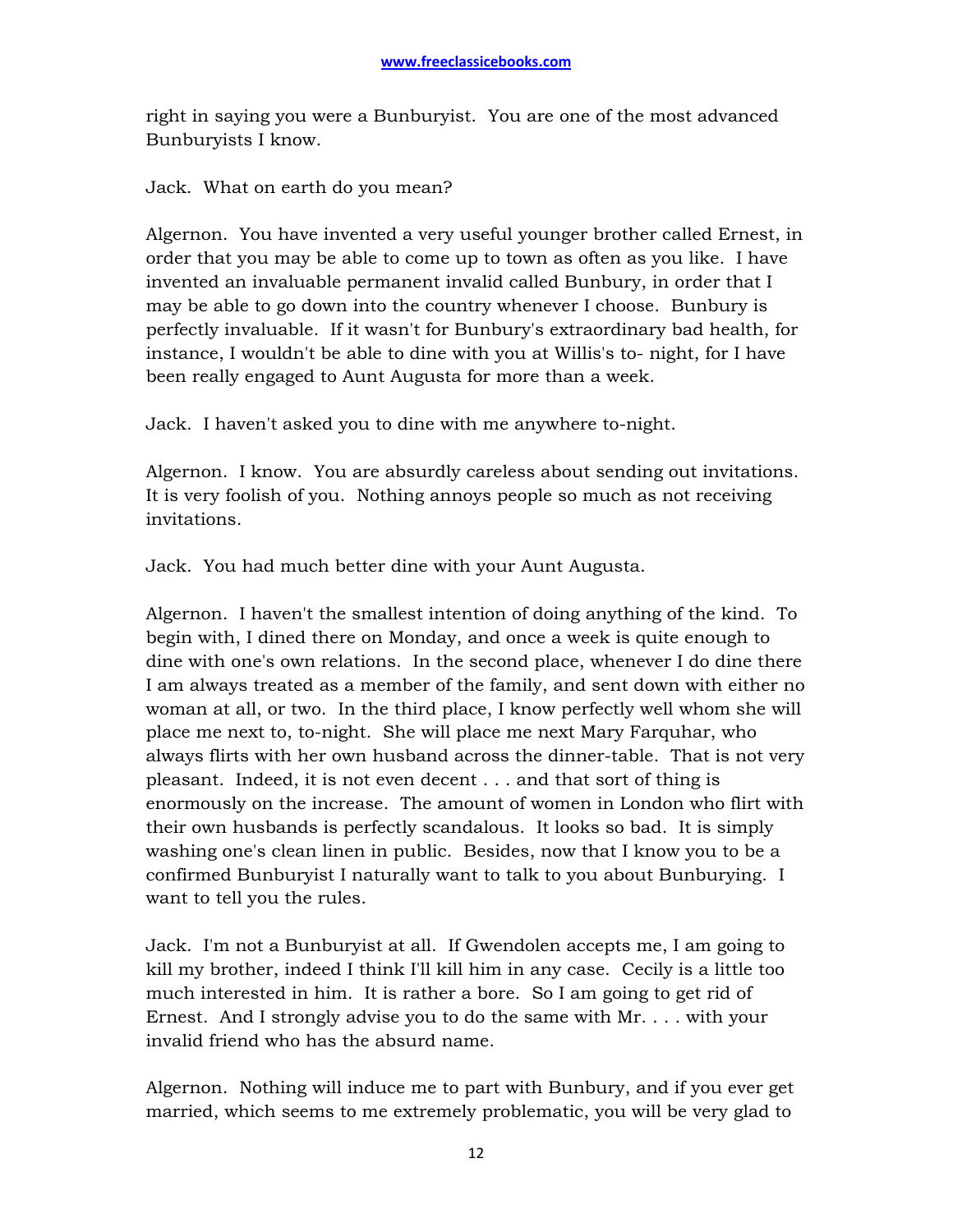know Bunbury. A man who marries without knowing Bunbury has a very tedious time of it.

Jack. That is nonsense. If I marry a charming girl like Gwendolen, and she is the only girl I ever saw in my life that I would marry, I certainly won't want to know Bunbury.

Algernon. Then your wife will. You don't seem to realise, that in married life three is company and two is none.

Jack. [Sententiously.] That, my dear young friend, is the theory that the corrupt French Drama has been propounding for the last fifty years.

Algernon. Yes; and that the happy English home has proved in half the time.

Jack. For heaven's sake, don't try to be cynical. It's perfectly easy to be cynical.

Algernon. My dear fellow, it isn't easy to be anything nowadays. There's such a lot of beastly competition about. [The sound of an electric bell is heard.] Ah! that must be Aunt Augusta. Only relatives, or creditors, ever ring in that Wagnerian manner. Now, if I get her out of the way for ten minutes, so that you can have an opportunity for proposing to Gwendolen, may I dine with you to-night at Willis's?

Jack. I suppose so, if you want to.

Algernon. Yes, but you must be serious about it. I hate people who are not serious about meals. It is so shallow of them.

[Enter Lane.]

Lane. Lady Bracknell and Miss Fairfax.

[Algernon goes forward to meet them. Enter Lady Bracknell and Gwendolen.]

Lady Bracknell. Good afternoon, dear Algernon, I hope you are behaving very well.

Algernon. I'm feeling very well, Aunt Augusta.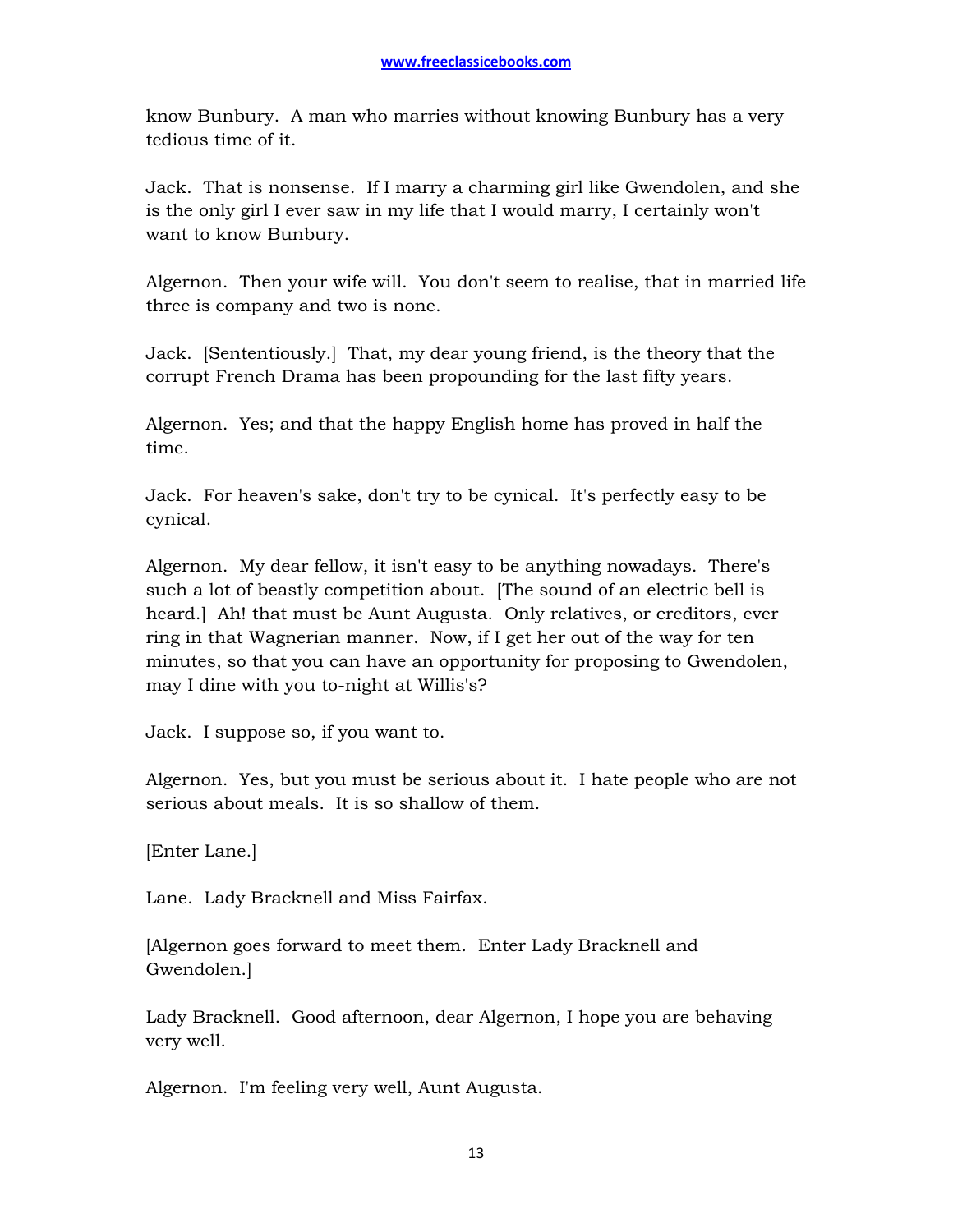Lady Bracknell. That's not quite the same thing. In fact the two things rarely go together. [Sees Jack and bows to him with icy coldness.]

Algernon. [To Gwendolen.] Dear me, you are smart!

Gwendolen. I am always smart! Am I not, Mr. Worthing?

Jack. You're quite perfect, Miss Fairfax.

Gwendolen. Oh! I hope I am not that. It would leave no room for developments, and I intend to develop in many directions. [Gwendolen and Jack sit down together in the corner.]

Lady Bracknell. I'm sorry if we are a little late, Algernon, but I was obliged to call on dear Lady Harbury. I hadn't been there since her poor husband's death. I never saw a woman so altered; she looks quite twenty years younger. And now I'll have a cup of tea, and one of those nice cucumber sandwiches you promised me.

Algernon. Certainly, Aunt Augusta. [Goes over to tea-table.]

Lady Bracknell. Won't you come and sit here, Gwendolen?

Gwendolen. Thanks, mamma, I'm quite comfortable where I am.

Algernon. [Picking up empty plate in horror.] Good heavens! Lane! Why are there no cucumber sandwiches? I ordered them specially.

Lane. [Gravely.] There were no cucumbers in the market this morning, sir. I went down twice.

Algernon. No cucumbers!

Lane. No, sir. Not even for ready money.

Algernon. That will do, Lane, thank you.

Lane. Thank you, sir. [Goes out.]

Algernon. I am greatly distressed, Aunt Augusta, about there being no cucumbers, not even for ready money.

Lady Bracknell. It really makes no matter, Algernon. I had some crumpets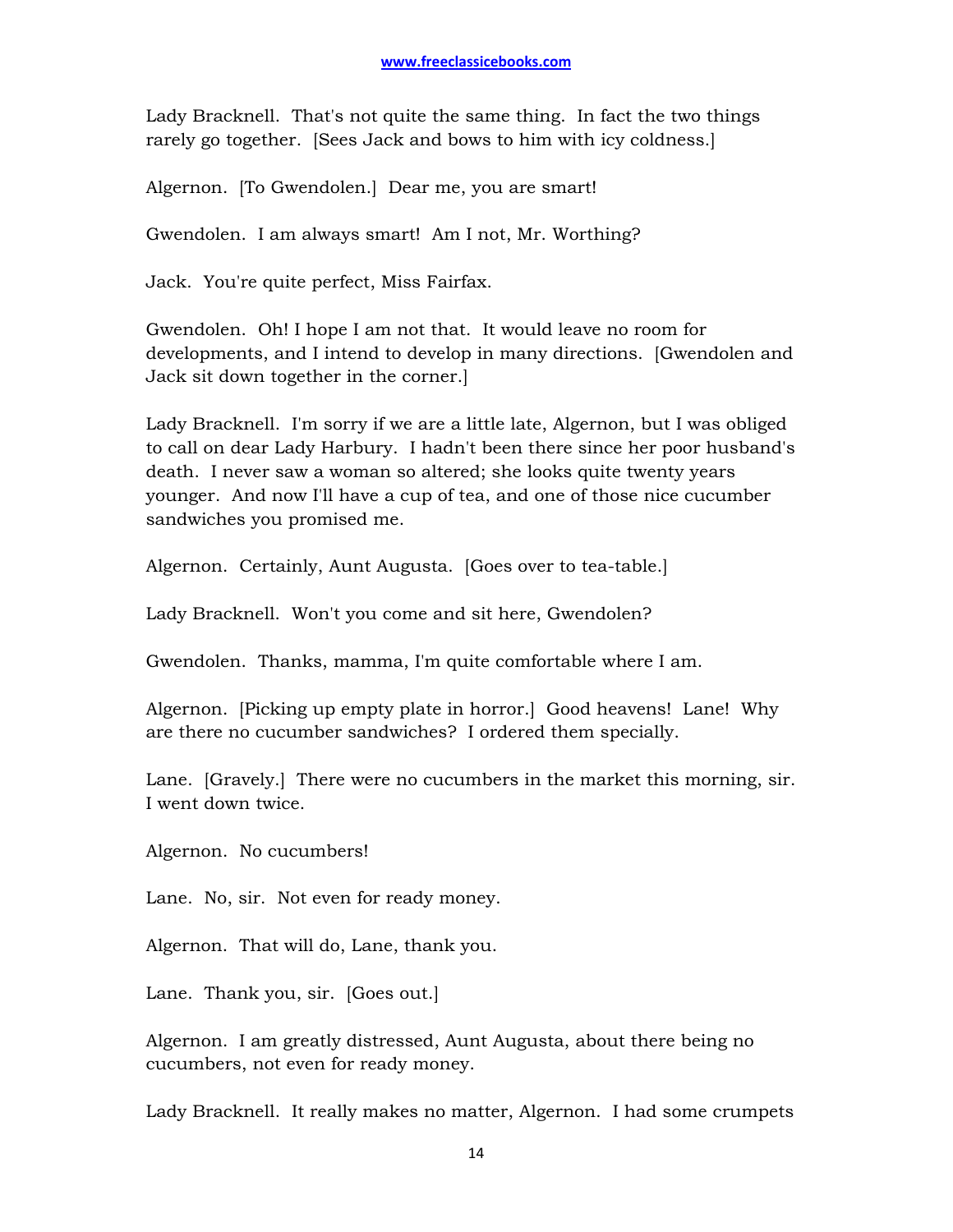with Lady Harbury, who seems to me to be living entirely for pleasure now.

Algernon. I hear her hair has turned quite gold from grief.

Lady Bracknell. It certainly has changed its colour. From what cause I, of course, cannot say. [Algernon crosses and hands tea.] Thank you. I've quite a treat for you to-night, Algernon. I am going to send you down with Mary Farquhar. She is such a nice woman, and so attentive to her husband. It's delightful to watch them.

Algernon. I am afraid, Aunt Augusta, I shall have to give up the pleasure of dining with you to-night after all.

Lady Bracknell. [Frowning.] I hope not, Algernon. It would put my table completely out. Your uncle would have to dine upstairs. Fortunately he is accustomed to that.

Algernon. It is a great bore, and, I need hardly say, a terrible disappointment to me, but the fact is I have just had a telegram to say that my poor friend Bunbury is very ill again. [Exchanges glances with Jack.] They seem to think I should be with him.

Lady Bracknell. It is very strange. This Mr. Bunbury seems to suffer from curiously bad health.

Algernon. Yes; poor Bunbury is a dreadful invalid.

Lady Bracknell. Well, I must say, Algernon, that I think it is high time that Mr. Bunbury made up his mind whether he was going to live or to die. This shilly-shallying with the question is absurd. Nor do I in any way approve of the modern sympathy with invalids. I consider it morbid. Illness of any kind is hardly a thing to be encouraged in others. Health is the primary duty of life. I am always telling that to your poor uncle, but he never seems to take much notice . . . as far as any improvement in his ailment goes. I should be much obliged if you would ask Mr. Bunbury, from me, to be kind enough not to have a relapse on Saturday, for I rely on you to arrange my music for me. It is my last reception, and one wants something that will encourage conversation, particularly at the end of the season when every one has practically said whatever they had to say, which, in most cases, was probably not much.

Algernon. I'll speak to Bunbury, Aunt Augusta, if he is still conscious, and I think I can promise you he'll be all right by Saturday. Of course the music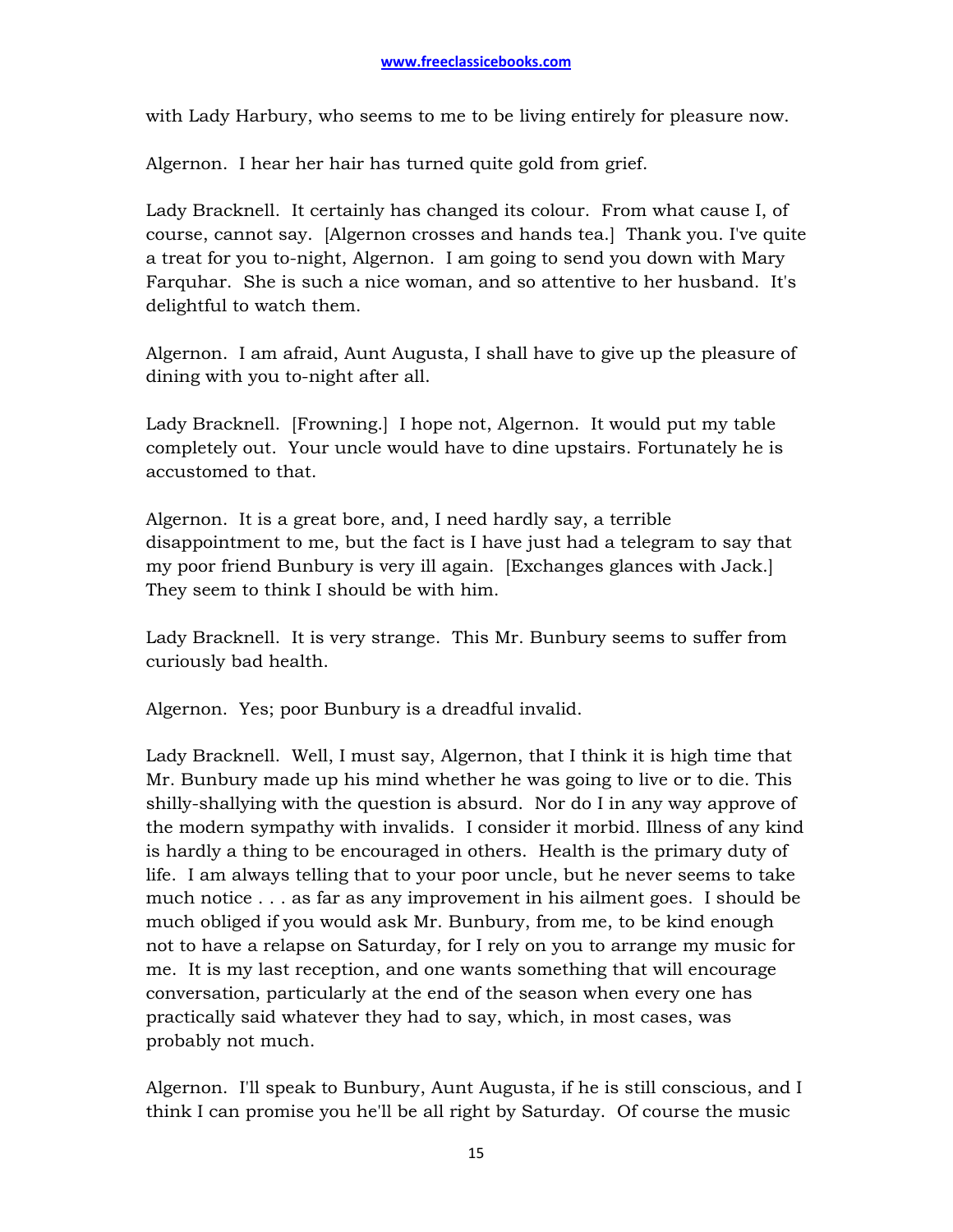is a great difficulty. You see, if one plays good music, people don't listen, and if one plays bad music people don't talk. But I'll run over the programme I've drawn out, if you will kindly come into the next room for a moment.

Lady Bracknell. Thank you, Algernon. It is very thoughtful of you. [Rising, and following Algernon.] I'm sure the programme will be delightful, after a few expurgations. French songs I cannot possibly allow. People always seem to think that they are improper, and either look shocked, which is vulgar, or laugh, which is worse. But German sounds a thoroughly respectable language, and indeed, I believe is so. Gwendolen, you will accompany me.

Gwendolen. Certainly, mamma.

[Lady Bracknell and Algernon go into the music-room, Gwendolen remains behind.]

Jack. Charming day it has been, Miss Fairfax.

Gwendolen. Pray don't talk to me about the weather, Mr. Worthing. Whenever people talk to me about the weather, I always feel quite certain that they mean something else. And that makes me so nervous.

Jack. I do mean something else.

Gwendolen. I thought so. In fact, I am never wrong.

Jack. And I would like to be allowed to take advantage of Lady Bracknell's temporary absence . . .

Gwendolen. I would certainly advise you to do so. Mamma has a way of coming back suddenly into a room that I have often had to speak to her about.

Jack. [Nervously.] Miss Fairfax, ever since I met you I have admired you more than any girl . . . I have ever met since . . . I met you.

Gwendolen. Yes, I am quite well aware of the fact. And I often wish that in public, at any rate, you had been more demonstrative. For me you have always had an irresistible fascination. Even before I met you I was far from indifferent to you. [Jack looks at her in amazement.] We live, as I hope you know, Mr. Worthing, in an age of ideals. The fact is constantly mentioned in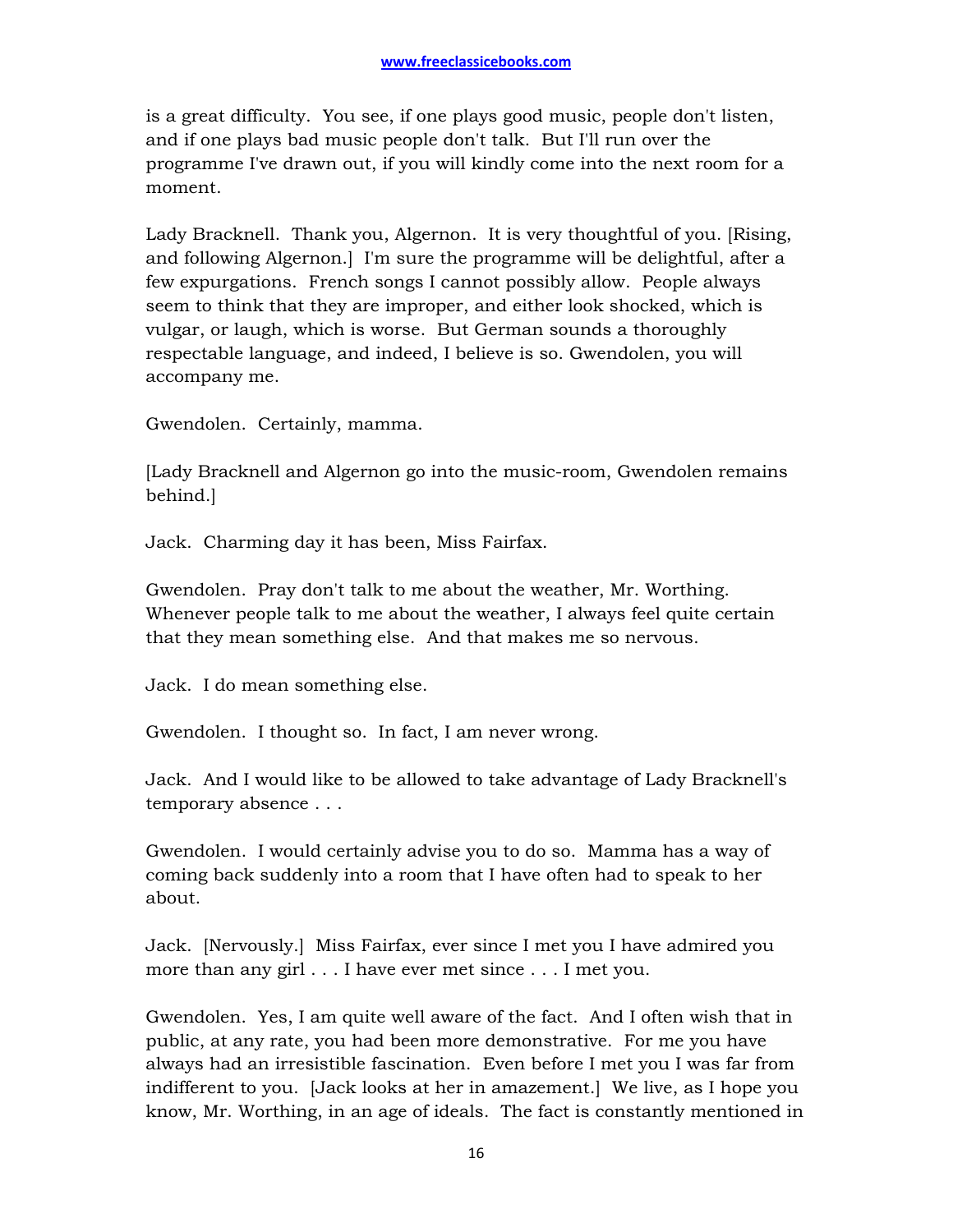the more expensive monthly magazines, and has reached the provincial pulpits, I am told; and my ideal has always been to love some one of the name of Ernest. There is something in that name that inspires absolute confidence. The moment Algernon first mentioned to me that he had a friend called Ernest, I knew I was destined to love you.

Jack. You really love me, Gwendolen?

Gwendolen. Passionately!

Jack. Darling! You don't know how happy you've made me.

Gwendolen. My own Ernest!

Jack. But you don't really mean to say that you couldn't love me if my name wasn't Ernest?

Gwendolen. But your name is Ernest.

Jack. Yes, I know it is. But supposing it was something else? Do you mean to say you couldn't love me then?

Gwendolen. [Glibly.] Ah! that is clearly a metaphysical speculation, and like most metaphysical speculations has very little reference at all to the actual facts of real life, as we know them.

Jack. Personally, darling, to speak quite candidly, I don't much care about the name of Ernest . . . I don't think the name suits me at all.

Gwendolen. It suits you perfectly. It is a divine name. It has a music of its own. It produces vibrations.

Jack. Well, really, Gwendolen, I must say that I think there are lots of other much nicer names. I think Jack, for instance, a charming name.

Gwendolen. Jack? . . . No, there is very little music in the name Jack, if any at all, indeed. It does not thrill. It produces absolutely no vibrations . . . I have known several Jacks, and they all, without exception, were more than usually plain. Besides, Jack is a notorious domesticity for John! And I pity any woman who is married to a man called John. She would probably never be allowed to know the entrancing pleasure of a single moment's solitude. The only really safe name is Ernest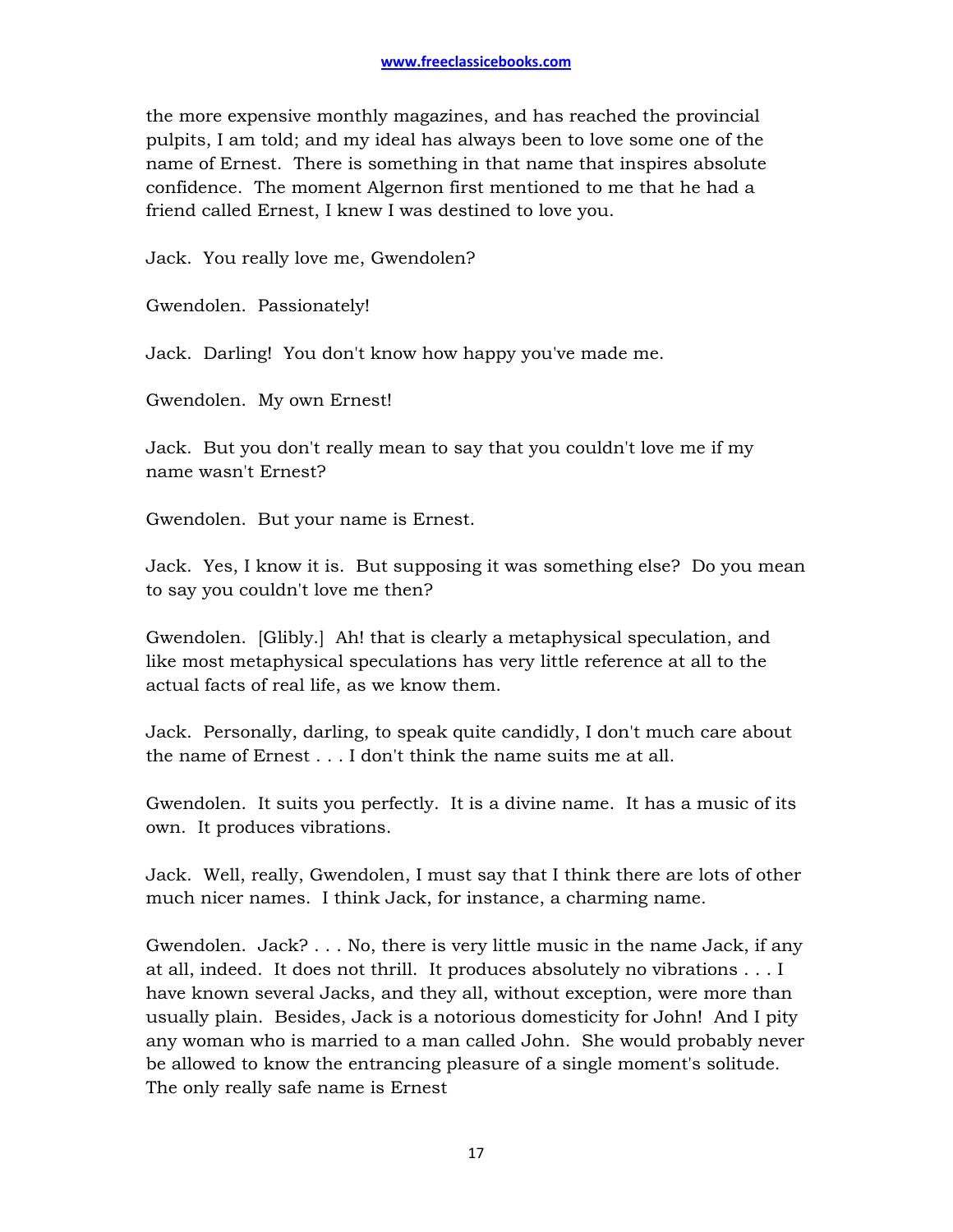Jack. Gwendolen, I must get christened at once--I mean we must get married at once. There is no time to be lost.

Gwendolen. Married, Mr. Worthing?

Jack. [Astounded.] Well . . . surely. You know that I love you, and you led me to believe, Miss Fairfax, that you were not absolutely indifferent to me.

Gwendolen. I adore you. But you haven't proposed to me yet. Nothing has been said at all about marriage. The subject has not even been touched on.

Jack. Well . . . may I propose to you now?

Gwendolen. I think it would be an admirable opportunity. And to spare you any possible disappointment, Mr. Worthing, I think it only fair to tell you quite frankly before-hand that I am fully determined to accept you.

Jack. Gwendolen!

Gwendolen. Yes, Mr. Worthing, what have you got to say to me?

Jack. You know what I have got to say to you.

Gwendolen. Yes, but you don't say it.

Jack. Gwendolen, will you marry me? [Goes on his knees.]

Gwendolen. Of course I will, darling. How long you have been about it! I am afraid you have had very little experience in how to propose.

Jack. My own one, I have never loved any one in the world but you.

Gwendolen. Yes, but men often propose for practice. I know my brother Gerald does. All my girl-friends tell me so. What wonderfully blue eyes you have, Ernest! They are quite, quite, blue. I hope you will always look at me just like that, especially when there are other people present. [Enter Lady Bracknell.]

Lady Bracknell. Mr. Worthing! Rise, sir, from this semi-recumbent posture. It is most indecorous.

Gwendolen. Mamma! [He tries to rise; she restrains him.] I must beg you to retire. This is no place for you. Besides, Mr. Worthing has not quite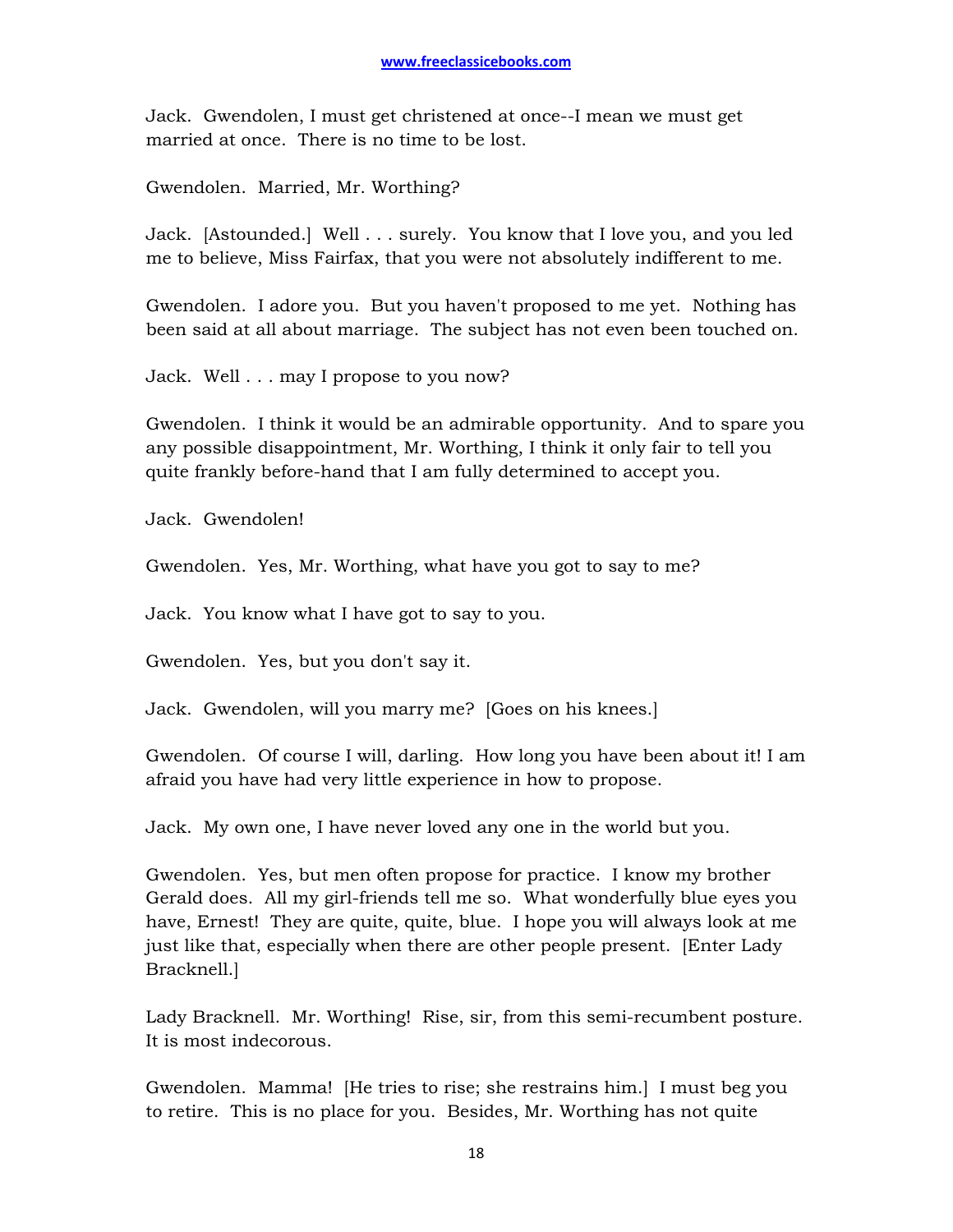finished yet.

Lady Bracknell. Finished what, may I ask?

Gwendolen. I am engaged to Mr. Worthing, mamma. [They rise together.]

Lady Bracknell. Pardon me, you are not engaged to any one. When you do become engaged to some one, I, or your father, should his health permit him, will inform you of the fact. An engagement should come on a young girl as a surprise, pleasant or unpleasant, as the case may be. It is hardly a matter that she could be allowed to arrange for herself . . . And now I have a few questions to put to you, Mr. Worthing. While I am making these inquiries, you, Gwendolen, will wait for me below in the carriage.

Gwendolen. [Reproachfully.] Mamma!

Lady Bracknell. In the carriage, Gwendolen! [Gwendolen goes to the door. She and Jack blow kisses to each other behind Lady Bracknell's back. Lady Bracknell looks vaguely about as if she could not understand what the noise was. Finally turns round.] Gwendolen, the carriage!

Gwendolen. Yes, mamma. [Goes out, looking back at Jack.]

Lady Bracknell. [Sitting down.] You can take a seat, Mr. Worthing.

[Looks in her pocket for note-book and pencil.]

Jack. Thank you, Lady Bracknell, I prefer standing.

Lady Bracknell. [Pencil and note-book in hand.] I feel bound to tell you that you are not down on my list of eligible young men, although I have the same list as the dear Duchess of Bolton has. We work together, in fact. However, I am quite ready to enter your name, should your answers be what a really affectionate mother requires. Do you smoke?

Jack. Well, yes, I must admit I smoke.

Lady Bracknell. I am glad to hear it. A man should always have an occupation of some kind. There are far too many idle men in London as it is. How old are you?

Jack. Twenty-nine.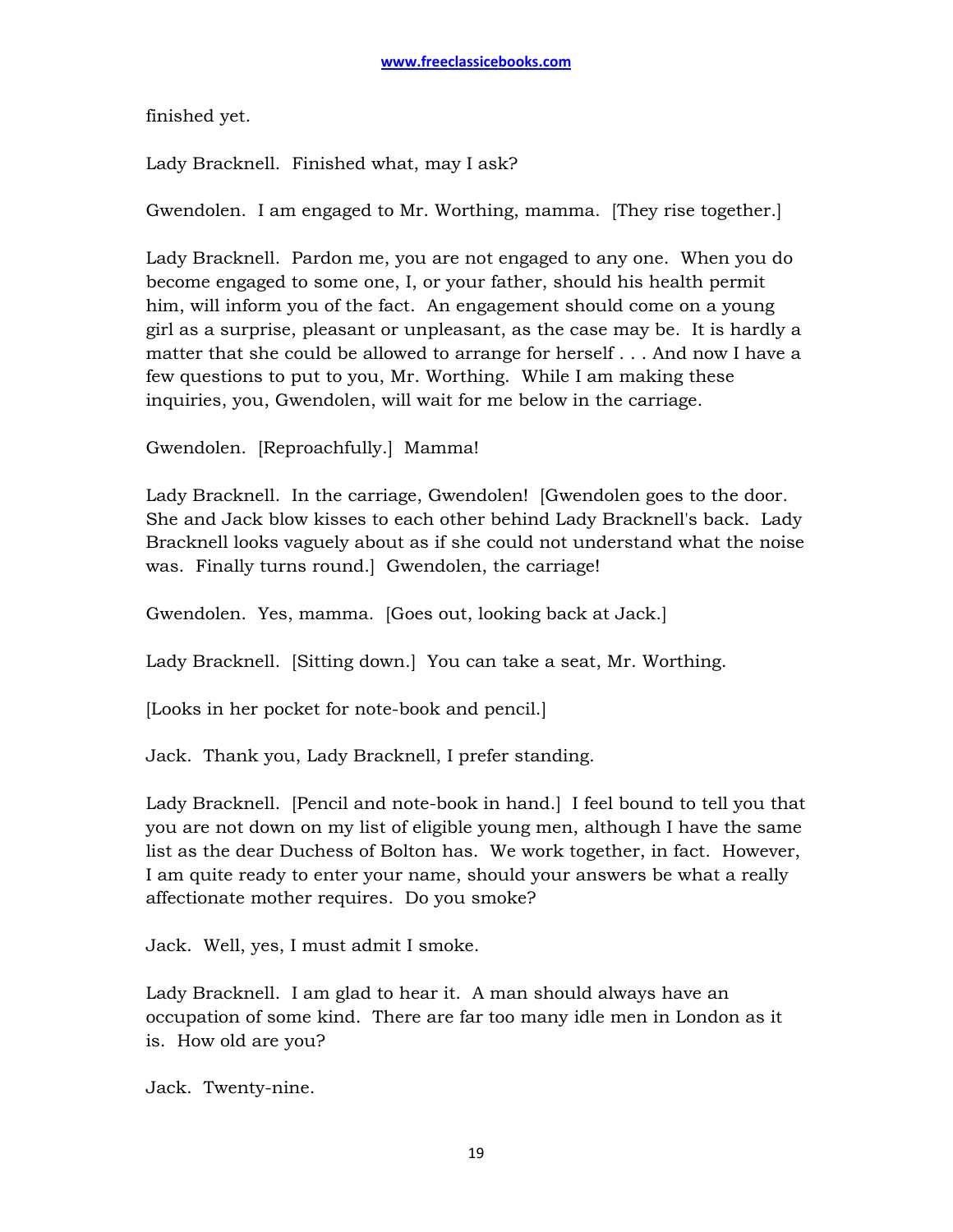Lady Bracknell. A very good age to be married at. I have always been of opinion that a man who desires to get married should know either everything or nothing. Which do you know?

Jack. [After some hesitation.] I know nothing, Lady Bracknell.

Lady Bracknell. I am pleased to hear it. I do not approve of anything that tampers with natural ignorance. Ignorance is like a delicate exotic fruit; touch it and the bloom is gone. The whole theory of modern education is radically unsound. Fortunately in England, at any rate, education produces no effect whatsoever. If it did, it would prove a serious danger to the upper classes, and probably lead to acts of violence in Grosvenor Square. What is your income?

Jack. Between seven and eight thousand a year.

Lady Bracknell. [Makes a note in her book.] In land, or in investments?

Jack. In investments, chiefly.

Lady Bracknell. That is satisfactory. What between the duties expected of one during one's lifetime, and the duties exacted from one after one's death, land has ceased to be either a profit or a pleasure. It gives one position, and prevents one from keeping it up. That's all that can be said about land.

Jack. I have a country house with some land, of course, attached to it, about fifteen hundred acres, I believe; but I don't depend on that for my real income. In fact, as far as I can make out, the poachers are the only people who make anything out of it.

Lady Bracknell. A country house! How many bedrooms? Well, that point can be cleared up afterwards. You have a town house, I hope? A girl with a simple, unspoiled nature, like Gwendolen, could hardly be expected to reside in the country.

Jack. Well, I own a house in Belgrave Square, but it is let by the year to Lady Bloxham. Of course, I can get it back whenever I like, at six months' notice.

Lady Bracknell. Lady Bloxham? I don't know her.

Jack. Oh, she goes about very little. She is a lady considerably advanced in years.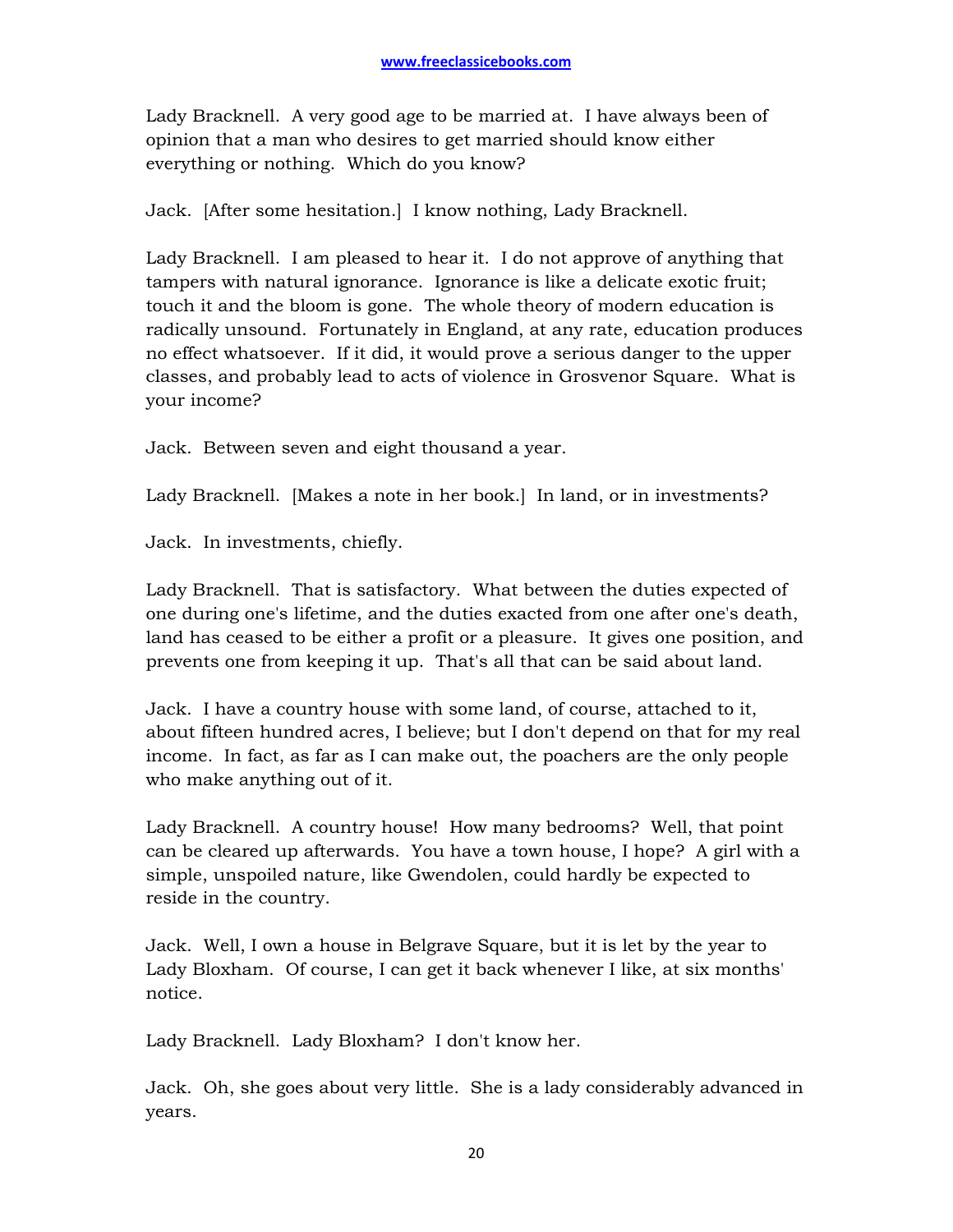Lady Bracknell. Ah, nowadays that is no guarantee of respectability of character. What number in Belgrave Square?

Jack. 149.

Lady Bracknell. [Shaking her head.] The unfashionable side. I thought there was something. However, that could easily be altered.

Jack. Do you mean the fashion, or the side?

Lady Bracknell. [Sternly.] Both, if necessary, I presume. What are your politics?

Jack. Well, I am afraid I really have none. I am a Liberal Unionist.

Lady Bracknell. Oh, they count as Tories. They dine with us. Or come in the evening, at any rate. Now to minor matters. Are your parents living?

Jack. I have lost both my parents.

Lady Bracknell. To lose one parent, Mr. Worthing, may be regarded as a misfortune; to lose both looks like carelessness. Who was your father? He was evidently a man of some wealth. Was he born in what the Radical papers call the purple of commerce, or did he rise from the ranks of the aristocracy?

Jack. I am afraid I really don't know. The fact is, Lady Bracknell, I said I had lost my parents. It would be nearer the truth to say that my parents seem to have lost me . . . I don't actually know who I am by birth. I was . . . well, I was found.

Lady Bracknell. Found!

Jack. The late Mr. Thomas Cardew, an old gentleman of a very charitable and kindly disposition, found me, and gave me the name of Worthing, because he happened to have a first-class ticket for Worthing in his pocket at the time. Worthing is a place in Sussex. It is a seaside resort.

Lady Bracknell. Where did the charitable gentleman who had a first-class ticket for this seaside resort find you?

Jack. [Gravely.] In a hand-bag.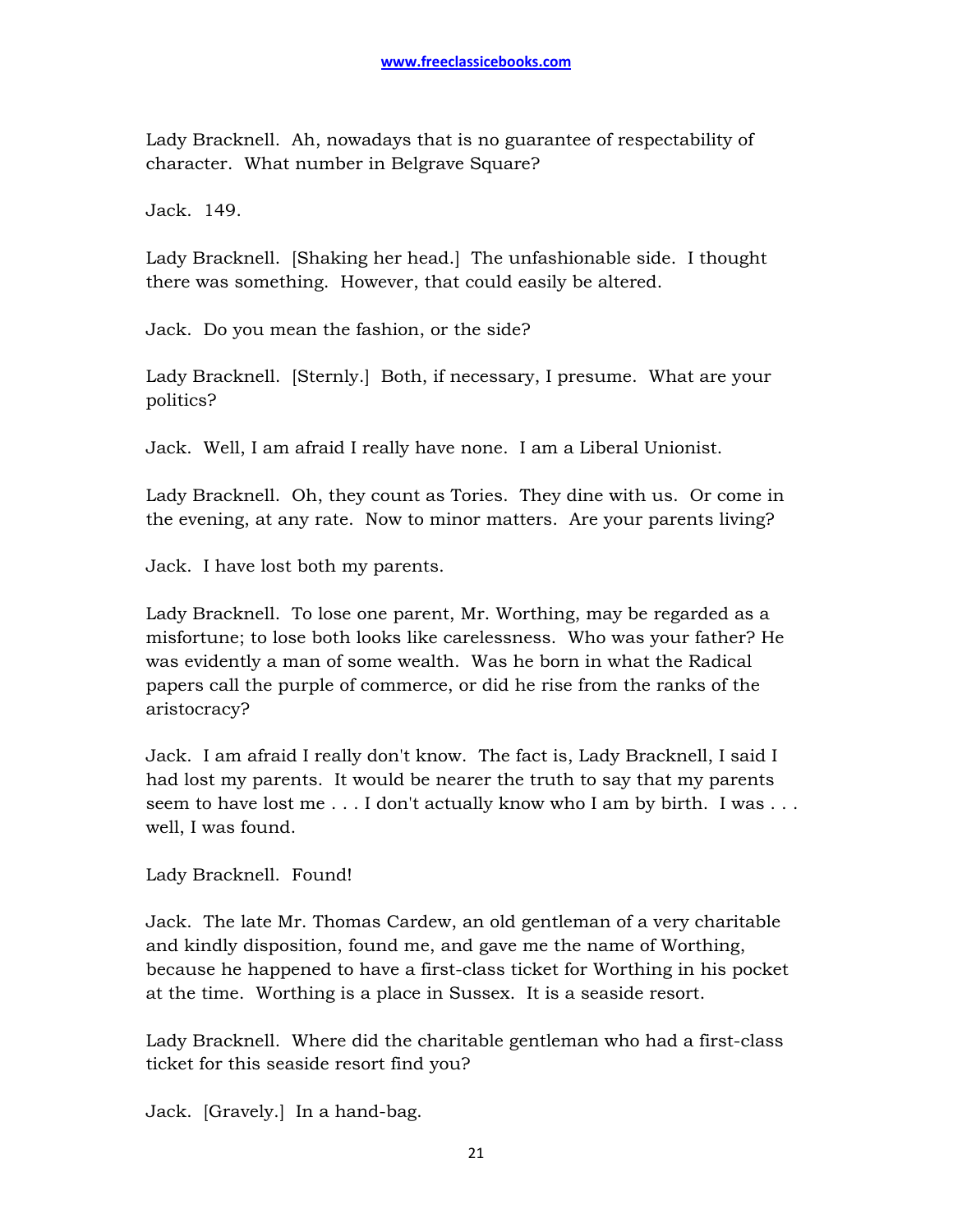Lady Bracknell. A hand-bag?

Jack. [Very seriously.] Yes, Lady Bracknell. I was in a hand-bag--a somewhat large, black leather hand-bag, with handles to it--an ordinary hand-bag in fact.

Lady Bracknell. In what locality did this Mr. James, or Thomas, Cardew come across this ordinary hand-bag?

Jack. In the cloak-room at Victoria Station. It was given to him in mistake for his own.

Lady Bracknell. The cloak-room at Victoria Station?

Jack. Yes. The Brighton line.

Lady Bracknell. The line is immaterial. Mr. Worthing, I confess I feel somewhat bewildered by what you have just told me. To be born, or at any rate bred, in a hand-bag, whether it had handles or not, seems to me to display a contempt for the ordinary decencies of family life that reminds one of the worst excesses of the French Revolution. And I presume you know what that unfortunate movement led to? As for the particular locality in which the hand-bag was found, a cloak-room at a railway station might serve to conceal a social indiscretion--has probably, indeed, been used for that purpose before now--but it could hardly be regarded as an assured basis for a recognised position in good society.

Jack. May I ask you then what you would advise me to do? I need hardly say I would do anything in the world to ensure Gwendolen's happiness.

Lady Bracknell. I would strongly advise you, Mr. Worthing, to try and acquire some relations as soon as possible, and to make a definite effort to produce at any rate one parent, of either sex, before the season is quite over.

Jack. Well, I don't see how I could possibly manage to do that. I can produce the hand-bag at any moment. It is in my dressing-room at home. I really think that should satisfy you, Lady Bracknell.

Lady Bracknell. Me, sir! What has it to do with me? You can hardly imagine that I and Lord Bracknell would dream of allowing our only daughter--a girl brought up with the utmost care--to marry into a cloakroom, and form an alliance with a parcel? Good morning, Mr. Worthing!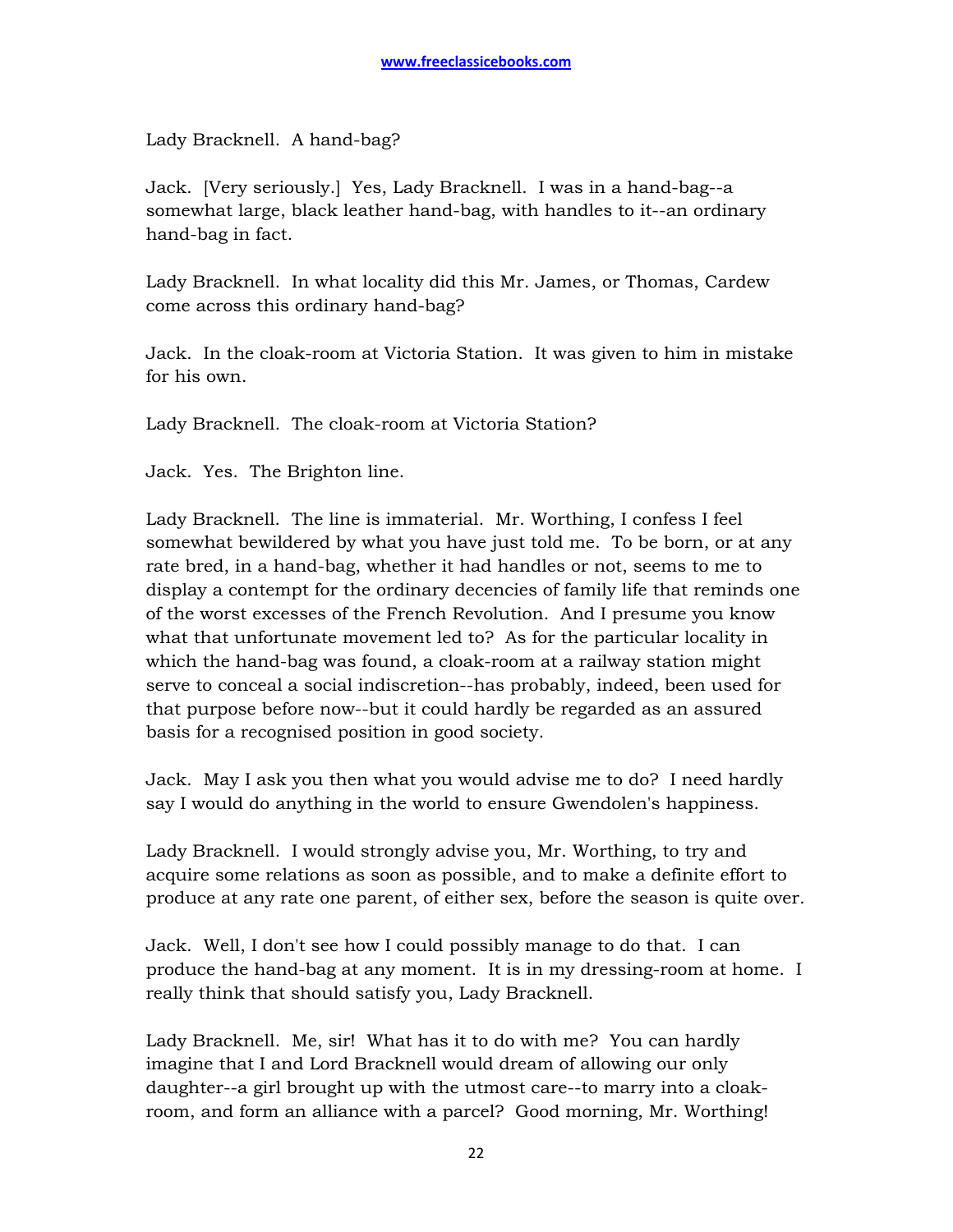[Lady Bracknell sweeps out in majestic indignation.]

Jack. Good morning! [Algernon, from the other room, strikes up the Wedding March. Jack looks perfectly furious, and goes to the door.] For goodness' sake don't play that ghastly tune, Algy. How idiotic you are!

[The music stops and Algernon enters cheerily.]

Algernon. Didn't it go off all right, old boy? You don't mean to say Gwendolen refused you? I know it is a way she has. She is always refusing people. I think it is most ill-natured of her.

Jack. Oh, Gwendolen is as right as a trivet. As far as she is concerned, we are engaged. Her mother is perfectly unbearable. Never met such a Gorgon . . . I don't really know what a Gorgon is like, but I am quite sure that Lady Bracknell is one. In any case, she is a monster, without being a myth, which is rather unfair . . . I beg your pardon, Algy, I suppose I shouldn't talk about your own aunt in that way before you.

Algernon. My dear boy, I love hearing my relations abused. It is the only thing that makes me put up with them at all. Relations are simply a tedious pack of people, who haven't got the remotest knowledge of how to live, nor the smallest instinct about when to die.

Jack. Oh, that is nonsense!

Algernon. It isn't!

Jack. Well, I won't argue about the matter. You always want to argue about things.

Algernon. That is exactly what things were originally made for.

Jack. Upon my word, if I thought that, I'd shoot myself . . . [A pause.] You don't think there is any chance of Gwendolen becoming like her mother in about a hundred and fifty years, do you, Algy?

Algernon. All women become like their mothers. That is their tragedy. No man does. That's his.

Jack. Is that clever?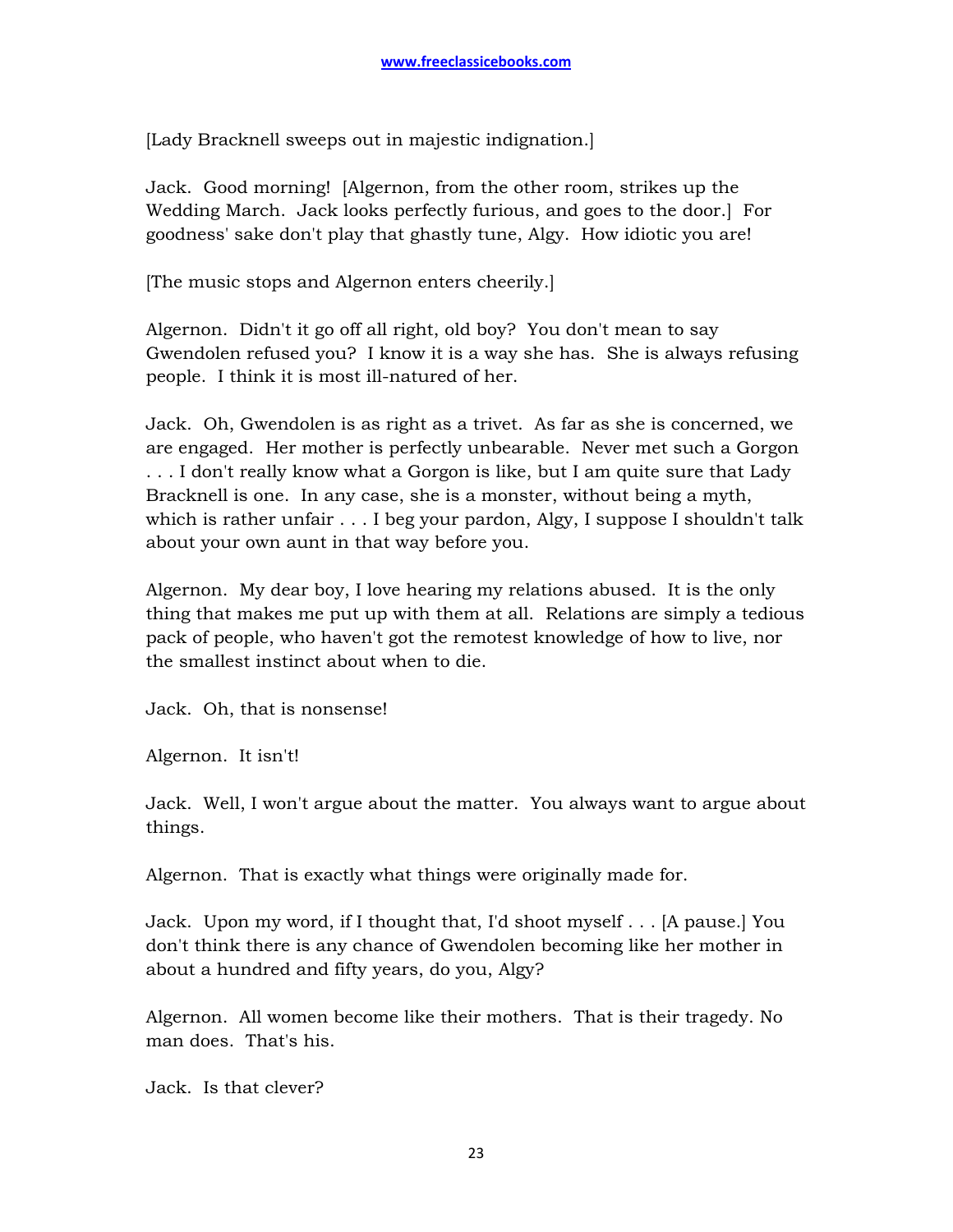Algernon. It is perfectly phrased! and quite as true as any observation in civilised life should be.

Jack. I am sick to death of cleverness. Everybody is clever nowadays. You can't go anywhere without meeting clever people. The thing has become an absolute public nuisance. I wish to goodness we had a few fools left.

Algernon. We have.

Jack. I should extremely like to meet them. What do they talk about?

Algernon. The fools? Oh! about the clever people, of course.

Jack. What fools!

Algernon. By the way, did you tell Gwendolen the truth about your being Ernest in town, and Jack in the country?

Jack. [In a very patronising manner.] My dear fellow, the truth isn't quite the sort of thing one tells to a nice, sweet, refined girl. What extraordinary ideas you have about the way to behave to a woman!

Algernon. The only way to behave to a woman is to make love to her, if she is pretty, and to some one else, if she is plain.

Jack. Oh, that is nonsense.

Algernon. What about your brother? What about the profligate Ernest?

Jack. Oh, before the end of the week I shall have got rid of him. I'll say he died in Paris of apoplexy. Lots of people die of apoplexy, quite suddenly, don't they?

Algernon. Yes, but it's hereditary, my dear fellow. It's a sort of thing that runs in families. You had much better say a severe chill.

Jack. You are sure a severe chill isn't hereditary, or anything of that kind?

Algernon. Of course it isn't!

Jack. Very well, then. My poor brother Ernest to carried off suddenly, in Paris, by a severe chill. That gets rid of him.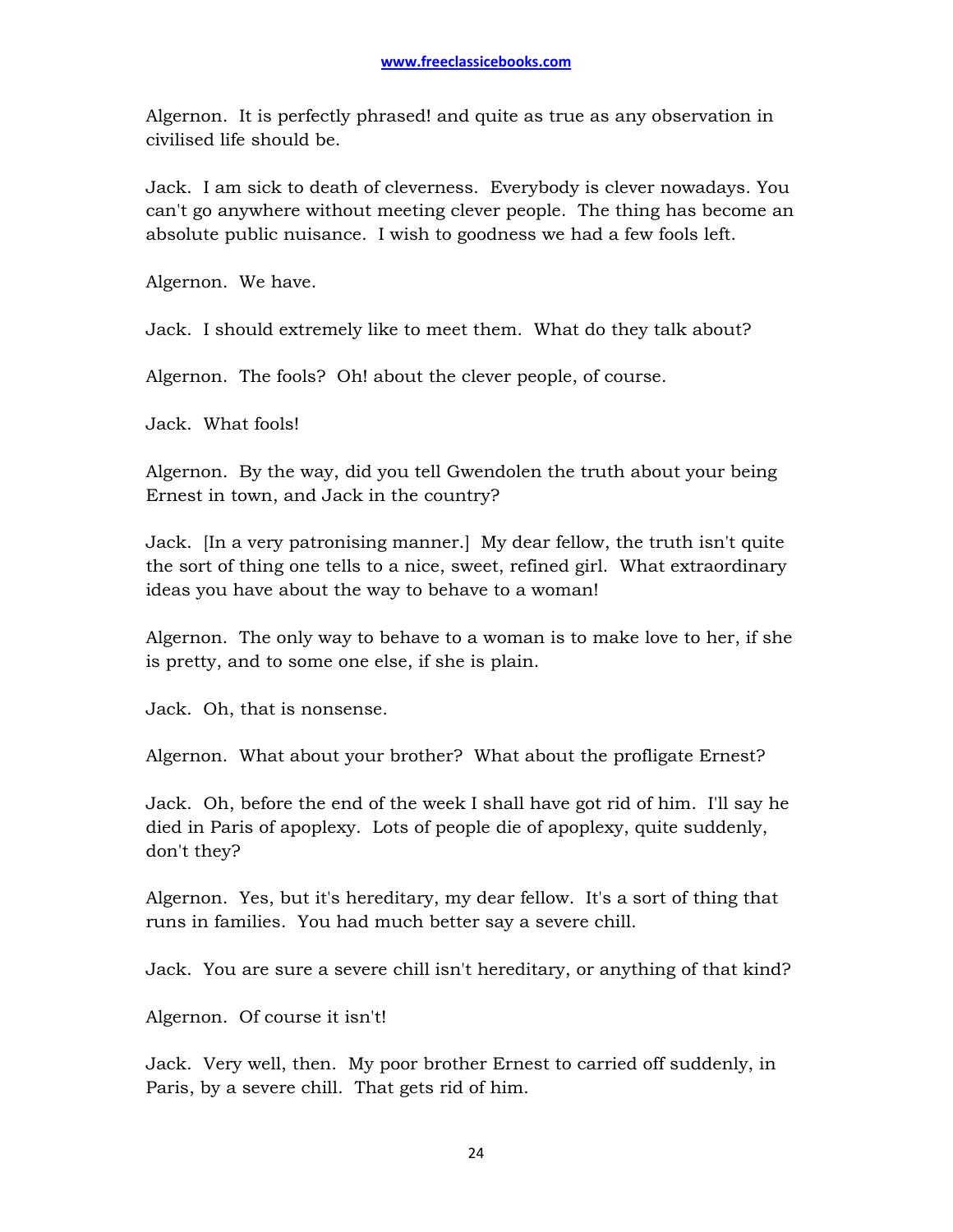Algernon. But I thought you said that . . . Miss Cardew was a little too much interested in your poor brother Ernest? Won't she feel his loss a good deal?

Jack. Oh, that is all right. Cecily is not a silly romantic girl, I am glad to say. She has got a capital appetite, goes long walks, and pays no attention at all to her lessons.

Algernon. I would rather like to see Cecily.

Jack. I will take very good care you never do. She is excessively pretty, and she is only just eighteen.

Algernon. Have you told Gwendolen yet that you have an excessively pretty ward who is only just eighteen?

Jack. Oh! one doesn't blurt these things out to people. Cecily and Gwendolen are perfectly certain to be extremely great friends. I'll bet you anything you like that half an hour after they have met, they will be calling each other sister.

Algernon. Women only do that when they have called each other a lot of other things first. Now, my dear boy, if we want to get a good table at Willis's, we really must go and dress. Do you know it is nearly seven?

Jack. [Irritably.] Oh! It always is nearly seven.

Algernon. Well, I'm hungry.

Jack. I never knew you when you weren't . . .

Algernon. What shall we do after dinner? Go to a theatre?

Jack. Oh no! I loathe listening.

Algernon. Well, let us go to the Club?

Jack. Oh, no! I hate talking.

Algernon. Well, we might trot round to the Empire at ten?

Jack. Oh, no! I can't bear looking at things. It is so silly.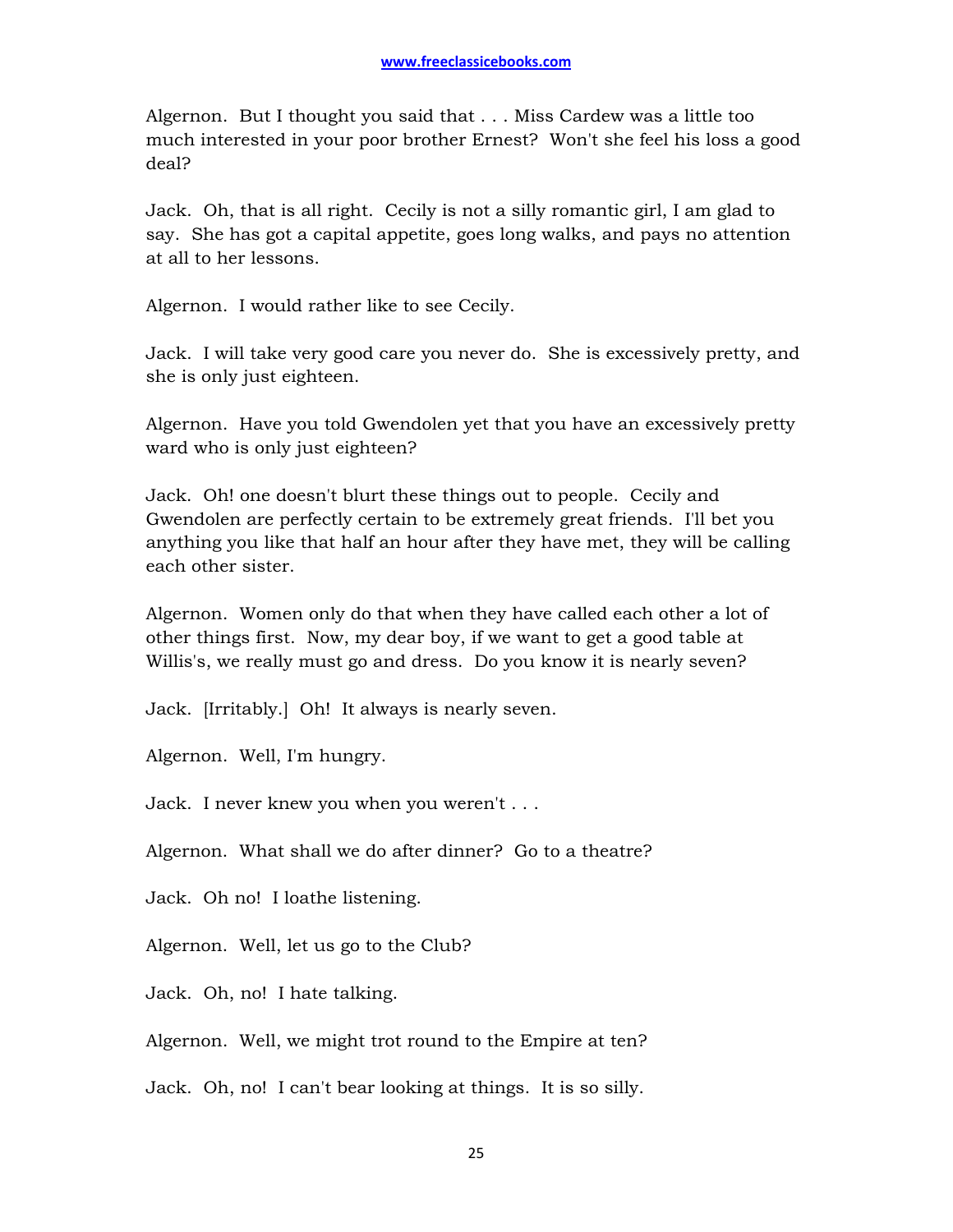Algernon. Well, what shall we do?

Jack. Nothing!

Algernon. It is awfully hard work doing nothing. However, I don't mind hard work where there is no definite object of any kind.

[Enter Lane.]

Lane. Miss Fairfax.

[Enter Gwendolen. Lane goes out.]

Algernon. Gwendolen, upon my word!

Gwendolen. Algy, kindly turn your back. I have something very particular to say to Mr. Worthing.

Algernon. Really, Gwendolen, I don't think I can allow this at all.

Gwendolen. Algy, you always adopt a strictly immoral attitude towards life. You are not quite old enough to do that. [Algernon retires to the fireplace.]

Jack. My own darling!

Gwendolen. Ernest, we may never be married. From the expression on mamma's face I fear we never shall. Few parents nowadays pay any regard to what their children say to them. The old-fashioned respect for the young is fast dying out. Whatever influence I ever had over mamma, I lost at the age of three. But although she may prevent us from becoming man and wife, and I may marry some one else, and marry often, nothing that she can possibly do can alter my eternal devotion to you.

Jack. Dear Gwendolen!

Gwendolen. The story of your romantic origin, as related to me by mamma, with unpleasing comments, has naturally stirred the deeper fibres of my nature. Your Christian name has an irresistible fascination. The simplicity of your character makes you exquisitely incomprehensible to me. Your town address at the Albany I have. What is your address in the country?

Jack. The Manor House, Woolton, Hertfordshire.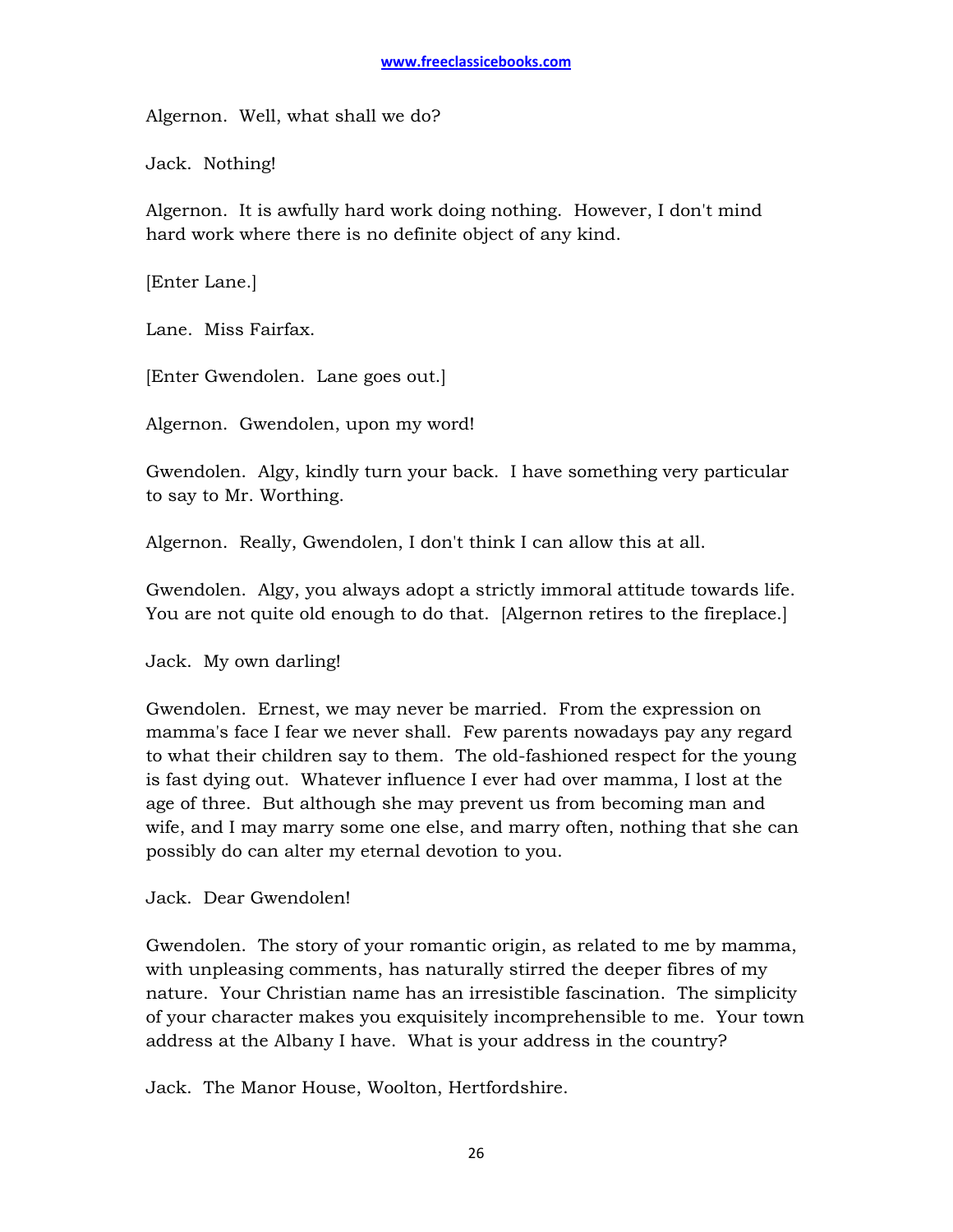[Algernon, who has been carefully listening, smiles to himself, and writes the address on his shirt-cuff. Then picks up the Railway Guide.]

Gwendolen. There is a good postal service, I suppose? It may be necessary to do something desperate. That of course will require serious consideration. I will communicate with you daily.

Jack. My own one!

Gwendolen. How long do you remain in town?

Jack. Till Monday.

Gwendolen. Good! Algy, you may turn round now.

Algernon. Thanks, I've turned round already.

Gwendolen. You may also ring the bell.

Jack. You will let me see you to your carriage, my own darling?

Gwendolen. Certainly.

Jack. [To Lane, who now enters.] I will see Miss Fairfax out.

Lane. Yes, sir. [Jack and Gwendolen go off.]

[Lane presents several letters on a salver to Algernon. It is to be surmised that they are bills, as Algernon, after looking at the envelopes, tears them up.]

Algernon. A glass of sherry, Lane.

Lane. Yes, sir.

Algernon. To-morrow, Lane, I'm going Bunburying.

Lane. Yes, sir.

Algernon. I shall probably not be back till Monday. You can put up my dress clothes, my smoking jacket, and all the Bunbury suits . . .

Lane. Yes, sir. [Handing sherry.]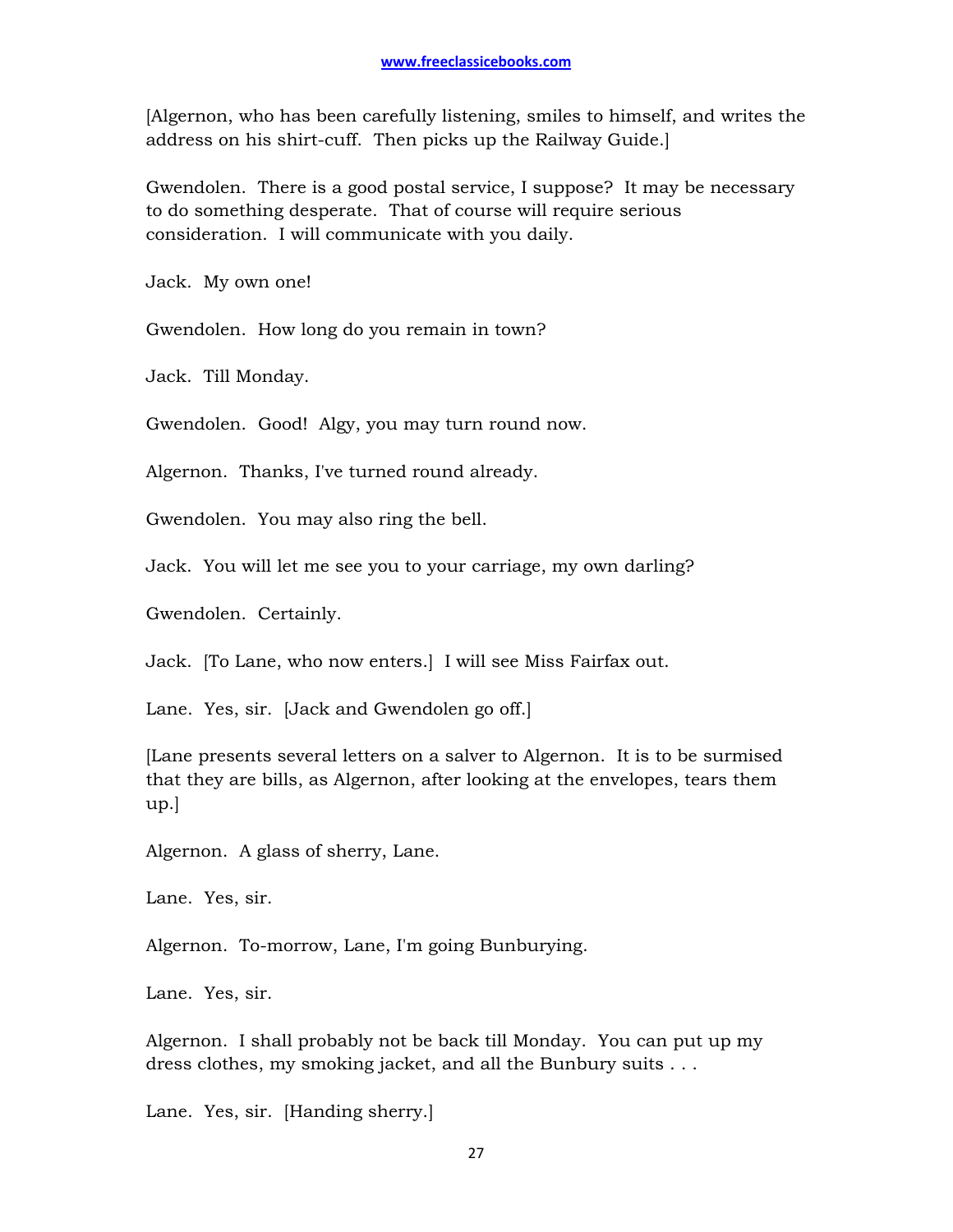Algernon. I hope to-morrow will be a fine day, Lane.

Lane. It never is, sir.

Algernon. Lane, you're a perfect pessimist.

Lane. I do my best to give satisfaction, sir.

[Enter Jack. Lane goes off.]

Jack. There's a sensible, intellectual girl! the only girl I ever cared for in my life. [Algernon is laughing immoderately.] What on earth are you so amused at?

Algernon. Oh, I'm a little anxious about poor Bunbury, that is all.

Jack. If you don't take care, your friend Bunbury will get you into a serious scrape some day.

Algernon. I love scrapes. They are the only things that are never serious.

Jack. Oh, that's nonsense, Algy. You never talk anything but nonsense.

Algernon. Nobody ever does.

[Jack looks indignantly at him, and leaves the room. Algernon lights a cigarette, reads his shirt-cuff, and smiles.]

ACT DROP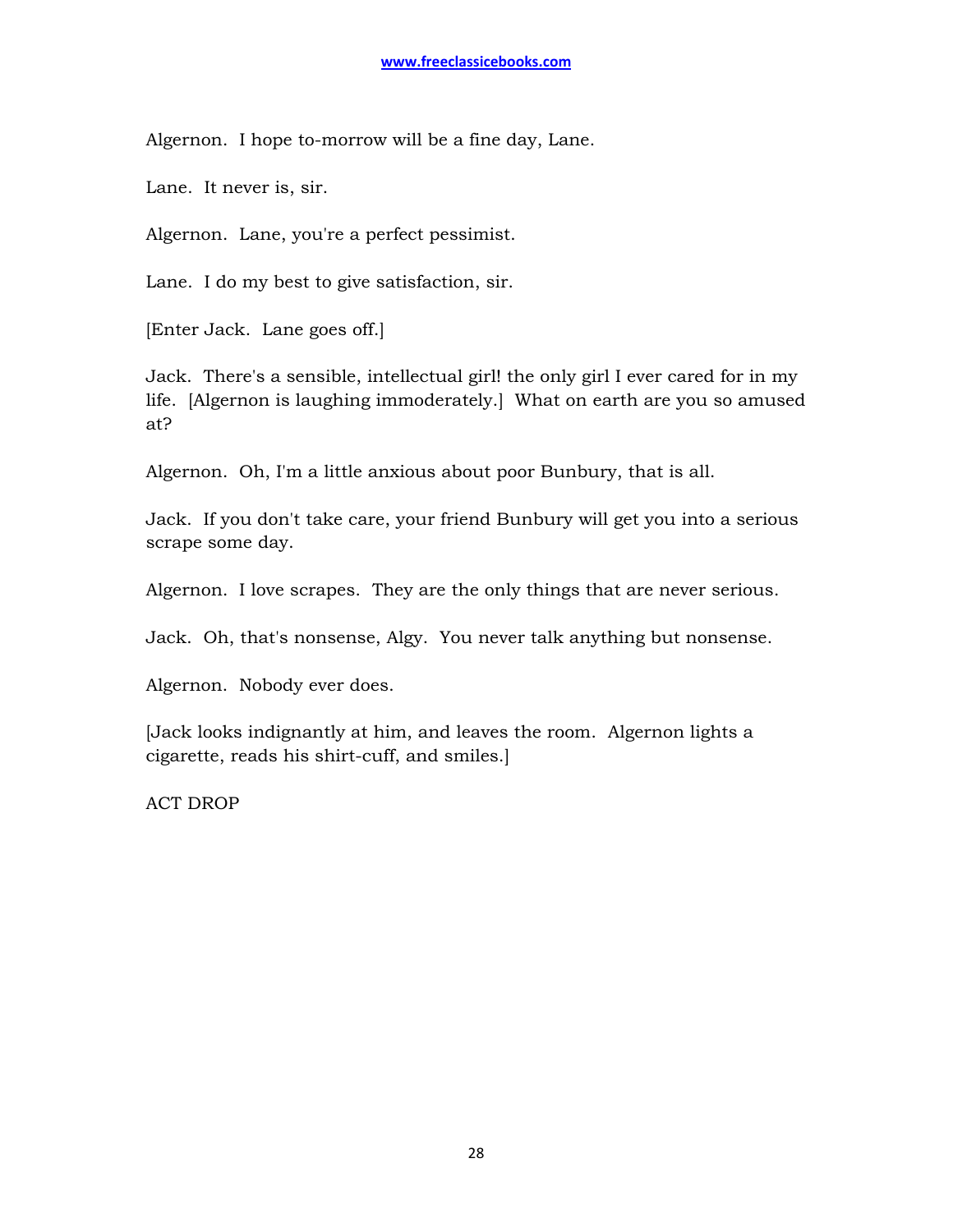#### **SECOND ACT - The Garden at the Manor House, Woolton.**

#### **SCENE**

 Garden at the Manor House. A flight of grey stone steps leads up to the house. The garden, an old-fashioned one, full of roses. Time of year, July. Basket chairs, and a table covered with books, are set under a large yewtree.

[Miss Prism discovered seated at the table. Cecily is at the back watering flowers.]

Miss Prism. [Calling.] Cecily, Cecily! Surely such a utilitarian occupation as the watering of flowers is rather Moulton's duty than yours? Especially at a moment when intellectual pleasures await you. Your German grammar is on the table. Pray open it at page fifteen. We will repeat yesterday's lesson.

Cecily. [Coming over very slowly.] But I don't like German. It isn't at all a becoming language. I know perfectly well that I look quite plain after my German lesson.

Miss Prism. Child, you know how anxious your guardian is that you should improve yourself in every way. He laid particular stress on your German, as he was leaving for town yesterday. Indeed, he always lays stress on your German when he is leaving for town.

Cecily. Dear Uncle Jack is so very serious! Sometimes he is so serious that I think he cannot be quite well.

Miss Prism. [Drawing herself up.] Your guardian enjoys the best of health, and his gravity of demeanour is especially to be commended in one so comparatively young as he is. I know no one who has a higher sense of duty and responsibility.

Cecily. I suppose that is why he often looks a little bored when we three are together.

Miss Prism. Cecily! I am surprised at you. Mr. Worthing has many troubles in his life. Idle merriment and triviality would be out of place in his conversation. You must remember his constant anxiety about that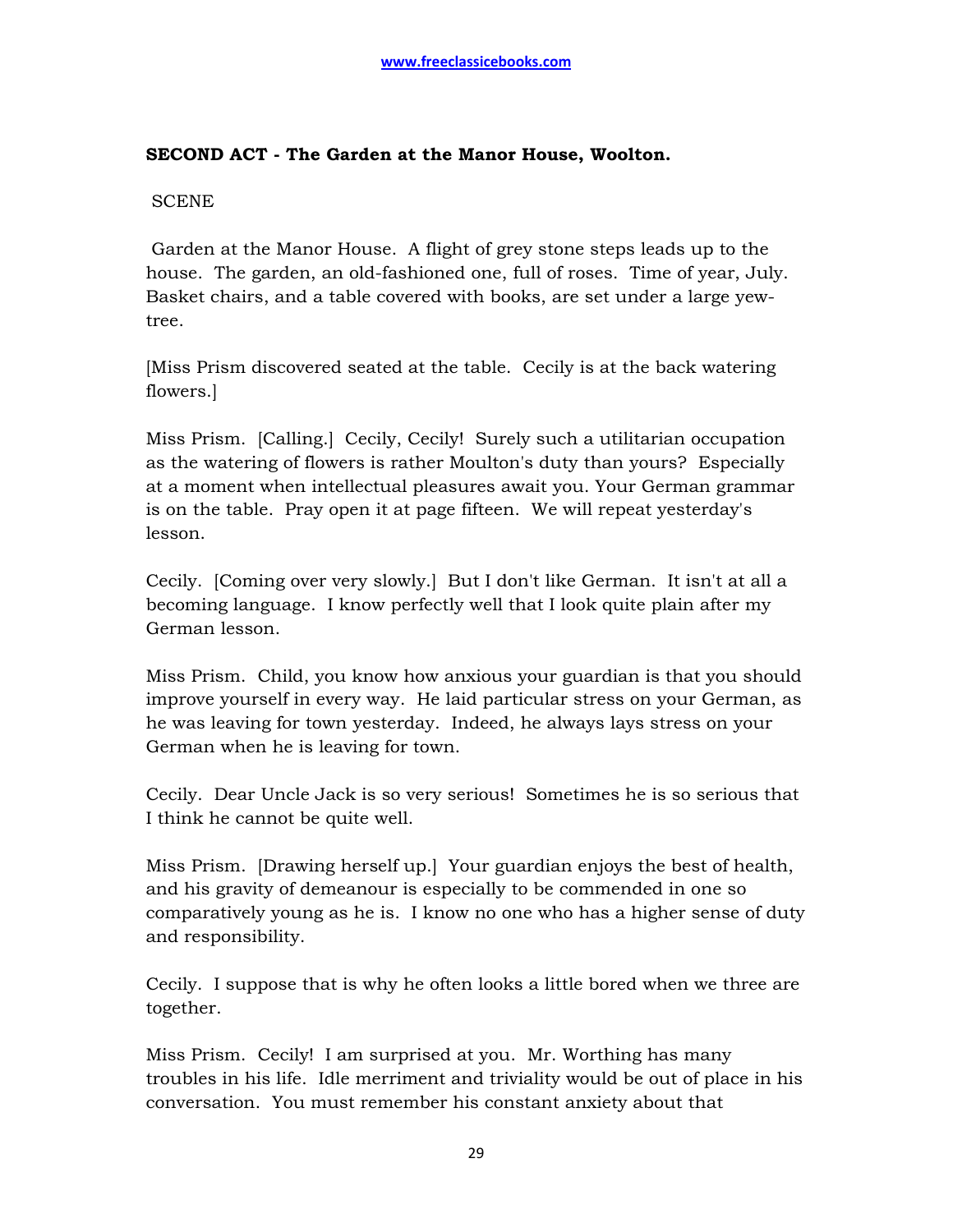unfortunate young man his brother.

Cecily. I wish Uncle Jack would allow that unfortunate young man, his brother, to come down here sometimes. We might have a good influence over him, Miss Prism. I am sure you certainly would. You know German, and geology, and things of that kind influence a man very much. [Cecily begins to write in her diary.]

Miss Prism. [Shaking her head.] I do not think that even I could produce any effect on a character that according to his own brother's admission is irretrievably weak and vacillating. Indeed I am not sure that I would desire to reclaim him. I am not in favour of this modern mania for turning bad people into good people at a moment's notice. As a man sows so let him reap. You must put away your diary, Cecily. I really don't see why you should keep a diary at all.

Cecily. I keep a diary in order to enter the wonderful secrets of my life. If I didn't write them down, I should probably forget all about them.

Miss Prism. Memory, my dear Cecily, is the diary that we all carry about with us.

Cecily. Yes, but it usually chronicles the things that have never happened, and couldn't possibly have happened. I believe that Memory is responsible for nearly all the three-volume novels that Mudie sends us.

Miss Prism. Do not speak slightingly of the three-volume novel, Cecily. I wrote one myself in earlier days.

Cecily. Did you really, Miss Prism? How wonderfully clever you are! I hope it did not end happily? I don't like novels that end happily. They depress me so much.

Miss Prism. The good ended happily, and the bad unhappily. That is what Fiction means.

Cecily. I suppose so. But it seems very unfair. And was your novel ever published?

Miss Prism. Alas! no. The manuscript unfortunately was abandoned. [Cecily starts.] I use the word in the sense of lost or mislaid. To your work, child, these speculations are profitless.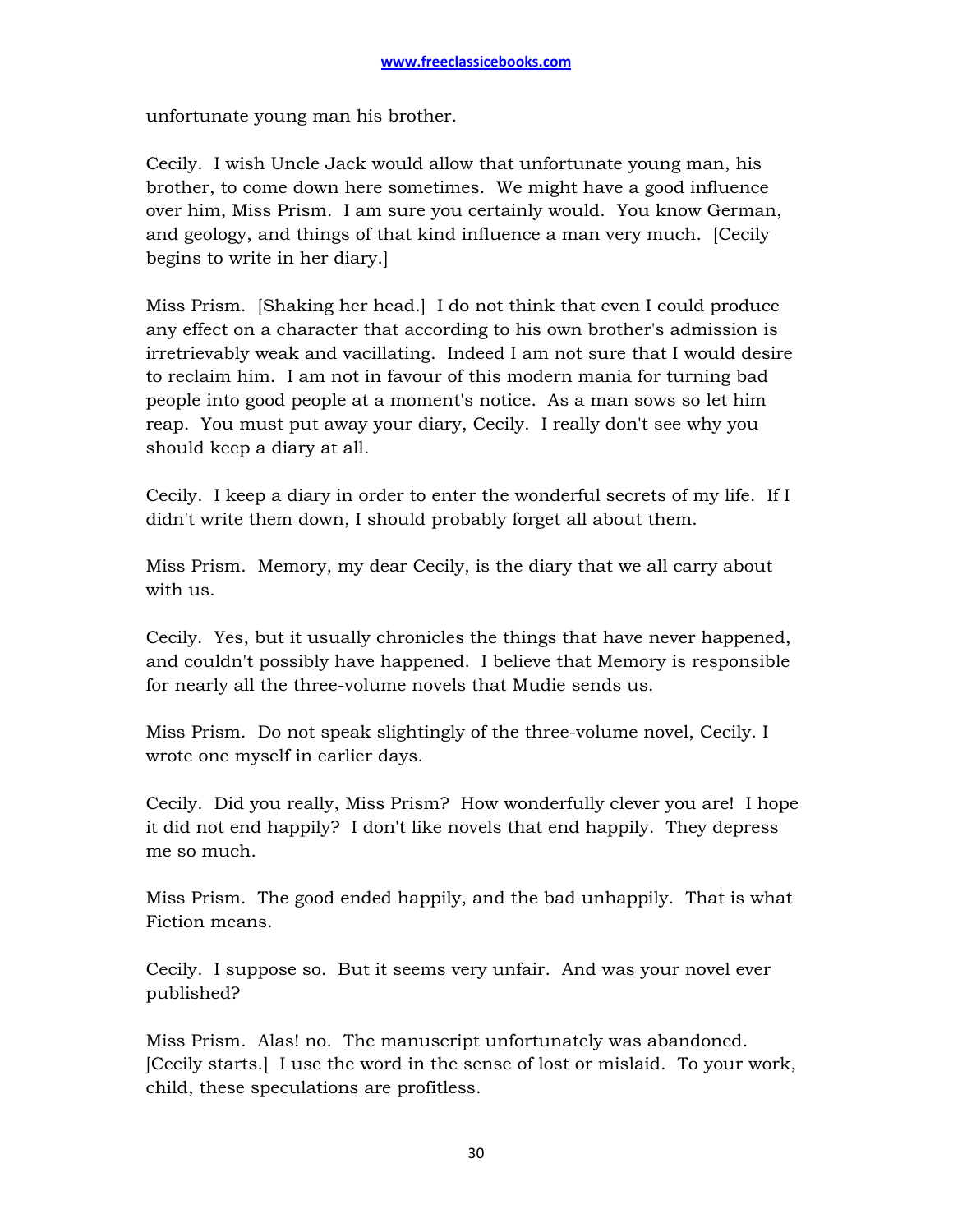Cecily. [Smiling.] But I see dear Dr. Chasuble coming up through the garden.

Miss Prism. [Rising and advancing.] Dr. Chasuble! This is indeed a pleasure.

[Enter Canon Chasuble.]

Chasuble. And how are we this morning? Miss Prism, you are, I trust, well?

Cecily. Miss Prism has just been complaining of a slight headache. I think it would do her so much good to have a short stroll with you in the Park, Dr. Chasuble.

Miss Prism. Cecily, I have not mentioned anything about a headache.

Cecily. No, dear Miss Prism, I know that, but I felt instinctively that you had a headache. Indeed I was thinking about that, and not about my German lesson, when the Rector came in.

Chasuble. I hope, Cecily, you are not inattentive.

Cecily. Oh, I am afraid I am.

Chasuble. That is strange. Were I fortunate enough to be Miss Prism's pupil, I would hang upon her lips. [Miss Prism glares.] I spoke metaphorically.--My metaphor was drawn from bees. Ahem! Mr. Worthing, I suppose, has not returned from town yet?

Miss Prism. We do not expect him till Monday afternoon.

Chasuble. Ah yes, he usually likes to spend his Sunday in London. He is not one of those whose sole aim is enjoyment, as, by all accounts, that unfortunate young man his brother seems to be. But I must not disturb Egeria and her pupil any longer.

Miss Prism. Egeria? My name is Laetitia, Doctor.

Chasuble. [Bowing.] A classical allusion merely, drawn from the Pagan authors. I shall see you both no doubt at Evensong?

Miss Prism. I think, dear Doctor, I will have a stroll with you. I find I have a headache after all, and a walk might do it good.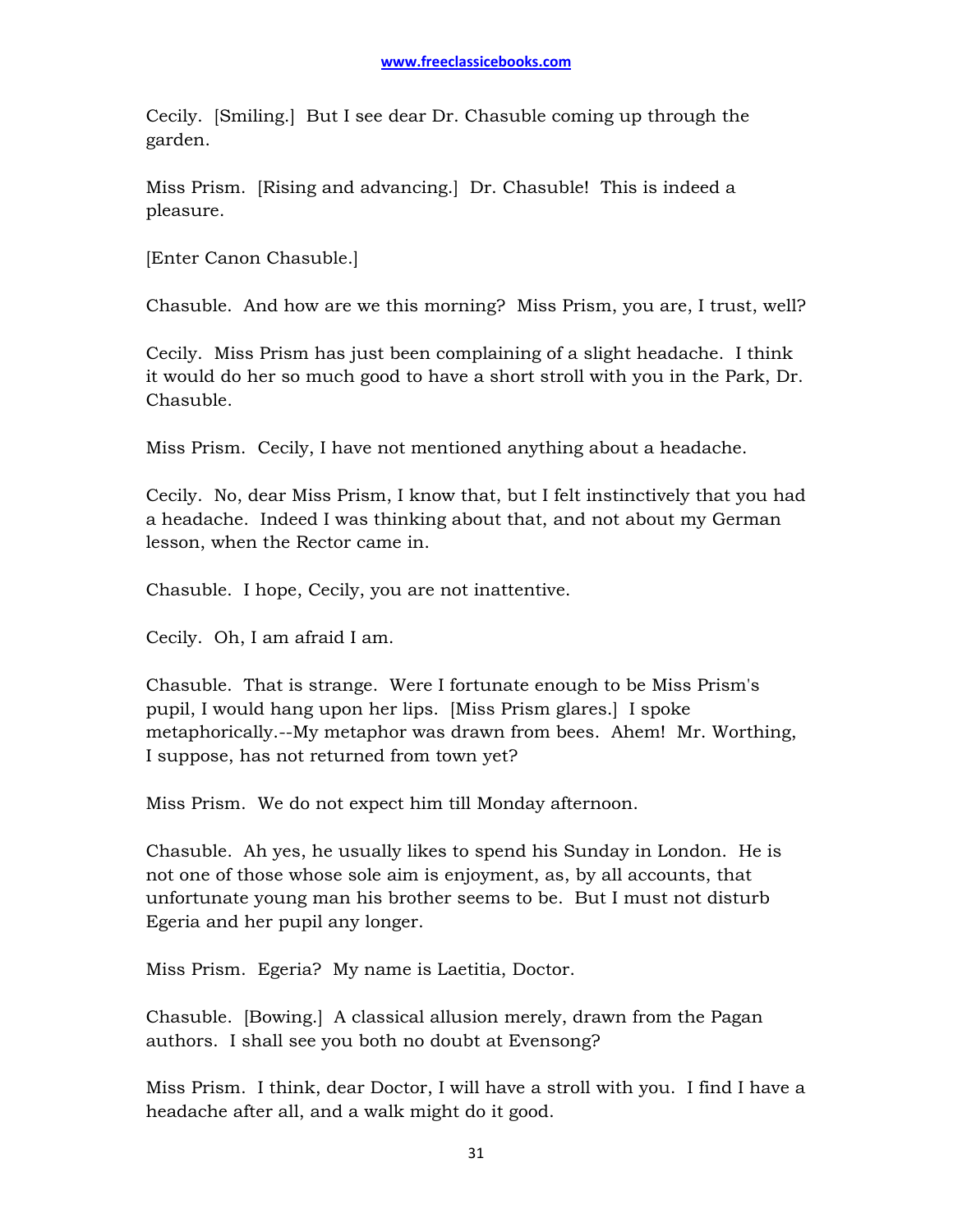Chasuble. With pleasure, Miss Prism, with pleasure. We might go as far as the schools and back.

Miss Prism. That would be delightful. Cecily, you will read your Political Economy in my absence. The chapter on the Fall of the Rupee you may omit. It is somewhat too sensational. Even these metallic problems have their melodramatic side.

[Goes down the garden with Dr. Chasuble.]

Cecily. [Picks up books and throws them back on table.] Horrid Political Economy! Horrid Geography! Horrid, horrid German!

[Enter Merriman with a card on a salver.]

Merriman. Mr. Ernest Worthing has just driven over from the station. He has brought his luggage with him.

Cecily. [Takes the card and reads it.] 'Mr. Ernest Worthing, B. 4, The Albany, W.' Uncle Jack's brother! Did you tell him Mr. Worthing was in town?

Merriman. Yes, Miss. He seemed very much disappointed. I mentioned that you and Miss Prism were in the garden. He said he was anxious to speak to you privately for a moment.

Cecily. Ask Mr. Ernest Worthing to come here. I suppose you had better talk to the housekeeper about a room for him.

Merriman. Yes, Miss.

[Merriman goes off.]

Cecily. I have never met any really wicked person before. I feel rather frightened. I am so afraid he will look just like every one else.

[Enter Algernon, very gay and debonnair.] He does!

Algernon. [Raising his hat.] You are my little cousin Cecily, I'm sure.

Cecily. You are under some strange mistake. I am not little. In fact, I believe I am more than usually tall for my age. [Algernon is rather taken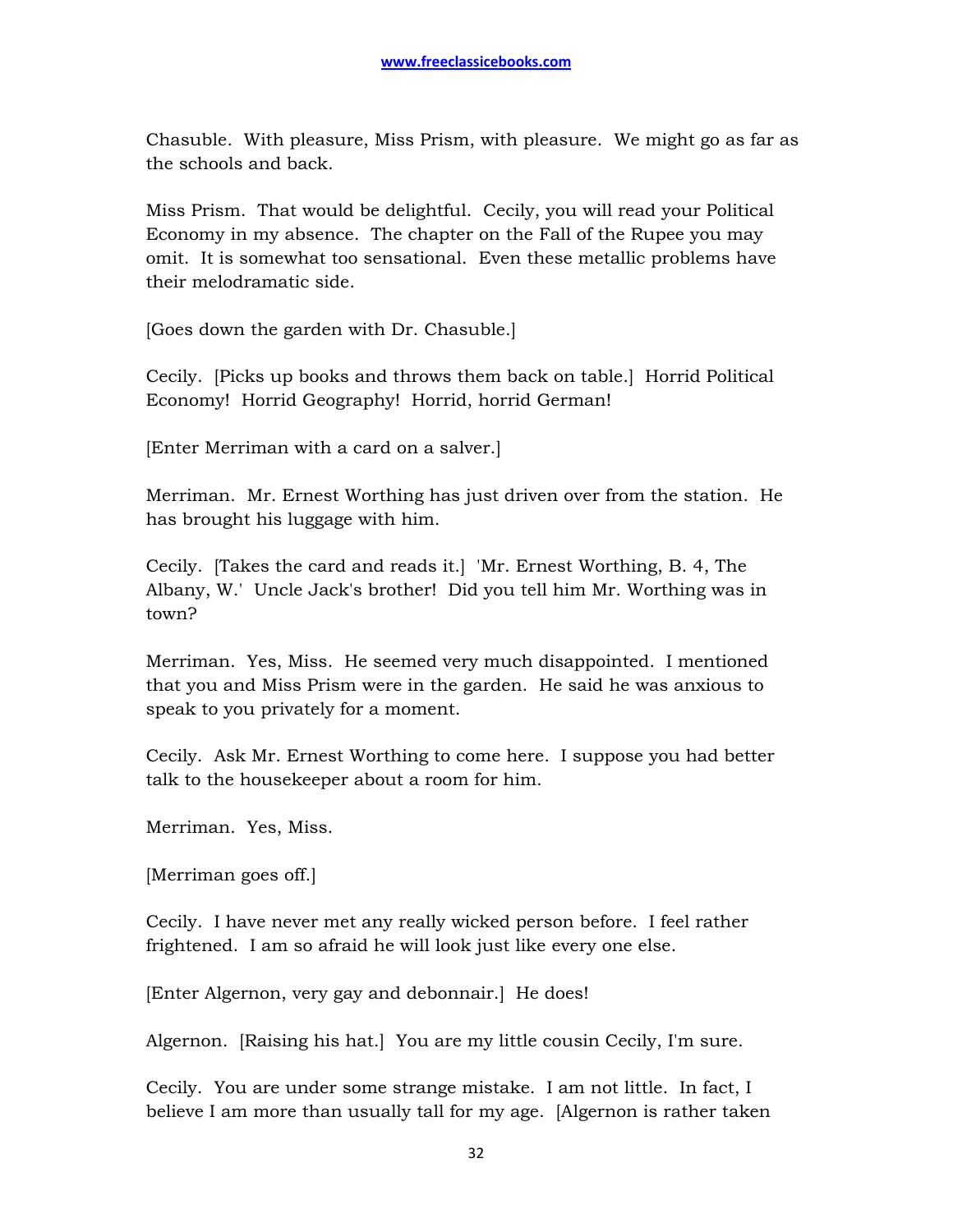aback.] But I am your cousin Cecily. You, I see from your card, are Uncle Jack's brother, my cousin Ernest, my wicked cousin Ernest.

Algernon. Oh! I am not really wicked at all, cousin Cecily. You mustn't think that I am wicked.

Cecily. If you are not, then you have certainly been deceiving us all in a very inexcusable manner. I hope you have not been leading a double life, pretending to be wicked and being really good all the time. That would be hypocrisy.

Algernon. [Looks at her in amazement.] Oh! Of course I have been rather reckless.

Cecily. I am glad to hear it.

Algernon. In fact, now you mention the subject, I have been very bad in my own small way.

Cecily. I don't think you should be so proud of that, though I am sure it must have been very pleasant.

Algernon. It is much pleasanter being here with you.

Cecily. I can't understand how you are here at all. Uncle Jack won't be back till Monday afternoon.

Algernon. That is a great disappointment. I am obliged to go up by the first train on Monday morning. I have a business appointment that I am anxious . . . to miss?

Cecily. Couldn't you miss it anywhere but in London?

Algernon. No: the appointment is in London.

Cecily. Well, I know, of course, how important it is not to keep a business engagement, if one wants to retain any sense of the beauty of life, but still I think you had better wait till Uncle Jack arrives. I know he wants to speak to you about your emigrating.

Algernon. About my what?

Cecily. Your emigrating. He has gone up to buy your outfit.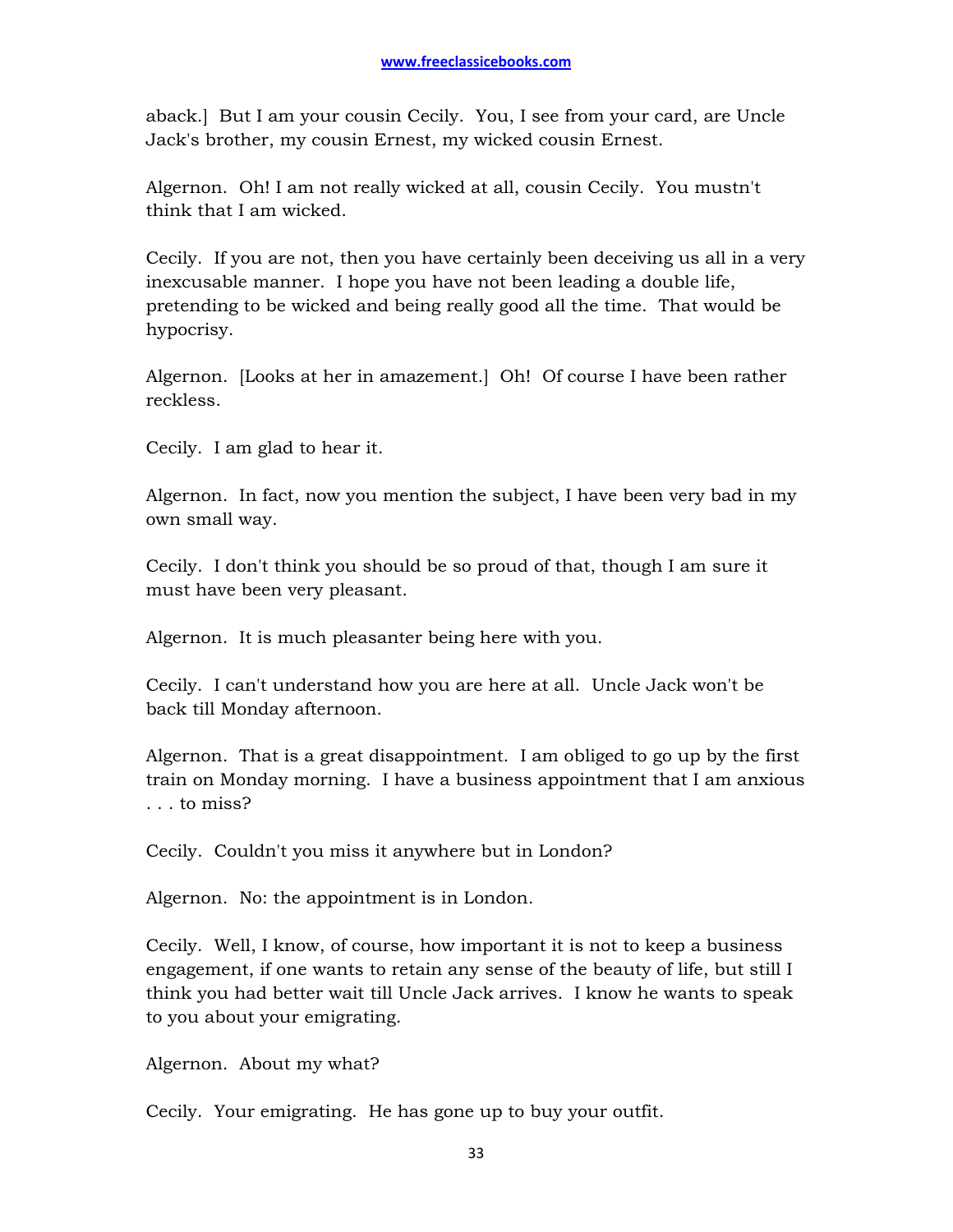Algernon. I certainly wouldn't let Jack buy my outfit. He has no taste in neckties at all.

Cecily. I don't think you will require neckties. Uncle Jack is sending you to Australia.

Algernon. Australia! I'd sooner die.

Cecily. Well, he said at dinner on Wednesday night, that you would have to choose between this world, the next world, and Australia.

Algernon. Oh, well! The accounts I have received of Australia and the next world, are not particularly encouraging. This world is good enough for me, cousin Cecily.

Cecily. Yes, but are you good enough for it?

Algernon. I'm afraid I'm not that. That is why I want you to reform me. You might make that your mission, if you don't mind, cousin Cecily.

Cecily. I'm afraid I've no time, this afternoon.

Algernon. Well, would you mind my reforming myself this afternoon?

Cecily. It is rather Quixotic of you. But I think you should try.

Algernon. I will. I feel better already.

Cecily. You are looking a little worse.

Algernon. That is because I am hungry.

Cecily. How thoughtless of me. I should have remembered that when one is going to lead an entirely new life, one requires regular and wholesome meals. Won't you come in?

Algernon. Thank you. Might I have a buttonhole first? I never have any appetite unless I have a buttonhole first.

Cecily. A Marechal Niel? [Picks up scissors.]

Algernon. No, I'd sooner have a pink rose.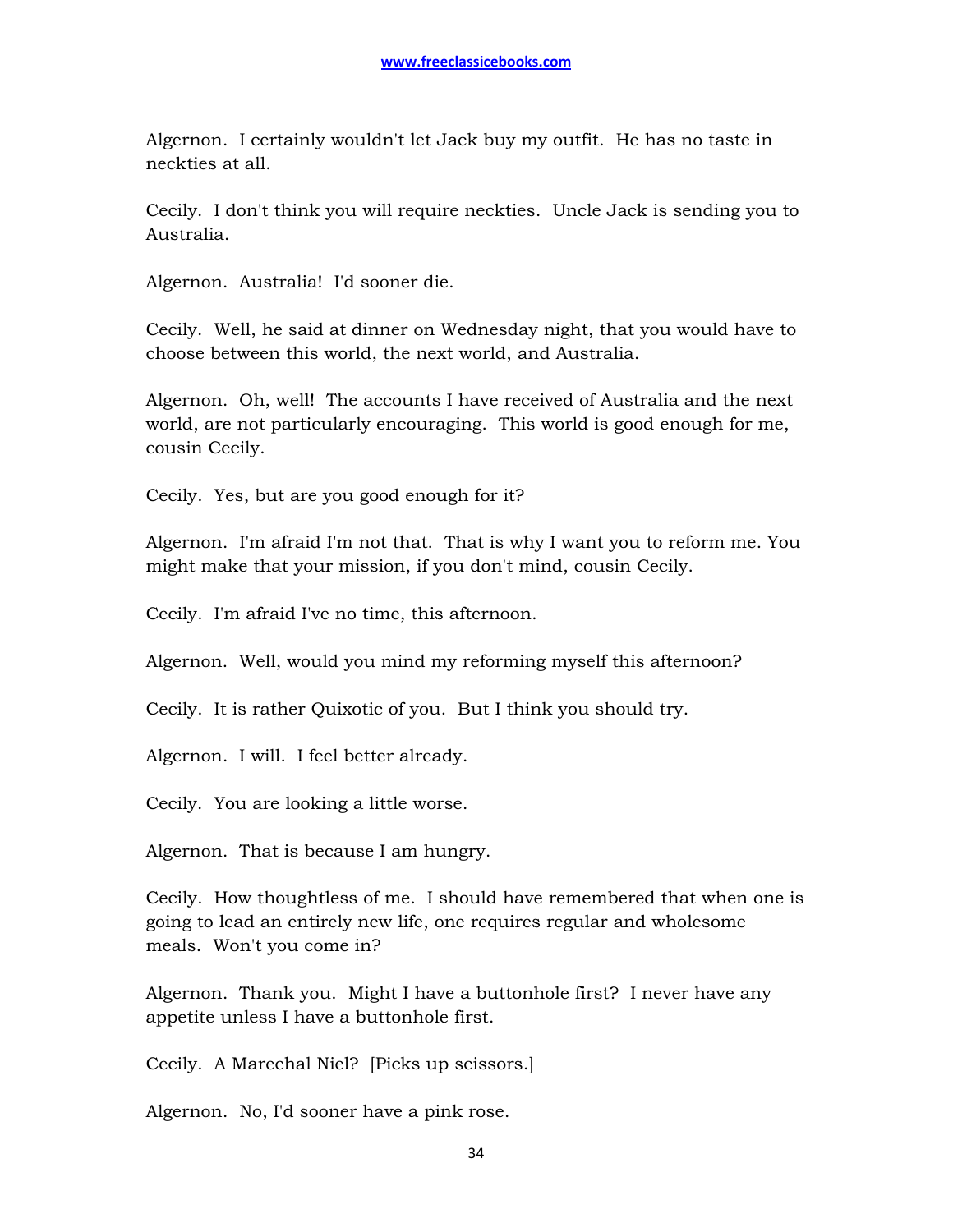Cecily. Why? [Cuts a flower.]

Algernon. Because you are like a pink rose, Cousin Cecily.

Cecily. I don't think it can be right for you to talk to me like that. Miss Prism never says such things to me.

Algernon. Then Miss Prism is a short-sighted old lady. [Cecily puts the rose in his buttonhole.] You are the prettiest girl I ever saw.

Cecily. Miss Prism says that all good looks are a snare.

Algernon. They are a snare that every sensible man would like to be caught in.

Cecily. Oh, I don't think I would care to catch a sensible man. I shouldn't know what to talk to him about.

[They pass into the house. Miss Prism and Dr. Chasuble return.]

Miss Prism. You are too much alone, dear Dr. Chasuble. You should get married. A misanthrope I can understand--a womanthrope, never!

Chasuble. [With a scholar's shudder.] Believe me, I do not deserve so neologistic a phrase. The precept as well as the practice of the Primitive Church was distinctly against matrimony.

Miss Prism. [Sententiously.] That is obviously the reason why the Primitive Church has not lasted up to the present day. And you do not seem to realise, dear Doctor, that by persistently remaining single, a man converts himself into a permanent public temptation. Men should be more careful; this very celibacy leads weaker vessels astray.

Chasuble. But is a man not equally attractive when married?

Miss Prism. No married man is ever attractive except to his wife.

Chasuble. And often, I've been told, not even to her.

Miss Prism. That depends on the intellectual sympathies of the woman. Maturity can always be depended on. Ripeness can be trusted. Young women are green. [Dr. Chasuble starts.] I spoke horticulturally. My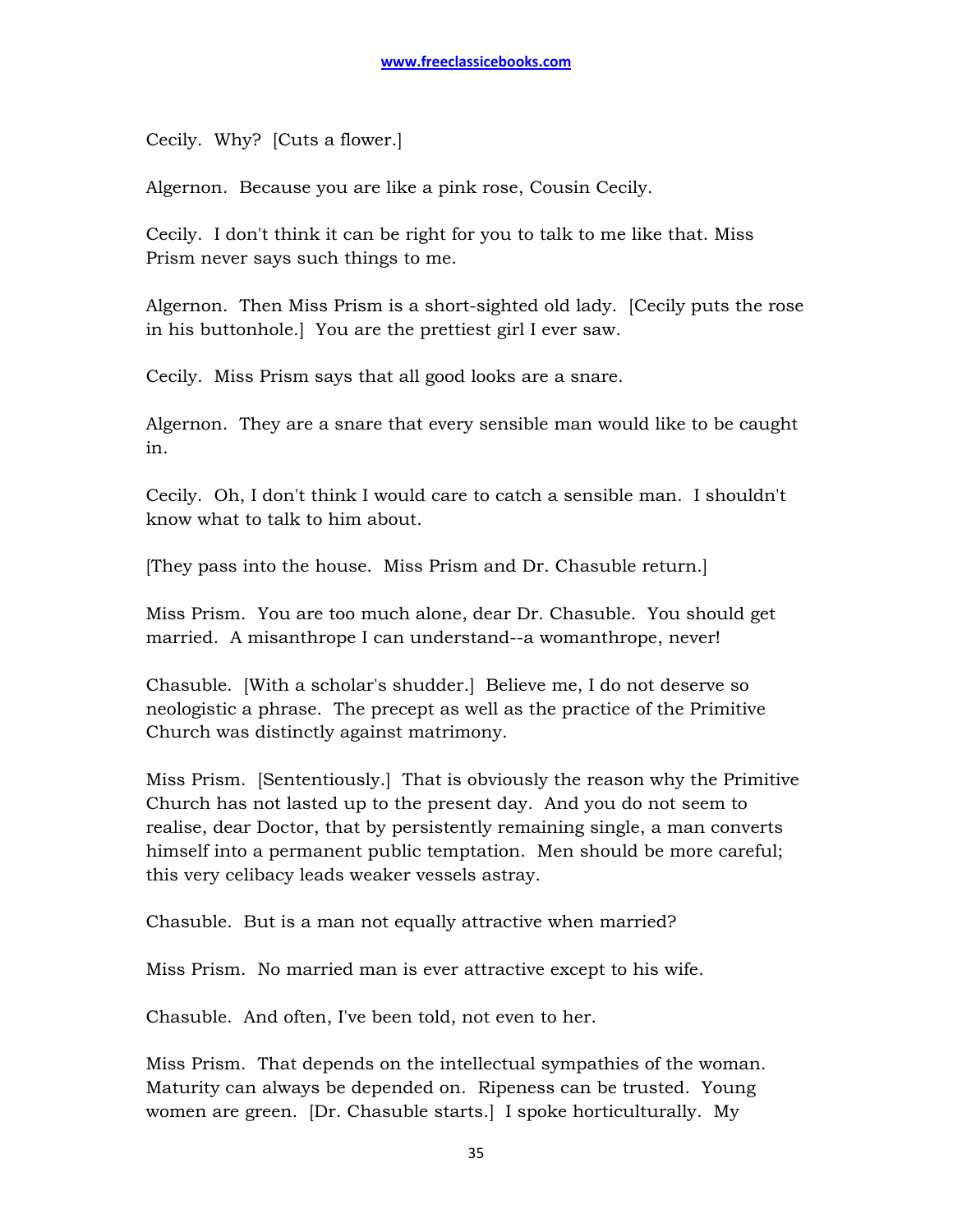metaphor was drawn from fruits. But where is Cecily?

Chasuble. Perhaps she followed us to the schools.

[Enter Jack slowly from the back of the garden. He is dressed in the deepest mourning, with crape hatband and black gloves.]

Miss Prism. Mr. Worthing!

Chasuble. Mr. Worthing?

Miss Prism. This is indeed a surprise. We did not look for you till Monday afternoon.

Jack. [Shakes Miss Prism's hand in a tragic manner.] I have returned sooner than I expected. Dr. Chasuble, I hope you are well?

Chasuble. Dear Mr. Worthing, I trust this garb of woe does not betoken some terrible calamity?

Jack. My brother.

Miss Prism. More shameful debts and extravagance?

Chasuble. Still leading his life of pleasure?

Jack. [Shaking his head.] Dead!

Chasuble. Your brother Ernest dead?

Jack. Quite dead.

Miss Prism. What a lesson for him! I trust he will profit by it.

Chasuble. Mr. Worthing, I offer you my sincere condolence. You have at least the consolation of knowing that you were always the most generous and forgiving of brothers.

Jack. Poor Ernest! He had many faults, but it is a sad, sad blow.

Chasuble. Very sad indeed. Were you with him at the end?

Jack. No. He died abroad; in Paris, in fact. I had a telegram last night from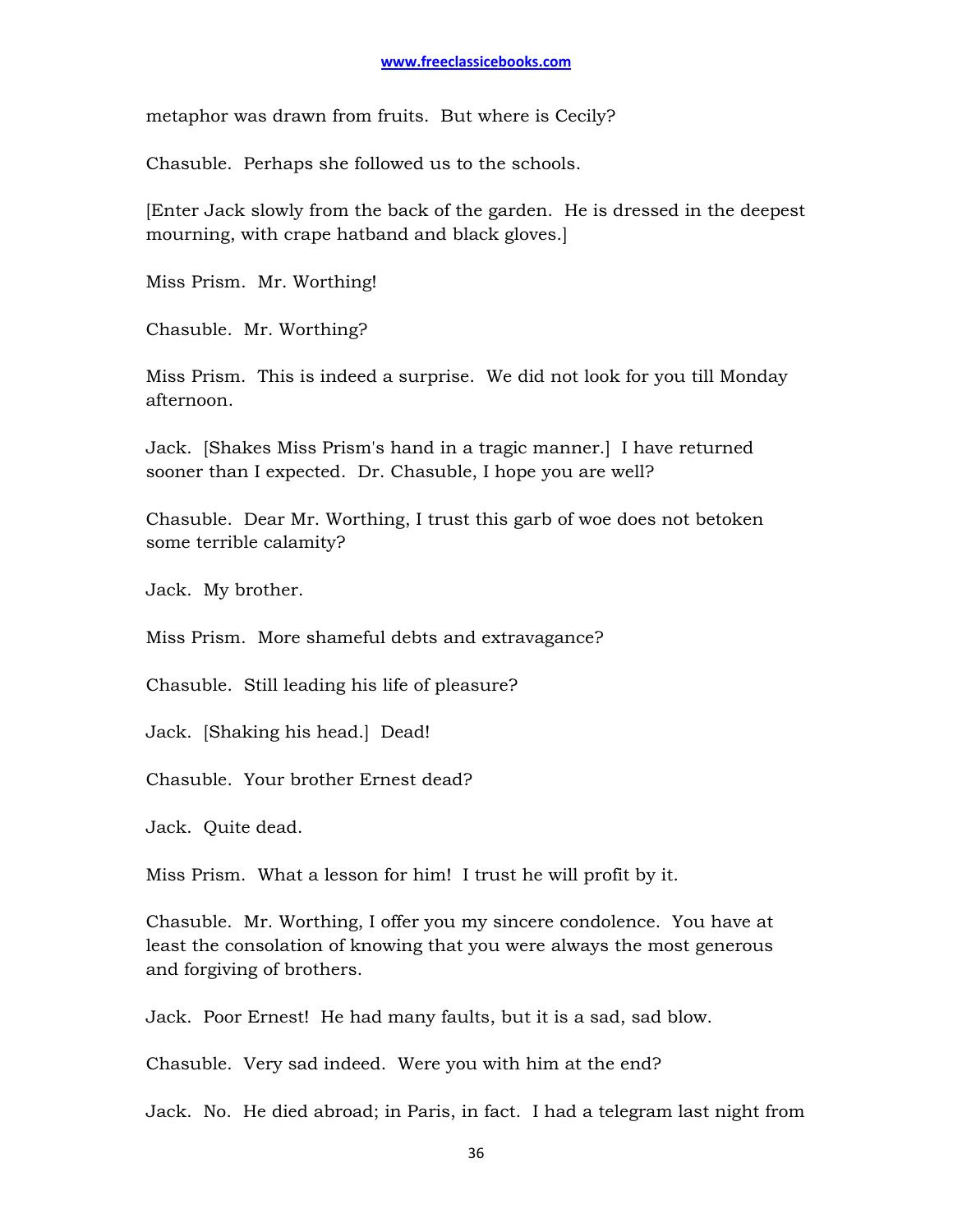the manager of the Grand Hotel.

Chasuble. Was the cause of death mentioned?

Jack. A severe chill, it seems.

Miss Prism. As a man sows, so shall he reap.

Chasuble. [Raising his hand.] Charity, dear Miss Prism, charity! None of us are perfect. I myself am peculiarly susceptible to draughts. Will the interment take place here?

Jack. No. He seems to have expressed a desire to be buried in Paris.

Chasuble. In Paris! [Shakes his head.] I fear that hardly points to any very serious state of mind at the last. You would no doubt wish me to make some slight allusion to this tragic domestic affliction next Sunday. [Jack presses his hand convulsively.] My sermon on the meaning of the manna in the wilderness can be adapted to almost any occasion, joyful, or, as in the present case, distressing. [All sigh.] I have preached it at harvest celebrations, christenings, confirmations, on days of humiliation and festal days. The last time I delivered it was in the Cathedral, as a charity sermon on behalf of the Society for the Prevention of Discontent among the Upper Orders. The Bishop, who was present, was much struck by some of the analogies I drew.

Jack. Ah! that reminds me, you mentioned christenings I think, Dr. Chasuble? I suppose you know how to christen all right? [Dr. Chasuble looks astounded.] I mean, of course, you are continually christening, aren't you?

Miss Prism. It is, I regret to say, one of the Rector's most constant duties in this parish. I have often spoken to the poorer classes on the subject. But they don't seem to know what thrift is.

Chasuble. But is there any particular infant in whom you are interested, Mr. Worthing? Your brother was, I believe, unmarried, was he not?

Jack. Oh yes.

Miss Prism. [Bitterly.] People who live entirely for pleasure usually are.

Jack. But it is not for any child, dear Doctor. I am very fond of children.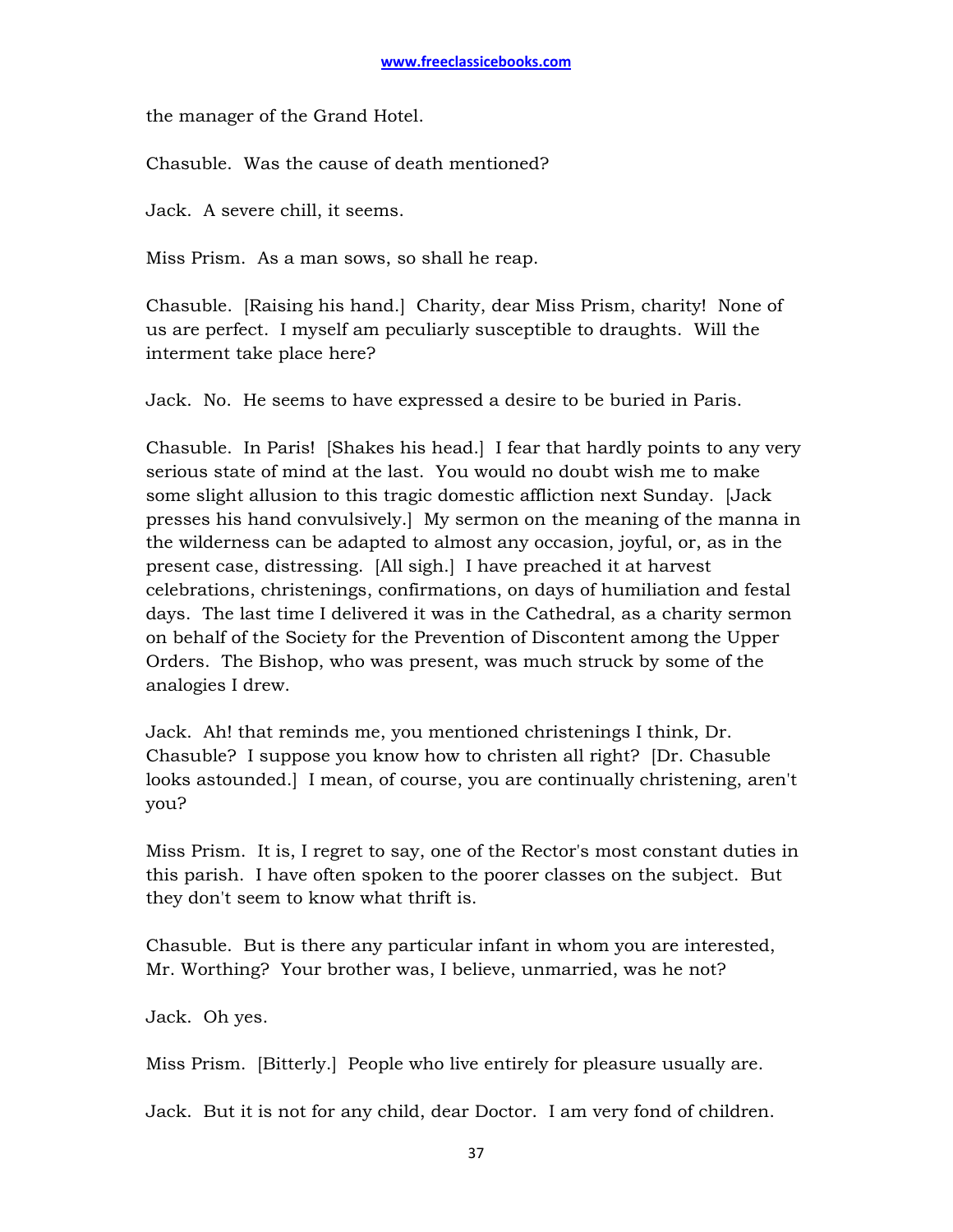No! the fact is, I would like to be christened myself, this afternoon, if you have nothing better to do.

Chasuble. But surely, Mr. Worthing, you have been christened already?

Jack. I don't remember anything about it.

Chasuble. But have you any grave doubts on the subject?

Jack. I certainly intend to have. Of course I don't know if the thing would bother you in any way, or if you think I am a little too old now.

Chasuble. Not at all. The sprinkling, and, indeed, the immersion of adults is a perfectly canonical practice.

Jack. Immersion!

Chasuble. You need have no apprehensions. Sprinkling is all that is necessary, or indeed I think advisable. Our weather is so changeable. At what hour would you wish the ceremony performed?

Jack. Oh, I might trot round about five if that would suit you.

Chasuble. Perfectly, perfectly! In fact I have two similar ceremonies to perform at that time. A case of twins that occurred recently in one of the outlying cottages on your own estate. Poor Jenkins the carter, a most hardworking man.

Jack. Oh! I don't see much fun in being christened along with other babies. It would be childish. Would half-past five do?

Chasuble. Admirably! Admirably! [Takes out watch.] And now, dear Mr. Worthing, I will not intrude any longer into a house of sorrow. I would merely beg you not to be too much bowed down by grief. What seem to us bitter trials are often blessings in disguise.

Miss Prism. This seems to me a blessing of an extremely obvious kind.

[Enter Cecily from the house.]

Cecily. Uncle Jack! Oh, I am pleased to see you back. But what horrid clothes you have got on! Do go and change them.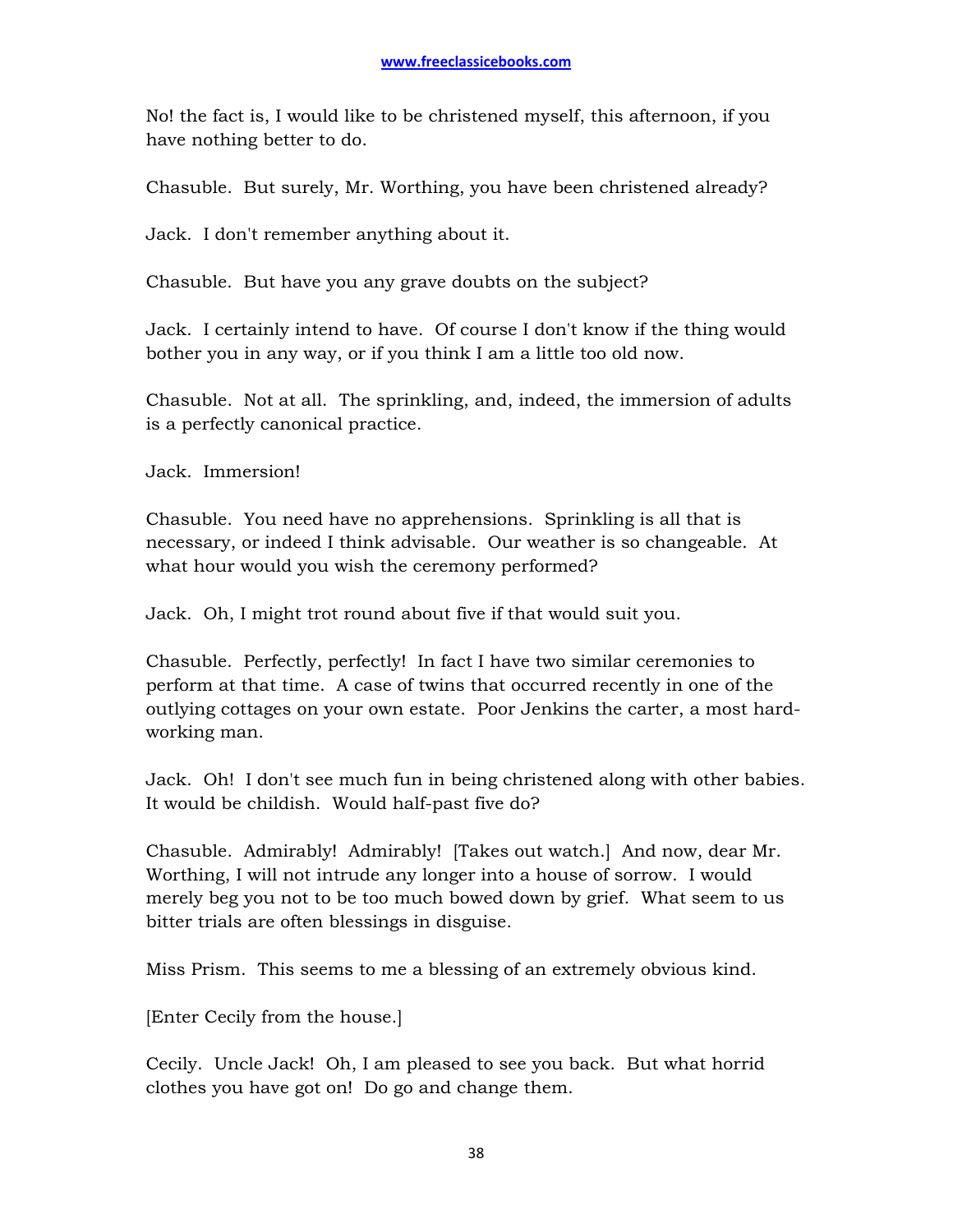Miss Prism. Cecily!

Chasuble. My child! my child! [Cecily goes towards Jack; he kisses her brow in a melancholy manner.]

Cecily. What is the matter, Uncle Jack? Do look happy! You look as if you had toothache, and I have got such a surprise for you. Who do you think is in the dining-room? Your brother!

Jack. Who?

Cecily. Your brother Ernest. He arrived about half an hour ago.

Jack. What nonsense! I haven't got a brother.

Cecily. Oh, don't say that. However badly he may have behaved to you in the past he is still your brother. You couldn't be so heartless as to disown him. I'll tell him to come out. And you will shake hands with him, won't you, Uncle Jack? [Runs back into the house.]

Chasuble. These are very joyful tidings.

Miss Prism. After we had all been resigned to his loss, his sudden return seems to me peculiarly distressing.

Jack. My brother is in the dining-room? I don't know what it all means. I think it is perfectly absurd.

[Enter Algernon and Cecily hand in hand. They come slowly up to Jack.]

Jack. Good heavens! [Motions Algernon away.]

Algernon. Brother John, I have come down from town to tell you that I am very sorry for all the trouble I have given you, and that I intend to lead a better life in the future. [Jack glares at him and does not take his hand.]

Cecily. Uncle Jack, you are not going to refuse your own brother's hand?

Jack. Nothing will induce me to take his hand. I think his coming down here disgraceful. He knows perfectly well why.

Cecily. Uncle Jack, do be nice. There is some good in every one. Ernest has just been telling me about his poor invalid friend Mr. Bunbury whom he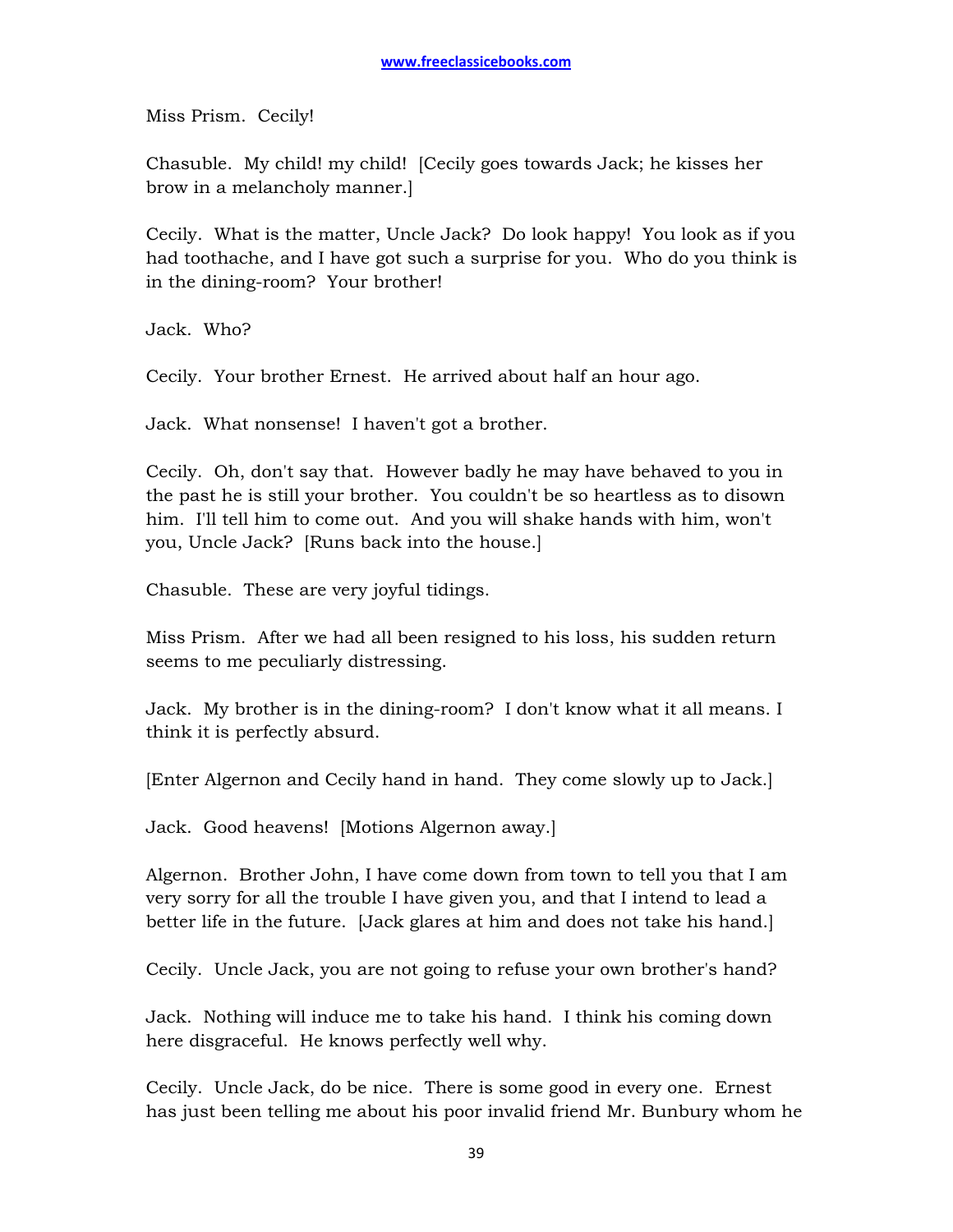goes to visit so often. And surely there must be much good in one who is kind to an invalid, and leaves the pleasures of London to sit by a bed of pain.

Jack. Oh! he has been talking about Bunbury, has he?

Cecily. Yes, he has told me all about poor Mr. Bunbury, and his terrible state of health.

Jack. Bunbury! Well, I won't have him talk to you about Bunbury or about anything else. It is enough to drive one perfectly frantic.

Algernon. Of course I admit that the faults were all on my side. But I must say that I think that Brother John's coldness to me is peculiarly painful. I expected a more enthusiastic welcome, especially considering it is the first time I have come here.

Cecily. Uncle Jack, if you don't shake hands with Ernest I will never forgive you.

Jack. Never forgive me?

Cecily. Never, never, never!

Jack. Well, this is the last time I shall ever do it. [Shakes with Algernon and glares.]

Chasuble. It's pleasant, is it not, to see so perfect a reconciliation? I think we might leave the two brothers together.

Miss Prism. Cecily, you will come with us.

Cecily. Certainly, Miss Prism. My little task of reconciliation is over.

Chasuble. You have done a beautiful action to-day, dear child.

Miss Prism. We must not be premature in our judgments.

Cecily. I feel very happy. [They all go off except Jack and Algernon.]

Jack. You young scoundrel, Algy, you must get out of this place as soon as possible. I don't allow any Bunburying here.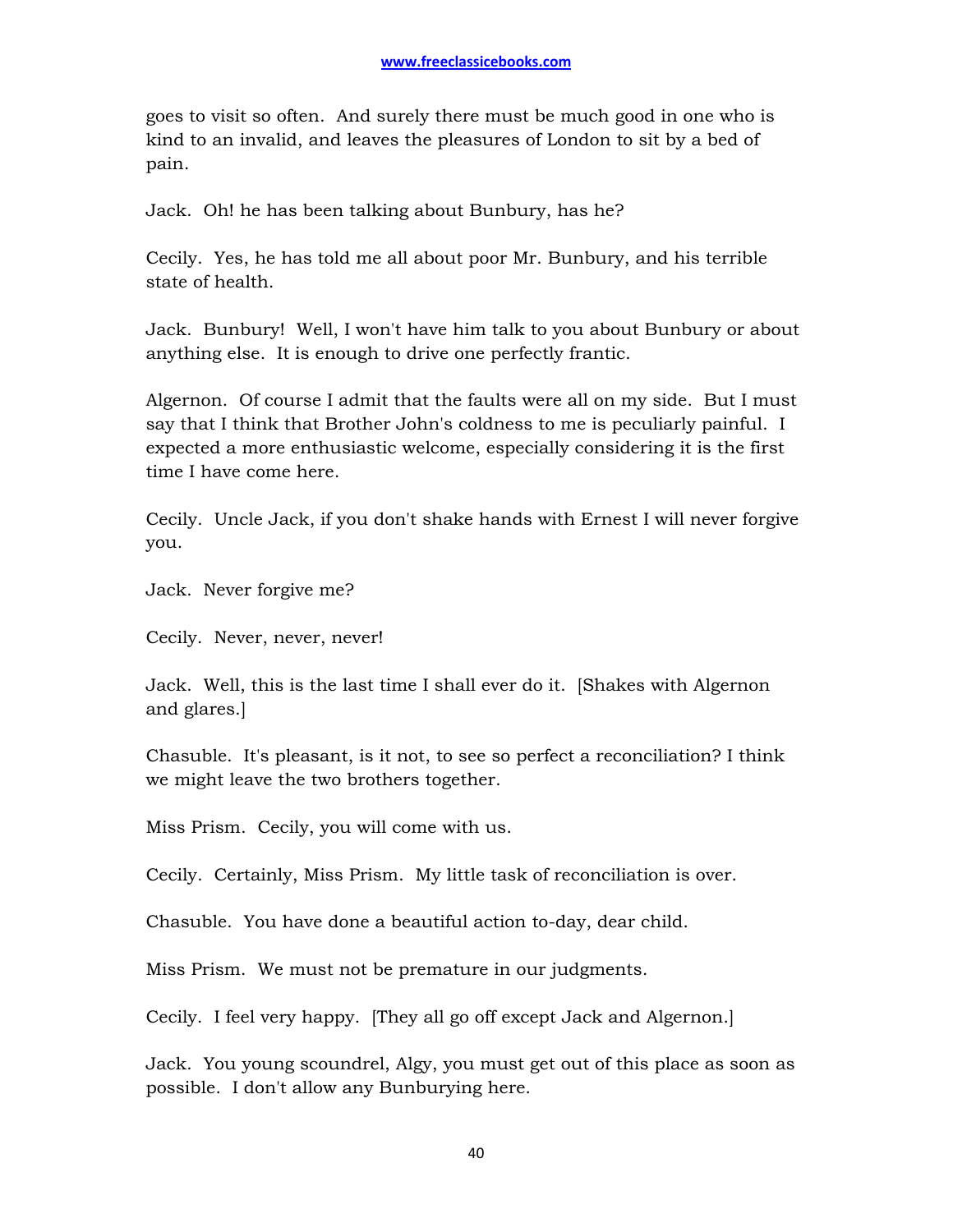[Enter Merriman.]

Merriman. I have put Mr. Ernest's things in the room next to yours, sir. I suppose that is all right?

Jack. What?

Merriman. Mr. Ernest's luggage, sir. I have unpacked it and put it in the room next to your own.

Jack. His luggage?

Merriman. Yes, sir. Three portmanteaus, a dressing-case, two hat-boxes, and a large luncheon-basket.

Algernon. I am afraid I can't stay more than a week this time.

Jack. Merriman, order the dog-cart at once. Mr. Ernest has been suddenly called back to town.

Merriman. Yes, sir. [Goes back into the house.]

Algernon. What a fearful liar you are, Jack. I have not been called back to town at all.

Jack. Yes, you have.

Algernon. I haven't heard any one call me.

Jack. Your duty as a gentleman calls you back.

Algernon. My duty as a gentleman has never interfered with my pleasures in the smallest degree.

Jack. I can quite understand that.

Algernon. Well, Cecily is a darling.

Jack. You are not to talk of Miss Cardew like that. I don't like it.

Algernon. Well, I don't like your clothes. You look perfectly ridiculous in them. Why on earth don't you go up and change? It is perfectly childish to be in deep mourning for a man who is actually staying for a whole week with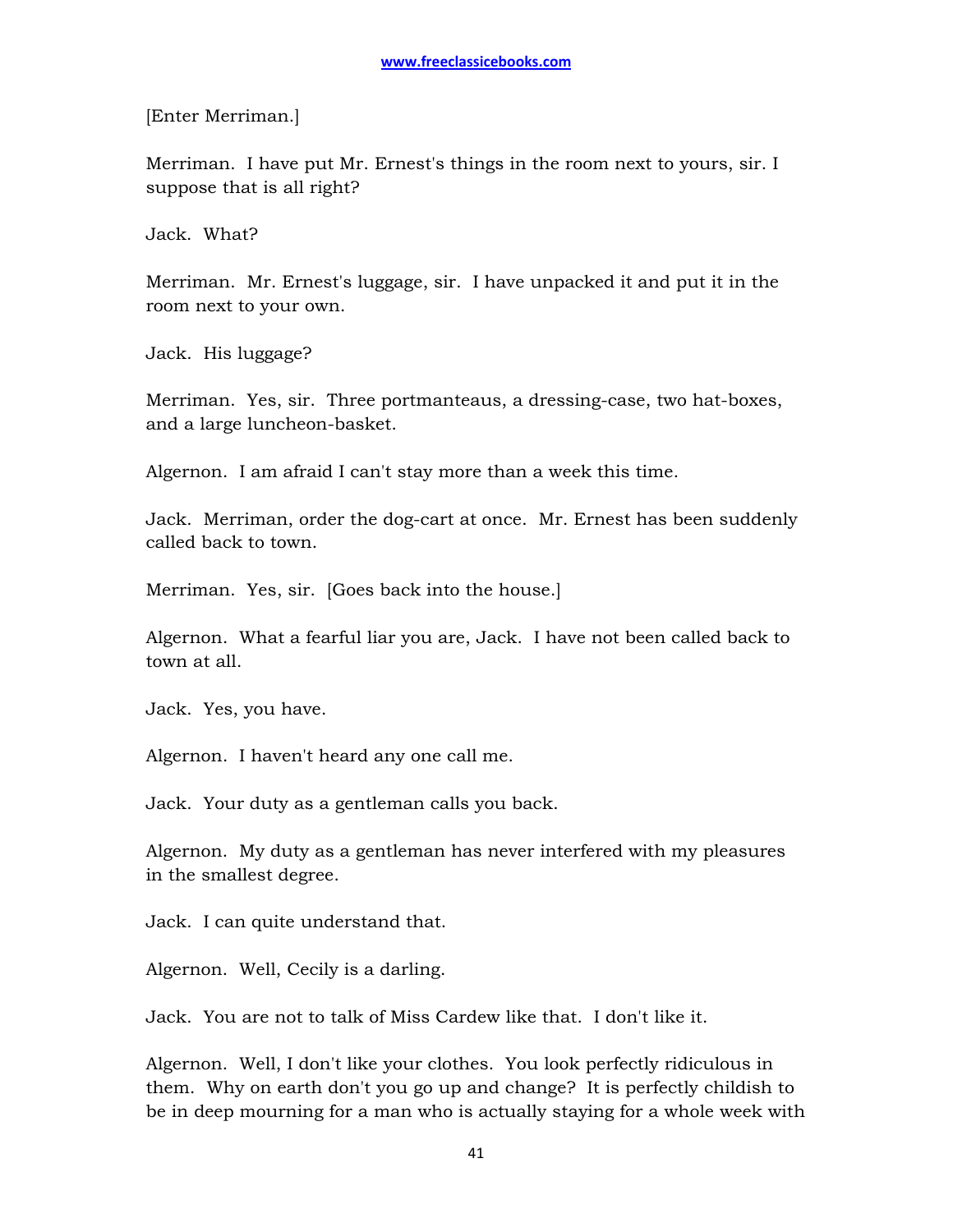you in your house as a guest. I call it grotesque.

Jack. You are certainly not staying with me for a whole week as a guest or anything else. You have got to leave . . . by the four-five train.

Algernon. I certainly won't leave you so long as you are in mourning. It would be most unfriendly. If I were in mourning you would stay with me, I suppose. I should think it very unkind if you didn't.

Jack. Well, will you go if I change my clothes?

Algernon. Yes, if you are not too long. I never saw anybody take so long to dress, and with such little result.

Jack. Well, at any rate, that is better than being always over-dressed as you are.

Algernon. If I am occasionally a little over-dressed, I make up for it by being always immensely over-educated.

Jack. Your vanity is ridiculous, your conduct an outrage, and your presence in my garden utterly absurd. However, you have got to catch the four-five, and I hope you will have a pleasant journey back to town. This Bunburying, as you call it, has not been a great success for you.

[Goes into the house.]

Algernon. I think it has been a great success. I'm in love with Cecily, and that is everything.

[Enter Cecily at the back of the garden. She picks up the can and begins to water the flowers.] But I must see her before I go, and make arrangements for another Bunbury. Ah, there she is.

Cecily. Oh, I merely came back to water the roses. I thought you were with Uncle Jack.

Algernon. He's gone to order the dog-cart for me.

Cecily. Oh, is he going to take you for a nice drive?

Algernon. He's going to send me away.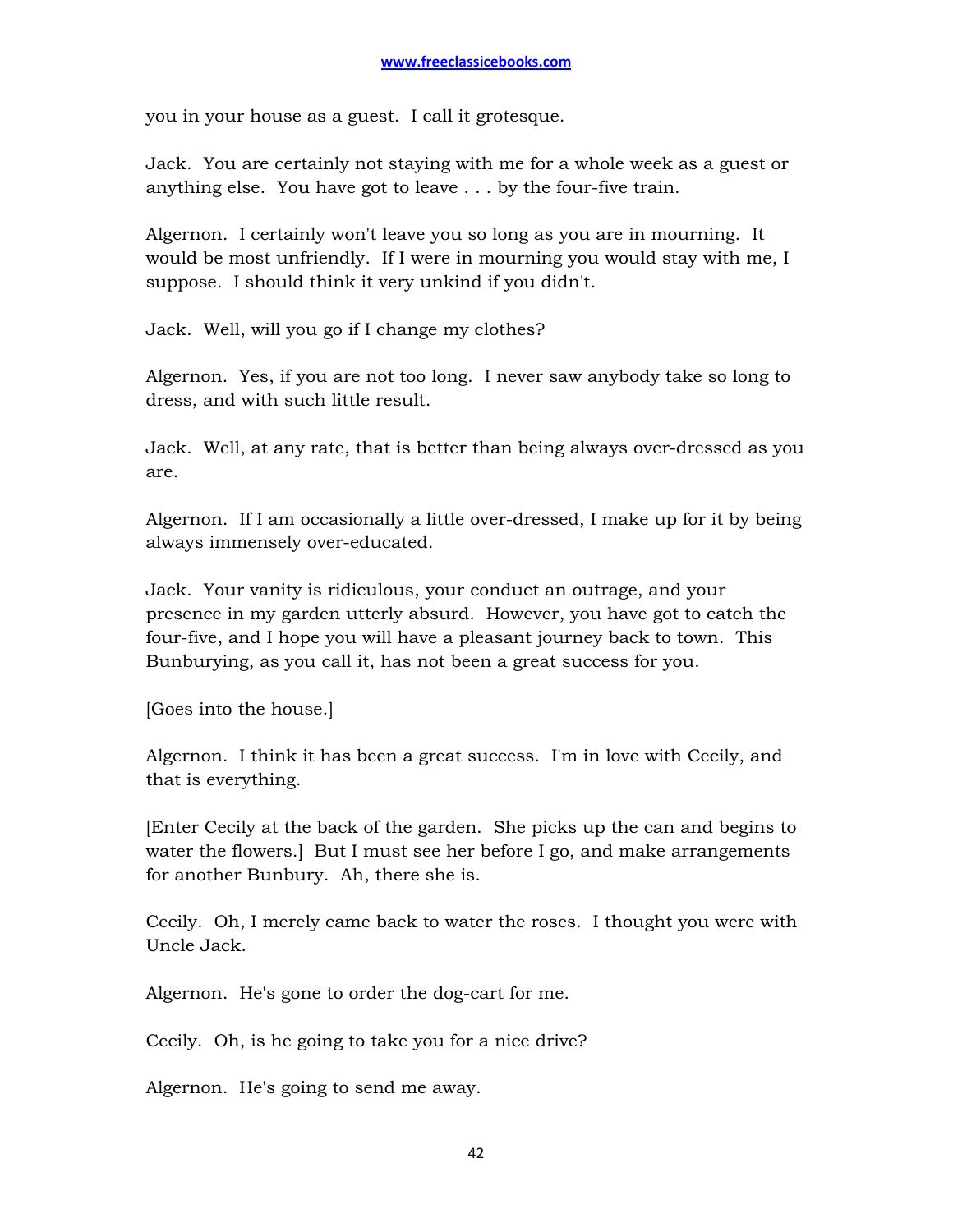Cecily. Then have we got to part?

Algernon. I am afraid so. It's a very painful parting.

Cecily. It is always painful to part from people whom one has known for a very brief space of time. The absence of old friends one can endure with equanimity. But even a momentary separation from anyone to whom one has just been introduced is almost unbearable.

Algernon. Thank you.

[Enter Merriman.]

Merriman. The dog-cart is at the door, sir. [Algernon looks appealingly at Cecily.]

Cecily. It can wait, Merriman for . . . five minutes.

Merriman. Yes, Miss. [Exit Merriman.]

Algernon. I hope, Cecily, I shall not offend you if I state quite frankly and openly that you seem to me to be in every way the visible personification of absolute perfection.

Cecily. I think your frankness does you great credit, Ernest. If you will allow me, I will copy your remarks into my diary. [Goes over to table and begins writing in diary.]

Algernon. Do you really keep a diary? I'd give anything to look at it. May I?

Cecily. Oh no. [Puts her hand over it.] You see, it is simply a very young girl's record of her own thoughts and impressions, and consequently meant for publication. When it appears in volume form I hope you will order a copy. But pray, Ernest, don't stop. I delight in taking down from dictation. I have reached 'absolute perfection'. You can go on. I am quite ready for more.

Algernon. [Somewhat taken aback.] Ahem! Ahem!

Cecily. Oh, don't cough, Ernest. When one is dictating one should speak fluently and not cough. Besides, I don't know how to spell a cough. [Writes as Algernon speaks.]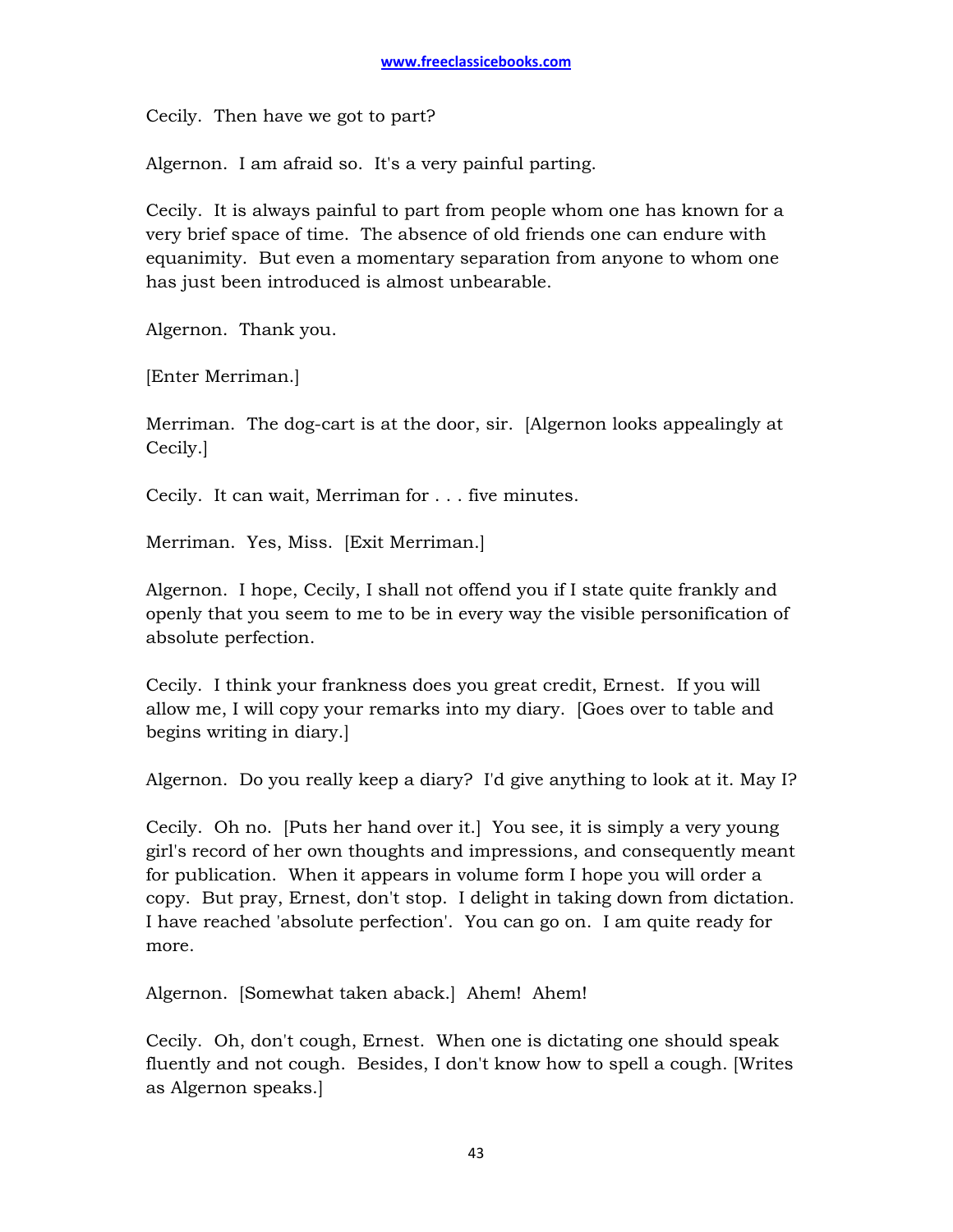Algernon. [Speaking very rapidly.] Cecily, ever since I first looked upon your wonderful and incomparable beauty, I have dared to love you wildly, passionately, devotedly, hopelessly.

Cecily. I don't think that you should tell me that you love me wildly, passionately, devotedly, hopelessly. Hopelessly doesn't seem to make much sense, does it?

Algernon. Cecily!

[Enter Merriman.]

Merriman. The dog-cart is waiting, sir.

Algernon. Tell it to come round next week, at the same hour.

Merriman. [Looks at Cecily, who makes no sign.] Yes, sir.

[Merriman retires.]

Cecily. Uncle Jack would be very much annoyed if he knew you were staying on till next week, at the same hour.

Algernon. Oh, I don't care about Jack. I don't care for anybody in the whole world but you. I love you, Cecily. You will marry me, won't you?

Cecily. You silly boy! Of course. Why, we have been engaged for the last three months.

Algernon. For the last three months?

Cecily. Yes, it will be exactly three months on Thursday.

Algernon. But how did we become engaged?

Cecily. Well, ever since dear Uncle Jack first confessed to us that he had a younger brother who was very wicked and bad, you of course have formed the chief topic of conversation between myself and Miss Prism. And of course a man who is much talked about is always very attractive. One feels there must be something in him, after all. I daresay it was foolish of me, but I fell in love with you, Ernest.

Algernon. Darling! And when was the engagement actually settled?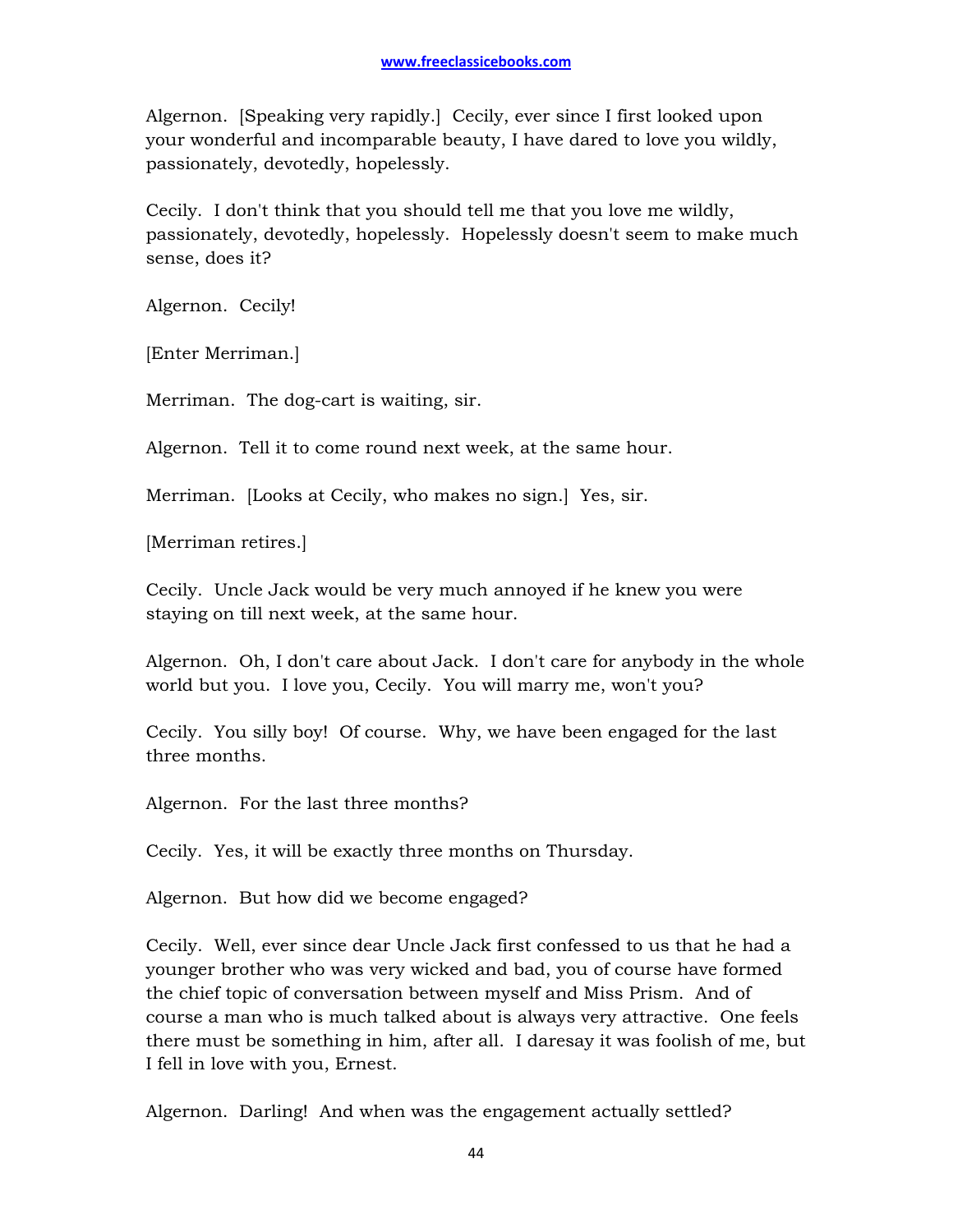Cecily. On the 14th of February last. Worn out by your entire ignorance of my existence, I determined to end the matter one way or the other, and after a long struggle with myself I accepted you under this dear old tree here. The next day I bought this little ring in your name, and this is the little bangle with the true lover's knot I promised you always to wear.

Algernon. Did I give you this? It's very pretty, isn't it?

Cecily. Yes, you've wonderfully good taste, Ernest. It's the excuse I've always given for your leading such a bad life. And this is the box in which I keep all your dear letters. [Kneels at table, opens box, and produces letters tied up with blue ribbon.]

Algernon. My letters! But, my own sweet Cecily, I have never written you any letters.

Cecily. You need hardly remind me of that, Ernest. I remember only too well that I was forced to write your letters for you. I wrote always three times a week, and sometimes oftener.

Algernon. Oh, do let me read them, Cecily?

Cecily. Oh, I couldn't possibly. They would make you far too conceited. [Replaces box.] The three you wrote me after I had broken off the engagement are so beautiful, and so badly spelled, that even now I can hardly read them without crying a little.

Algernon. But was our engagement ever broken off?

Cecily. Of course it was. On the 22nd of last March. You can see the entry if you like. [Shows diary.] 'To-day I broke off my engagement with Ernest. I feel it is better to do so. The weather still continues charming.'

Algernon. But why on earth did you break it off? What had I done? I had done nothing at all. Cecily, I am very much hurt indeed to hear you broke it off. Particularly when the weather was so charming.

Cecily. It would hardly have been a really serious engagement if it hadn't been broken off at least once. But I forgave you before the week was out.

Algernon. [Crossing to her, and kneeling.] What a perfect angel you are, Cecily.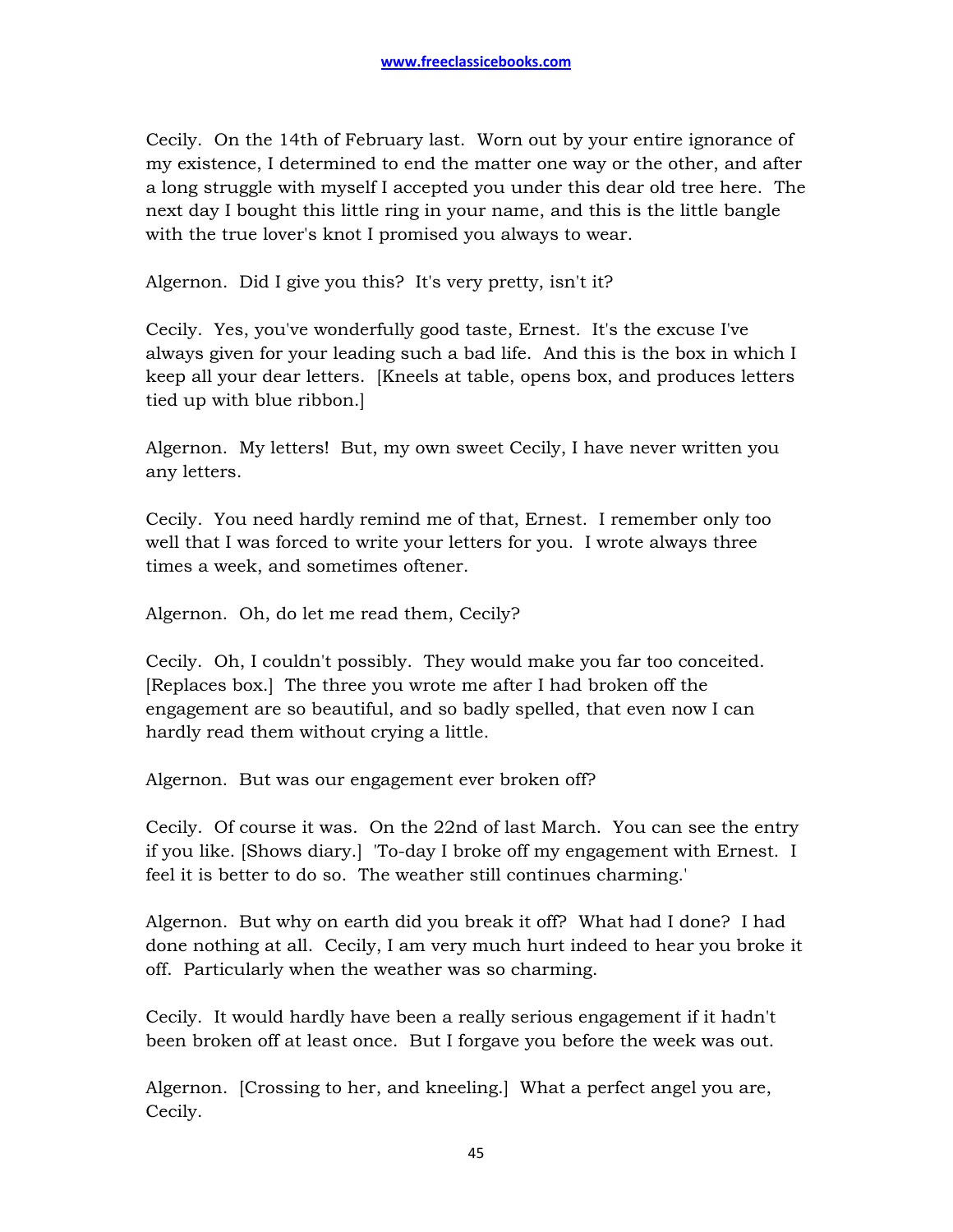Cecily. You dear romantic boy. [He kisses her, she puts her fingers through his hair.] I hope your hair curls naturally, does it?

Algernon. Yes, darling, with a little help from others.

Cecily. I am so glad.

Algernon. You'll never break off our engagement again, Cecily?

Cecily. I don't think I could break it off now that I have actually met you. Besides, of course, there is the question of your name.

Algernon. Yes, of course. [Nervously.]

Cecily. You must not laugh at me, darling, but it had always been a girlish dream of mine to love some one whose name was Ernest. [Algernon rises, Cecily also.] There is something in that name that seems to inspire absolute confidence. I pity any poor married woman whose husband is not called Ernest.

Algernon. But, my dear child, do you mean to say you could not love me if I had some other name?

Cecily. But what name?

Algernon. Oh, any name you like--Algernon--for instance . . .

Cecily. But I don't like the name of Algernon.

Algernon. Well, my own dear, sweet, loving little darling, I really can't see why you should object to the name of Algernon. It is not at all a bad name. In fact, it is rather an aristocratic name. Half of the chaps who get into the Bankruptcy Court are called Algernon. But seriously, Cecily . . . [Moving to her] . . . if my name was Algy, couldn't you love me?

Cecily. [Rising.] I might respect you, Ernest, I might admire your character, but I fear that I should not be able to give you my undivided attention.

Algernon. Ahem! Cecily! [Picking up hat.] Your Rector here is, I suppose, thoroughly experienced in the practice of all the rites and ceremonials of the Church?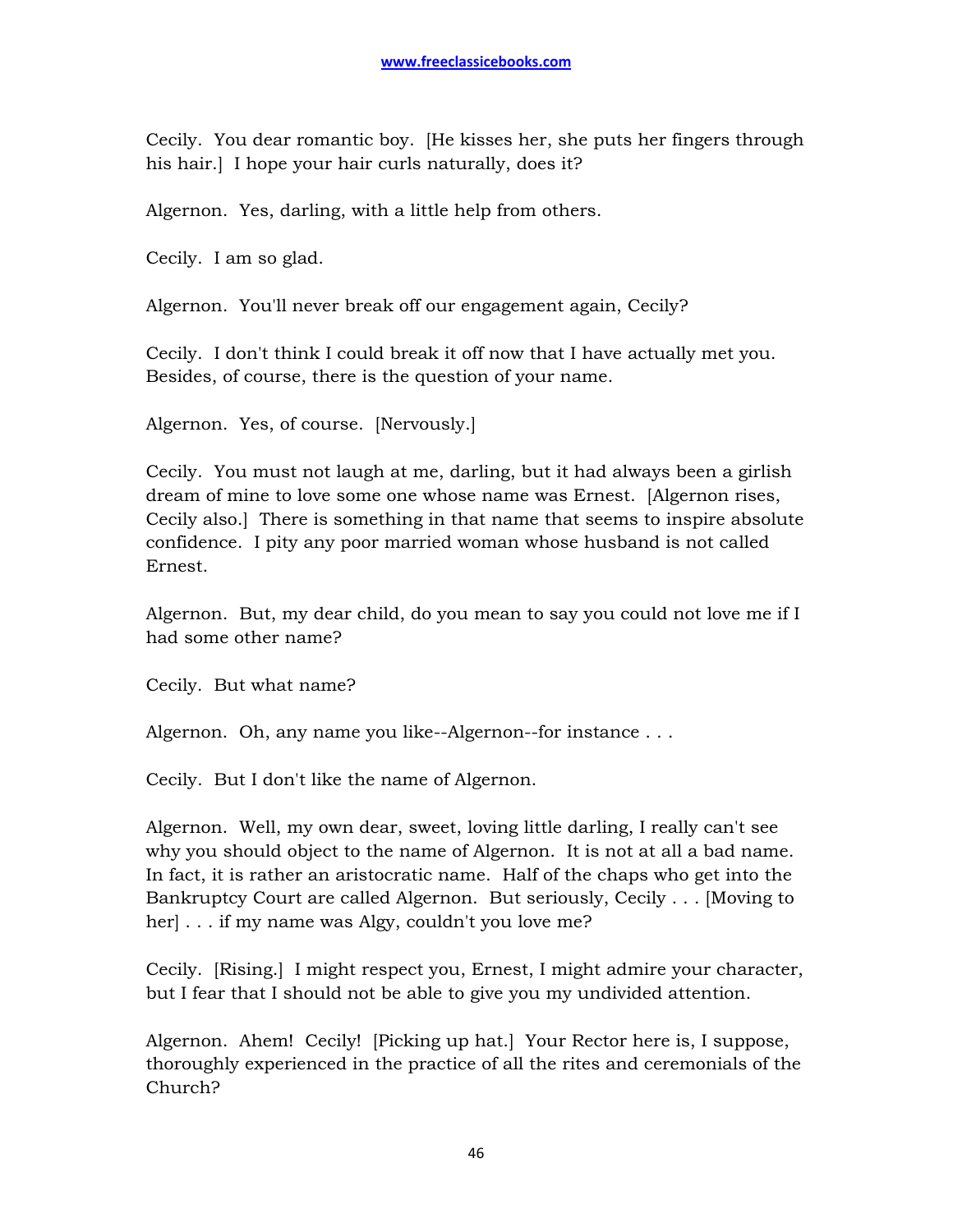Cecily. Oh, yes. Dr. Chasuble is a most learned man. He has never written a single book, so you can imagine how much he knows.

Algernon. I must see him at once on a most important christening--I mean on most important business.

Cecily. Oh!

Algernon. I shan't be away more than half an hour.

Cecily. Considering that we have been engaged since February the 14th, and that I only met you to-day for the first time, I think it is rather hard that you should leave me for so long a period as half an hour. Couldn't you make it twenty minutes?

Algernon. I'll be back in no time.

[Kisses her and rushes down the garden.]

Cecily. What an impetuous boy he is! I like his hair so much. I must enter his proposal in my diary.

[Enter Merriman.]

Merriman. A Miss Fairfax has just called to see Mr. Worthing. On very important business, Miss Fairfax states.

Cecily. Isn't Mr. Worthing in his library?

Merriman. Mr. Worthing went over in the direction of the Rectory some time ago.

Cecily. Pray ask the lady to come out here; Mr. Worthing is sure to be back soon. And you can bring tea.

Merriman. Yes, Miss. [Goes out.]

Cecily. Miss Fairfax! I suppose one of the many good elderly women who are associated with Uncle Jack in some of his philanthropic work in London. I don't quite like women who are interested in philanthropic work. I think it is so forward of them.

[Enter Merriman.]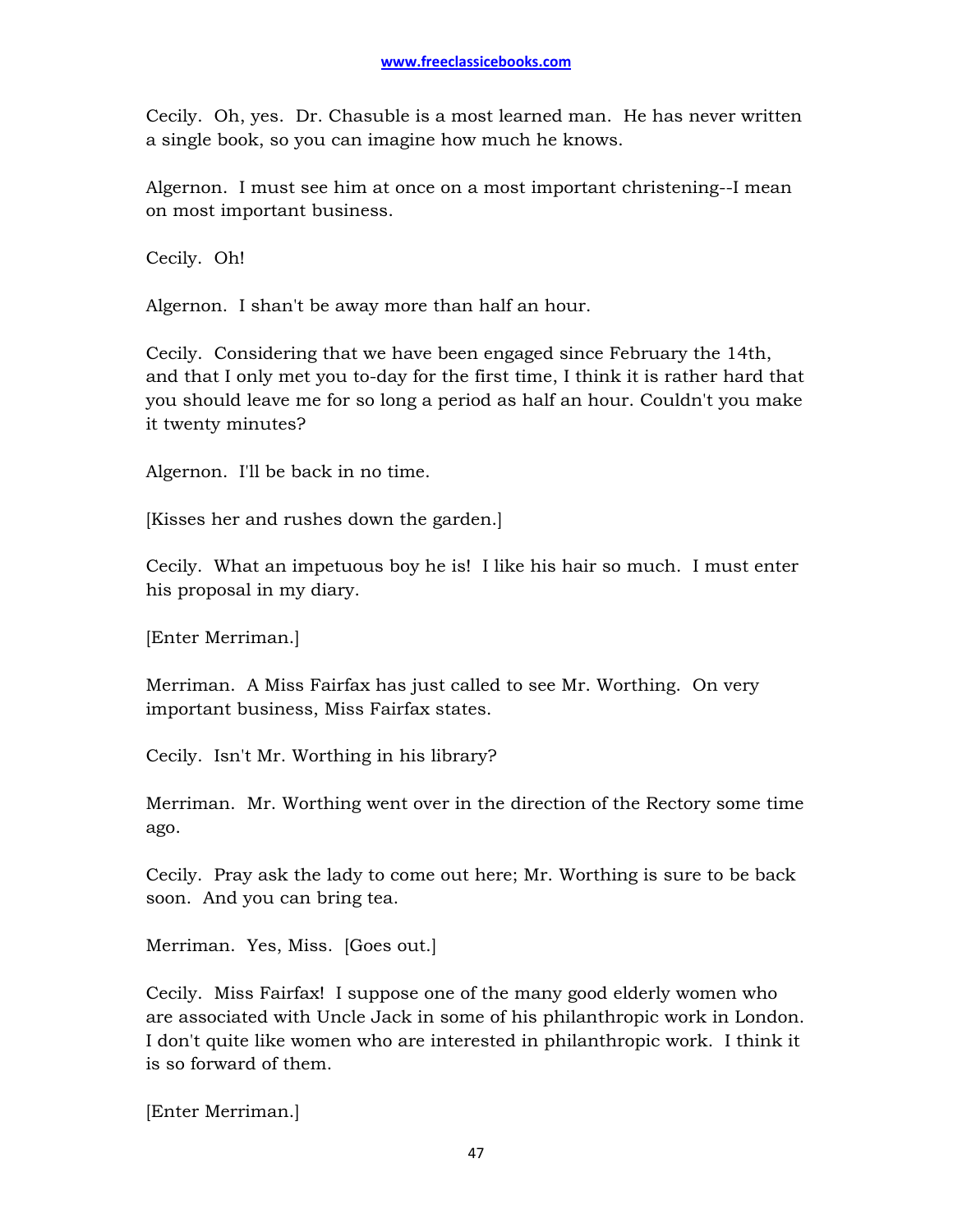Merriman. Miss Fairfax.

[Enter Gwendolen.]

[Exit Merriman.]

Cecily. [Advancing to meet her.] Pray let me introduce myself to you. My name is Cecily Cardew.

Gwendolen. Cecily Cardew? [Moving to her and shaking hands.] What a very sweet name! Something tells me that we are going to be great friends. I like you already more than I can say. My first impressions of people are never wrong.

Cecily. How nice of you to like me so much after we have known each other such a comparatively short time. Pray sit down.

Gwendolen. [Still standing up.] I may call you Cecily, may I not?

Cecily. With pleasure!

Gwendolen. And you will always call me Gwendolen, won't you?

Cecily. If you wish.

Gwendolen. Then that is all quite settled, is it not?

Cecily. I hope so. [A pause. They both sit down together.]

Gwendolen. Perhaps this might be a favourable opportunity for my mentioning who I am. My father is Lord Bracknell. You have never heard of papa, I suppose?

Cecily. I don't think so.

Gwendolen. Outside the family circle, papa, I am glad to say, is entirely unknown. I think that is quite as it should be. The home seems to me to be the proper sphere for the man. And certainly once a man begins to neglect his domestic duties he becomes painfully effeminate, does he not? And I don't like that. It makes men so very attractive. Cecily, mamma, whose views on education are remarkably strict, has brought me up to be extremely short-sighted; it is part of her system; so do you mind my looking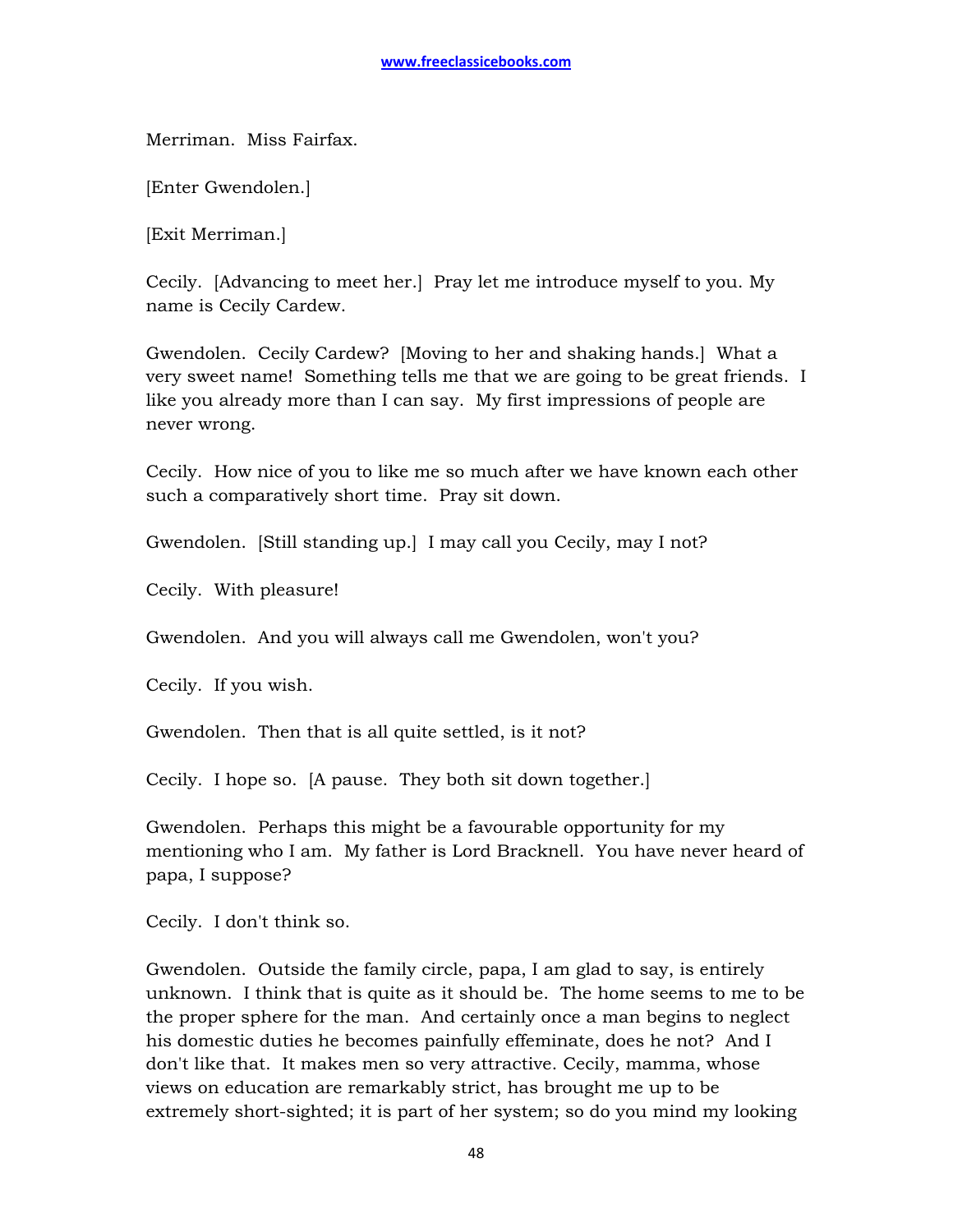at you through my glasses?

Cecily. Oh! not at all, Gwendolen. I am very fond of being looked at.

Gwendolen. [After examining Cecily carefully through a lorgnette.] You are here on a short visit, I suppose.

Cecily. Oh no! I live here.

Gwendolen. [Severely.] Really? Your mother, no doubt, or some female relative of advanced years, resides here also?

Cecily. Oh no! I have no mother, nor, in fact, any relations.

Gwendolen. Indeed?

Cecily. My dear guardian, with the assistance of Miss Prism, has the arduous task of looking after me.

Gwendolen. Your guardian?

Cecily. Yes, I am Mr. Worthing's ward.

Gwendolen. Oh! It is strange he never mentioned to me that he had a ward. How secretive of him! He grows more interesting hourly. I am not sure, however, that the news inspires me with feelings of unmixed delight. [Rising and going to her.] I am very fond of you, Cecily; I have liked you ever since I met you! But I am bound to state that now that I know that you are Mr. Worthing's ward, I cannot help expressing a wish you were--well, just a little older than you seem to be--and not quite so very alluring in appearance. In fact, if I may speak candidly--

Cecily. Pray do! I think that whenever one has anything unpleasant to say, one should always be quite candid.

Gwendolen. Well, to speak with perfect candour, Cecily, I wish that you were fully forty-two, and more than usually plain for your age. Ernest has a strong upright nature. He is the very soul of truth and honour. Disloyalty would be as impossible to him as deception. But even men of the noblest possible moral character are extremely susceptible to the influence of the physical charms of others. Modern, no less than Ancient History, supplies us with many most painful examples of what I refer to. If it were not so, indeed, History would be quite unreadable.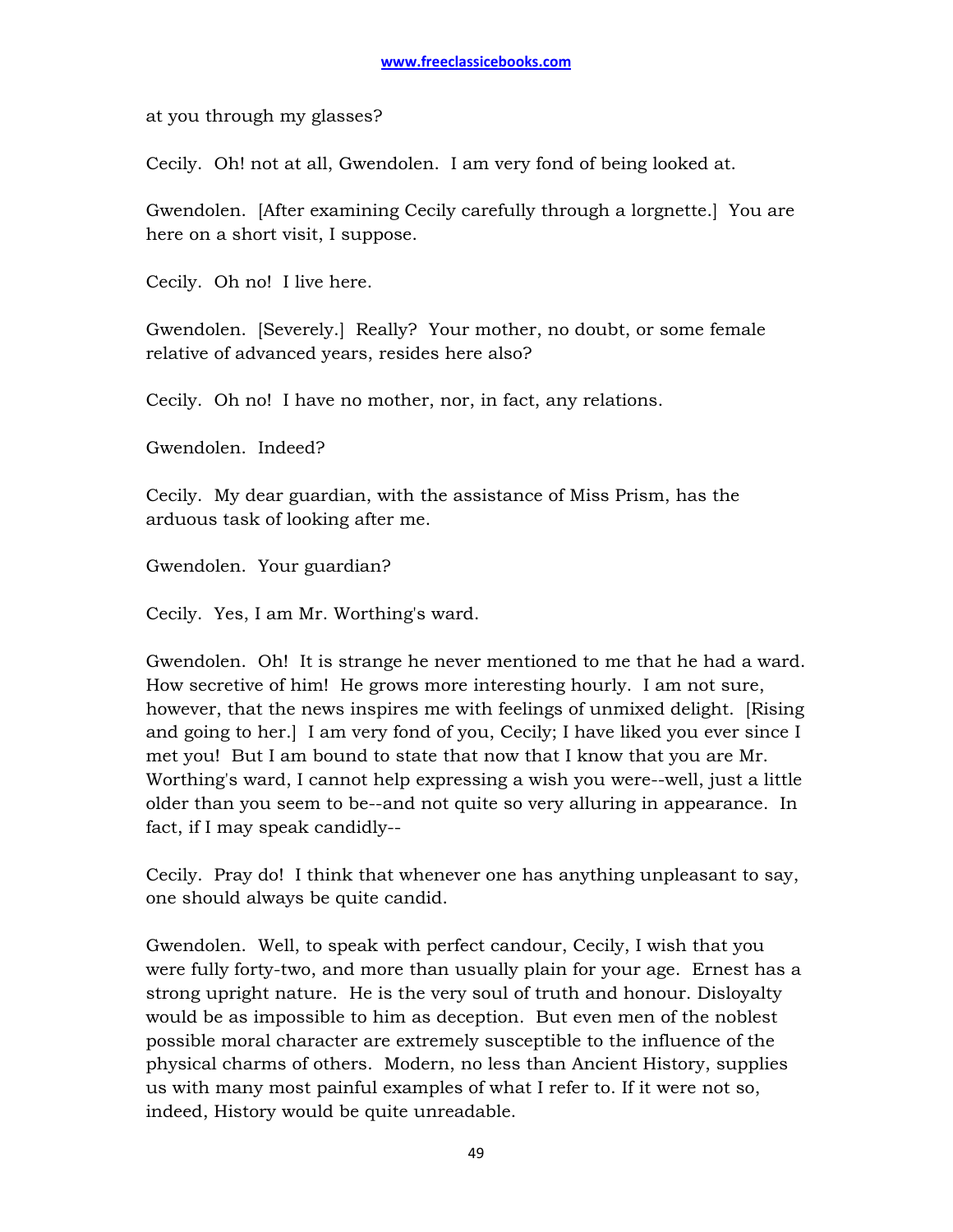Cecily. I beg your pardon, Gwendolen, did you say Ernest?

Gwendolen. Yes.

Cecily. Oh, but it is not Mr. Ernest Worthing who is my guardian. It is his brother--his elder brother.

Gwendolen. [Sitting down again.] Ernest never mentioned to me that he had a brother.

Cecily. I am sorry to say they have not been on good terms for a long time.

Gwendolen. Ah! that accounts for it. And now that I think of it I have never heard any man mention his brother. The subject seems distasteful to most men. Cecily, you have lifted a load from my mind. I was growing almost anxious. It would have been terrible if any cloud had come across a friendship like ours, would it not? Of course you are quite, quite sure that it is not Mr. Ernest Worthing who is your guardian?

Cecily. Quite sure. [A pause.] In fact, I am going to be his.

Gwendolen. [Inquiringly.] I beg your pardon?

Cecily. [Rather shy and confidingly.] Dearest Gwendolen, there is no reason why I should make a secret of it to you. Our little county newspaper is sure to chronicle the fact next week. Mr. Ernest Worthing and I are engaged to be married.

Gwendolen. [Quite politely, rising.] My darling Cecily, I think there must be some slight error. Mr. Ernest Worthing is engaged to me. The announcement will appear in the Morning Post on Saturday at the latest.

Cecily. [Very politely, rising.] I am afraid you must be under some misconception. Ernest proposed to me exactly ten minutes ago. [Shows diary.]

Gwendolen. [Examines diary through her lorgnettte carefully.] It is certainly very curious, for he asked me to be his wife yesterday afternoon at 5.30. If you would care to verify the incident, pray do so. [Produces diary of her own.] I never travel without my diary. One should always have something sensational to read in the train. I am so sorry, dear Cecily, if it is any disappointment to you, but I am afraid I have the prior claim.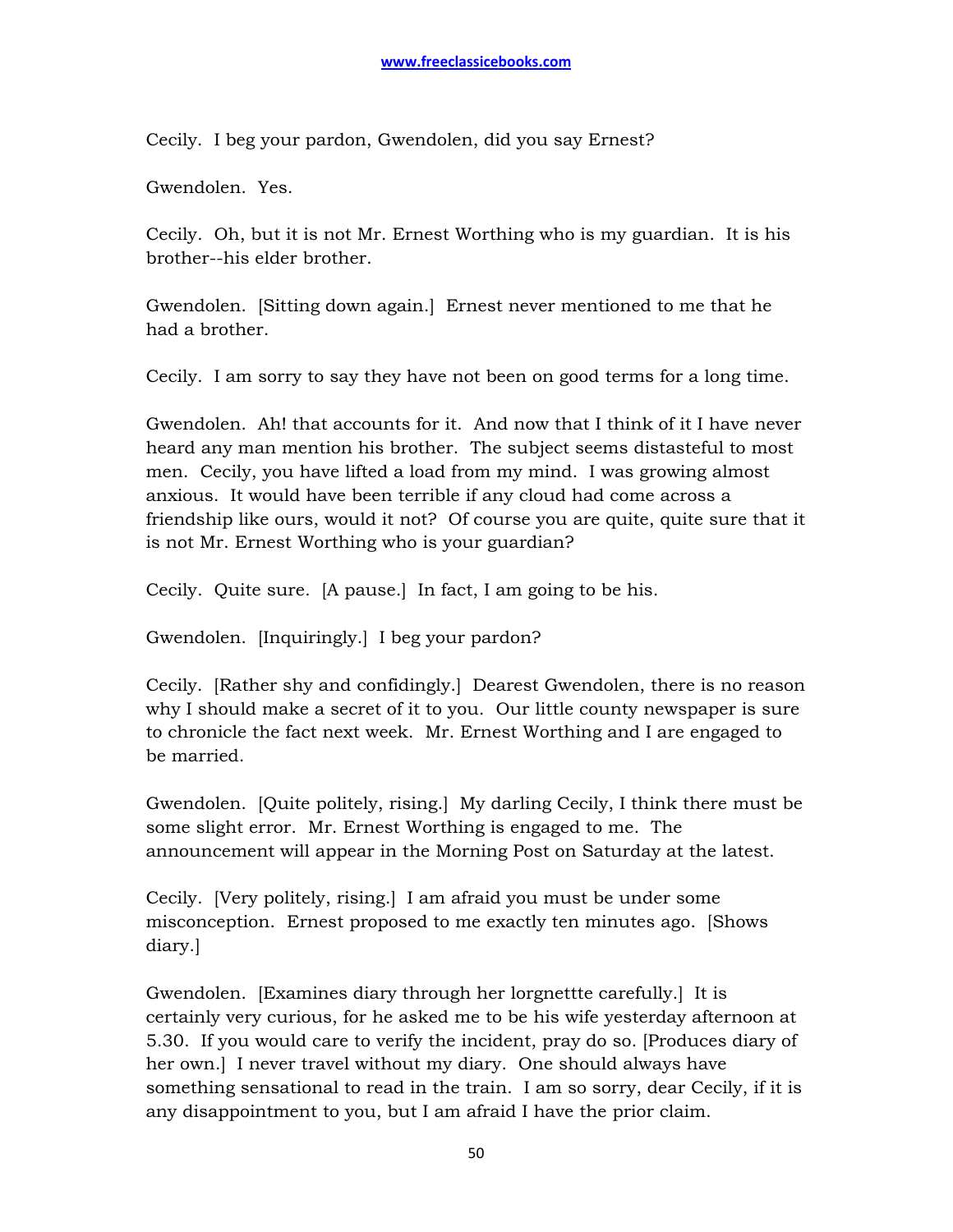Cecily. It would distress me more than I can tell you, dear Gwendolen, if it caused you any mental or physical anguish, but I feel bound to point out that since Ernest proposed to you he clearly has changed his mind.

Gwendolen. [Meditatively.] If the poor fellow has been entrapped into any foolish promise I shall consider it my duty to rescue him at once, and with a firm hand.

Cecily. [Thoughtfully and sadly.] Whatever unfortunate entanglement my dear boy may have got into, I will never reproach him with it after we are married.

Gwendolen. Do you allude to me, Miss Cardew, as an entanglement? You are presumptuous. On an occasion of this kind it becomes more than a moral duty to speak one's mind. It becomes a pleasure.

Cecily. Do you suggest, Miss Fairfax, that I entrapped Ernest into an engagement? How dare you? This is no time for wearing the shallow mask of manners. When I see a spade I call it a spade.

Gwendolen. [Satirically.] I am glad to say that I have never seen a spade. It is obvious that our social spheres have been widely different.

[Enter Merriman, followed by the footman. He carries a salver, table cloth, and plate stand. Cecily is about to retort. The presence of the servants exercises a restraining influence, under which both girls chafe.]

Merriman. Shall I lay tea here as usual, Miss?

Cecily. [Sternly, in a calm voice.] Yes, as usual. [Merriman begins to clear table and lay cloth. A long pause. Cecily and Gwendolen glare at each other.]

Gwendolen. Are there many interesting walks in the vicinity, Miss Cardew?

Cecily. Oh! yes! a great many. From the top of one of the hills quite close one can see five counties.

Gwendolen. Five counties! I don't think I should like that; I hate crowds.

Cecily. [Sweetly.] I suppose that is why you live in town? [Gwendolen bites her lip, and beats her foot nervously with her parasol.]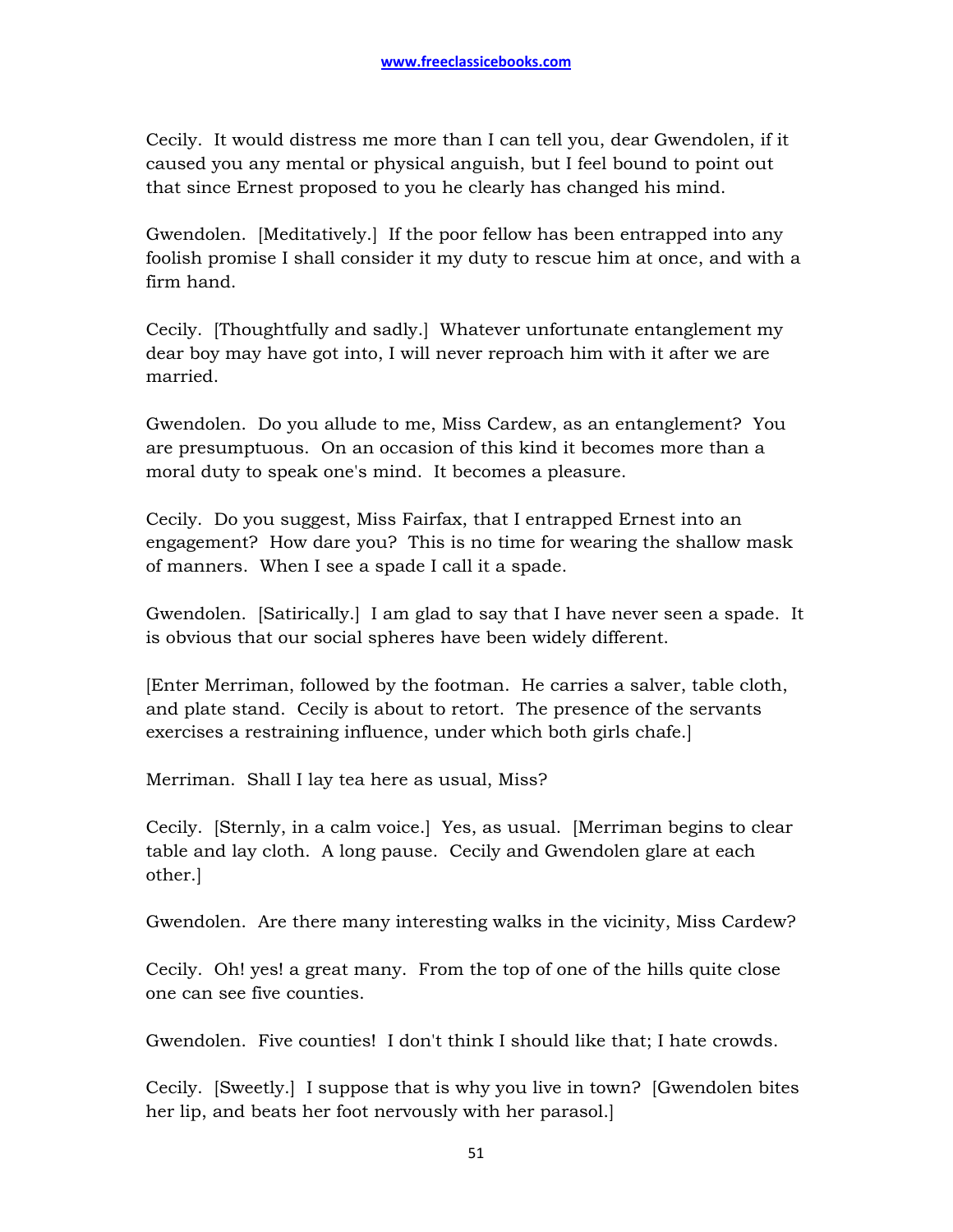Gwendolen. [Looking round.] Quite a well-kept garden this is, Miss Cardew.

Cecily. So glad you like it, Miss Fairfax.

Gwendolen. I had no idea there were any flowers in the country.

Cecily. Oh, flowers are as common here, Miss Fairfax, as people are in London.

Gwendolen. Personally I cannot understand how anybody manages to exist in the country, if anybody who is anybody does. The country always bores me to death.

Cecily. Ah! This is what the newspapers call agricultural depression, is it not? I believe the aristocracy are suffering very much from it just at present. It is almost an epidemic amongst them, I have been told. May I offer you some tea, Miss Fairfax?

Gwendolen. [With elaborate politeness.] Thank you. [Aside.] Detestable girl! But I require tea!

Cecily. [Sweetly.] Sugar?

Gwendolen. [Superciliously.] No, thank you. Sugar is not fashionable any more. [Cecily looks angrily at her, takes up the tongs and puts four lumps of sugar into the cup.]

Cecily. [Severely.] Cake or bread and butter?

Gwendolen. [In a bored manner.] Bread and butter, please. Cake is rarely seen at the best houses nowadays.

Cecily. [Cuts a very large slice of cake, and puts it on the tray.] Hand that to Miss Fairfax.

[Merriman does so, and goes out with footman. Gwendolen drinks the tea and makes a grimace. Puts down cup at once, reaches out her hand to the bread and butter, looks at it, and finds it is cake. Rises in indignation.]

Gwendolen. You have filled my tea with lumps of sugar, and though I asked most distinctly for bread and butter, you have given me cake. I am known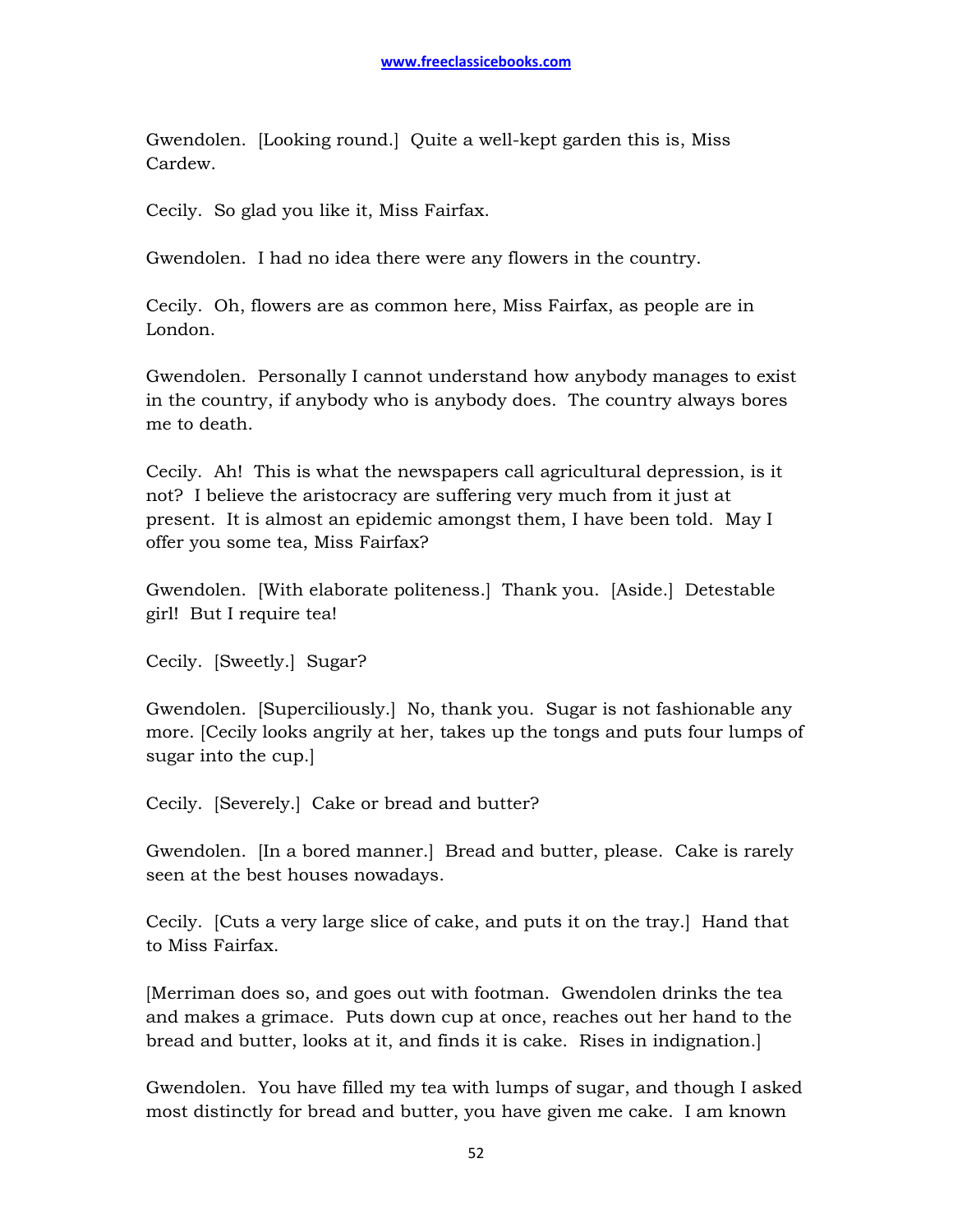for the gentleness of my disposition, and the extraordinary sweetness of my nature, but I warn you, Miss Cardew, you may go too far.

Cecily. [Rising.] To save my poor, innocent, trusting boy from the machinations of any other girl there are no lengths to which I would not go.

Gwendolen. From the moment I saw you I distrusted you. I felt that you were false and deceitful. I am never deceived in such matters. My first impressions of people are invariably right.

Cecily. It seems to me, Miss Fairfax, that I am trespassing on your valuable time. No doubt you have many other calls of a similar character to make in the neighbourhood.

[Enter Jack.]

Gwendolen. [Catching sight of him.] Ernest! My own Ernest!

Jack. Gwendolen! Darling! [Offers to kiss her.]

Gwendolen. [Draws back.] A moment! May I ask if you are engaged to be married to this young lady? [Points to Cecily.]

Jack. [Laughing.] To dear little Cecily! Of course not! What could have put such an idea into your pretty little head?

Gwendolen. Thank you. You may! [Offers her cheek.]

Cecily. [Very sweetly.] I knew there must be some misunderstanding, Miss Fairfax. The gentleman whose arm is at present round your waist is my guardian, Mr. John Worthing.

Gwendolen. I beg your pardon?

Cecily. This is Uncle Jack.

Gwendolen. [Receding.] Jack! Oh!

[Enter Algernon.]

Cecily. Here is Ernest.

Algernon. [Goes straight over to Cecily without noticing any one else.] My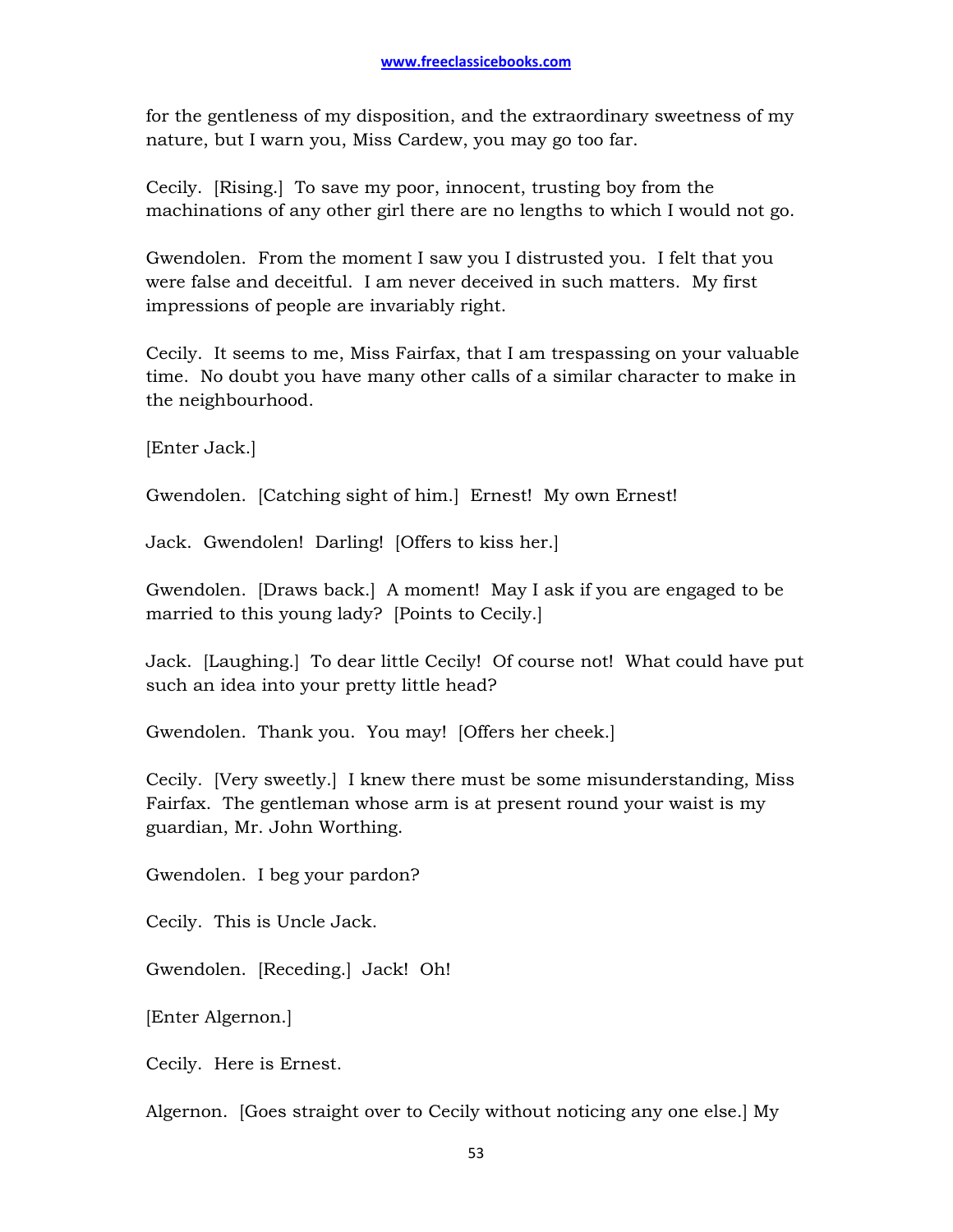own love! [Offers to kiss her.]

Cecily. [Drawing back.] A moment, Ernest! May I ask you--are you engaged to be married to this young lady?

Algernon. [Looking round.] To what young lady? Good heavens! Gwendolen!

Cecily. Yes! to good heavens, Gwendolen, I mean to Gwendolen.

Algernon. [Laughing.] Of course not! What could have put such an idea into your pretty little head?

Cecily. Thank you. [Presenting her cheek to be kissed.] You may. [Algernon kisses her.]

Gwendolen. I felt there was some slight error, Miss Cardew. The gentleman who is now embracing you is my cousin, Mr. Algernon Moncrieff.

Cecily. [Breaking away from Algernon.] Algernon Moncrieff! Oh! [The two girls move towards each other and put their arms round each other's waists as if for protection.]

Cecily. Are you called Algernon?

Algernon. I cannot deny it.

Cecily. Oh!

Gwendolen. Is your name really John?

Jack. [Standing rather proudly.] I could deny it if I liked. I could deny anything if I liked. But my name certainly is John. It has been John for years.

Cecily. [To Gwendolen.] A gross deception has been practised on both of us.

Gwendolen. My poor wounded Cecily!

Cecily. My sweet wronged Gwendolen!

Gwendolen. [Slowly and seriously.] You will call me sister, will you not?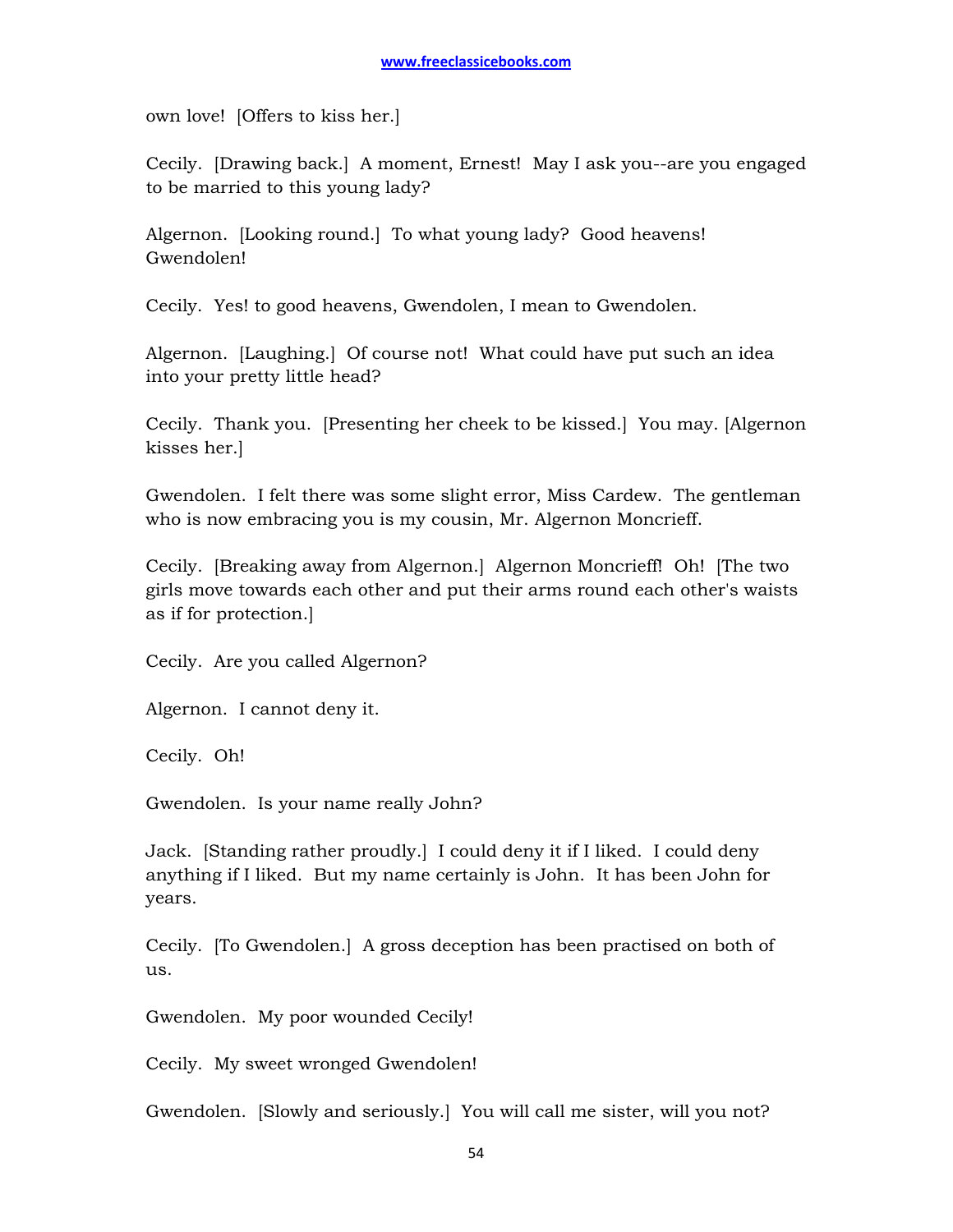[They embrace. Jack and Algernon groan and walk up and down.]

Cecily. [Rather brightly.] There is just one question I would like to be allowed to ask my guardian.

Gwendolen. An admirable idea! Mr. Worthing, there is just one question I would like to be permitted to put to you. Where is your brother Ernest? We are both engaged to be married to your brother Ernest, so it is a matter of some importance to us to know where your brother Ernest is at present.

Jack. [Slowly and hesitatingly.] Gwendolen--Cecily--it is very painful for me to be forced to speak the truth. It is the first time in my life that I have ever been reduced to such a painful position, and I am really quite inexperienced in doing anything of the kind. However, I will tell you quite frankly that I have no brother Ernest. I have no brother at all. I never had a brother in my life, and I certainly have not the smallest intention of ever having one in the future.

Cecily. [Surprised.] No brother at all?

Jack. [Cheerily.] None!

Gwendolen. [Severely.] Had you never a brother of any kind?

Jack. [Pleasantly.] Never. Not even of an kind.

Gwendolen. I am afraid it is quite clear, Cecily, that neither of us is engaged to be married to any one.

Cecily. It is not a very pleasant position for a young girl suddenly to find herself in. Is it?

Gwendolen. Let us go into the house. They will hardly venture to come after us there.

Cecily. No, men are so cowardly, aren't they?

[They retire into the house with scornful looks.]

Jack. This ghastly state of things is what you call Bunburying, I suppose?

Algernon. Yes, and a perfectly wonderful Bunbury it is. The most wonderful Bunbury I have ever had in my life.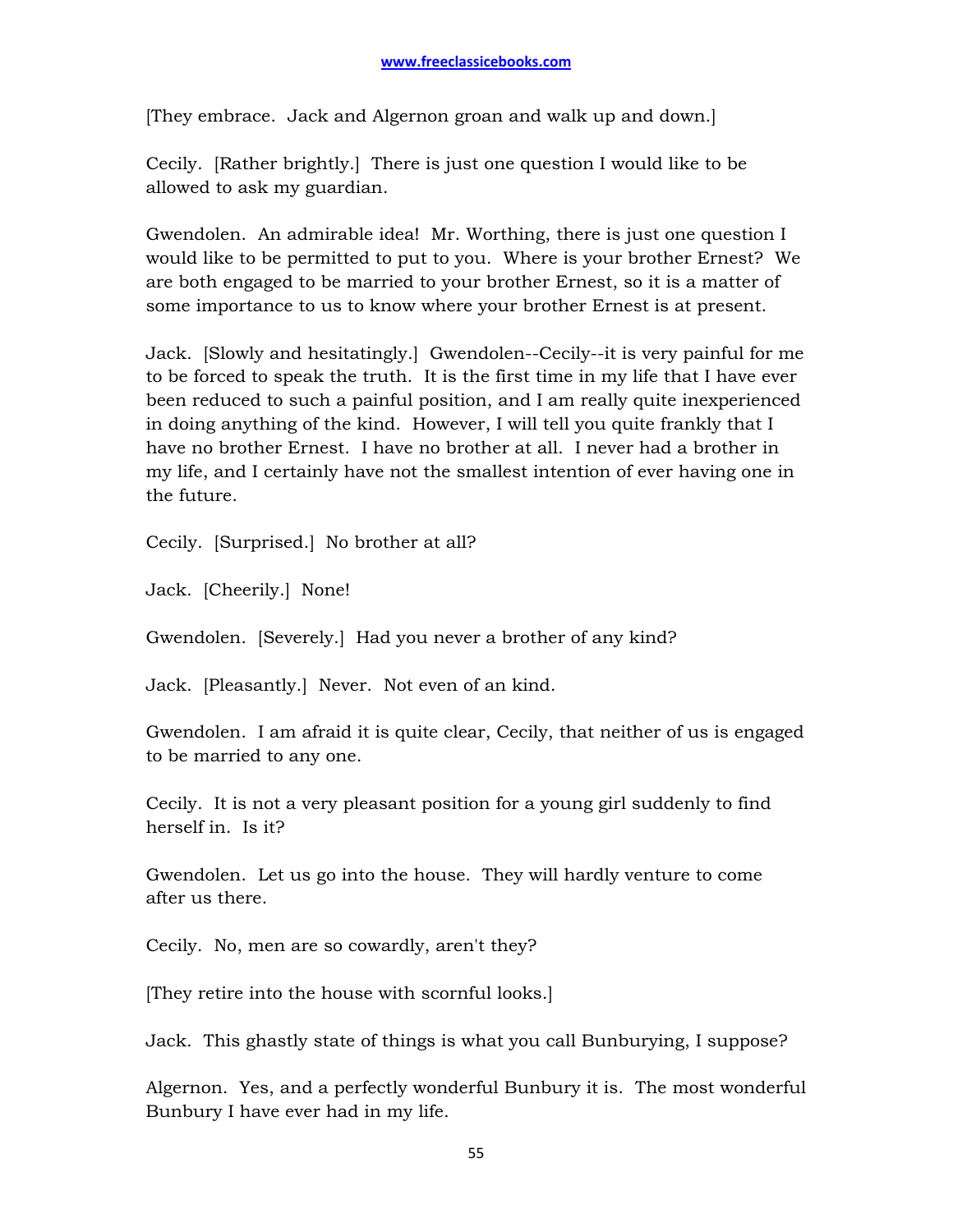Jack. Well, you've no right whatsoever to Bunbury here.

Algernon. That is absurd. One has a right to Bunbury anywhere one chooses. Every serious Bunburyist knows that.

Jack. Serious Bunburyist! Good heavens!

Algernon. Well, one must be serious about something, if one wants to have any amusement in life. I happen to be serious about Bunburying. What on earth you are serious about I haven't got the remotest idea. About everything, I should fancy. You have such an absolutely trivial nature.

Jack. Well, the only small satisfaction I have in the whole of this wretched business is that your friend Bunbury is quite exploded. You won't be able to run down to the country quite so often as you used to do, dear Algy. And a very good thing too.

Algernon. Your brother is a little off colour, isn't he, dear Jack? You won't be able to disappear to London quite so frequently as your wicked custom was. And not a bad thing either.

Jack. As for your conduct towards Miss Cardew, I must say that your taking in a sweet, simple, innocent girl like that is quite inexcusable. To say nothing of the fact that she is my ward.

Algernon. I can see no possible defence at all for your deceiving a brilliant, clever, thoroughly experienced young lady like Miss Fairfax. To say nothing of the fact that she is my cousin.

Jack. I wanted to be engaged to Gwendolen, that is all. I love her.

Algernon. Well, I simply wanted to be engaged to Cecily. I adore her.

Jack. There is certainly no chance of your marrying Miss Cardew.

Algernon. I don't think there is much likelihood, Jack, of you and Miss Fairfax being united.

Jack. Well, that is no business of yours.

Algernon. If it was my business, I wouldn't talk about it. [Begins to eat muffins.] It is very vulgar to talk about one's business. Only people like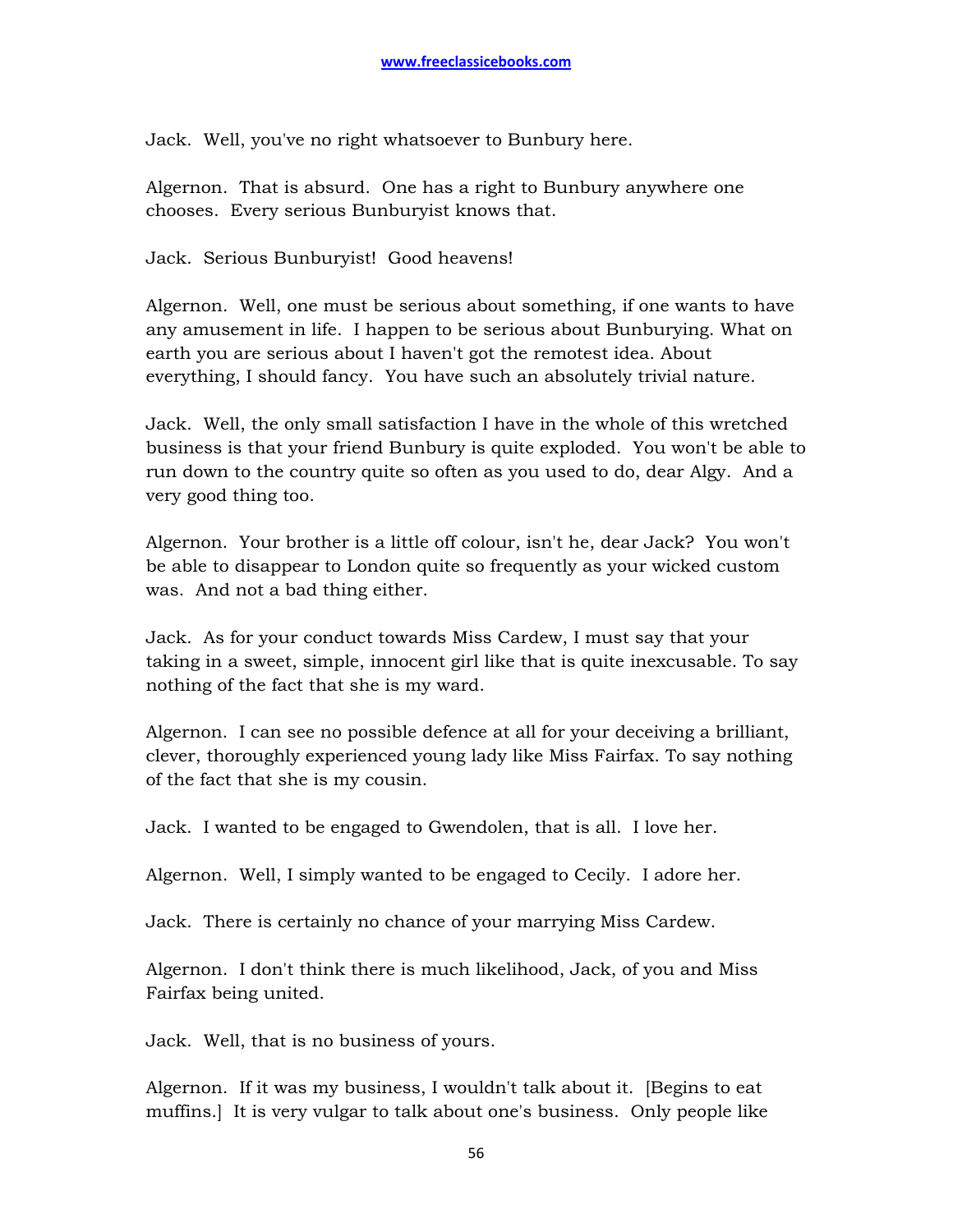stock-brokers do that, and then merely at dinner parties.

Jack. How can you sit there, calmly eating muffins when we are in this horrible trouble, I can't make out. You seem to me to be perfectly heartless.

Algernon. Well, I can't eat muffins in an agitated manner. The butter would probably get on my cuffs. One should always eat muffins quite calmly. It is the only way to eat them.

Jack. I say it's perfectly heartless your eating muffins at all, under the circumstances.

Algernon. When I am in trouble, eating is the only thing that consoles me. Indeed, when I am in really great trouble, as any one who knows me intimately will tell you, I refuse everything except food and drink. At the present moment I am eating muffins because I am unhappy. Besides, I am particularly fond of muffins. [Rising.]

Jack. [Rising.] Well, that is no reason why you should eat them all in that greedy way. [Takes muffins from Algernon.]

Algernon. [Offering tea-cake.] I wish you would have tea-cake instead. I don't like tea-cake.

Jack. Good heavens! I suppose a man may eat his own muffins in his own garden.

Algernon. But you have just said it was perfectly heartless to eat muffins.

Jack. I said it was perfectly heartless of you, under the circumstances. That is a very different thing.

Algernon. That may be. But the muffins are the same. [He seizes the muffin-dish from Jack.]

Jack. Algy, I wish to goodness you would go.

Algernon. You can't possibly ask me to go without having some dinner. It's absurd. I never go without my dinner. No one ever does, except vegetarians and people like that. Besides I have just made arrangements with Dr. Chasuble to be christened at a quarter to six under the name of Ernest.

Jack. My dear fellow, the sooner you give up that nonsense the better. I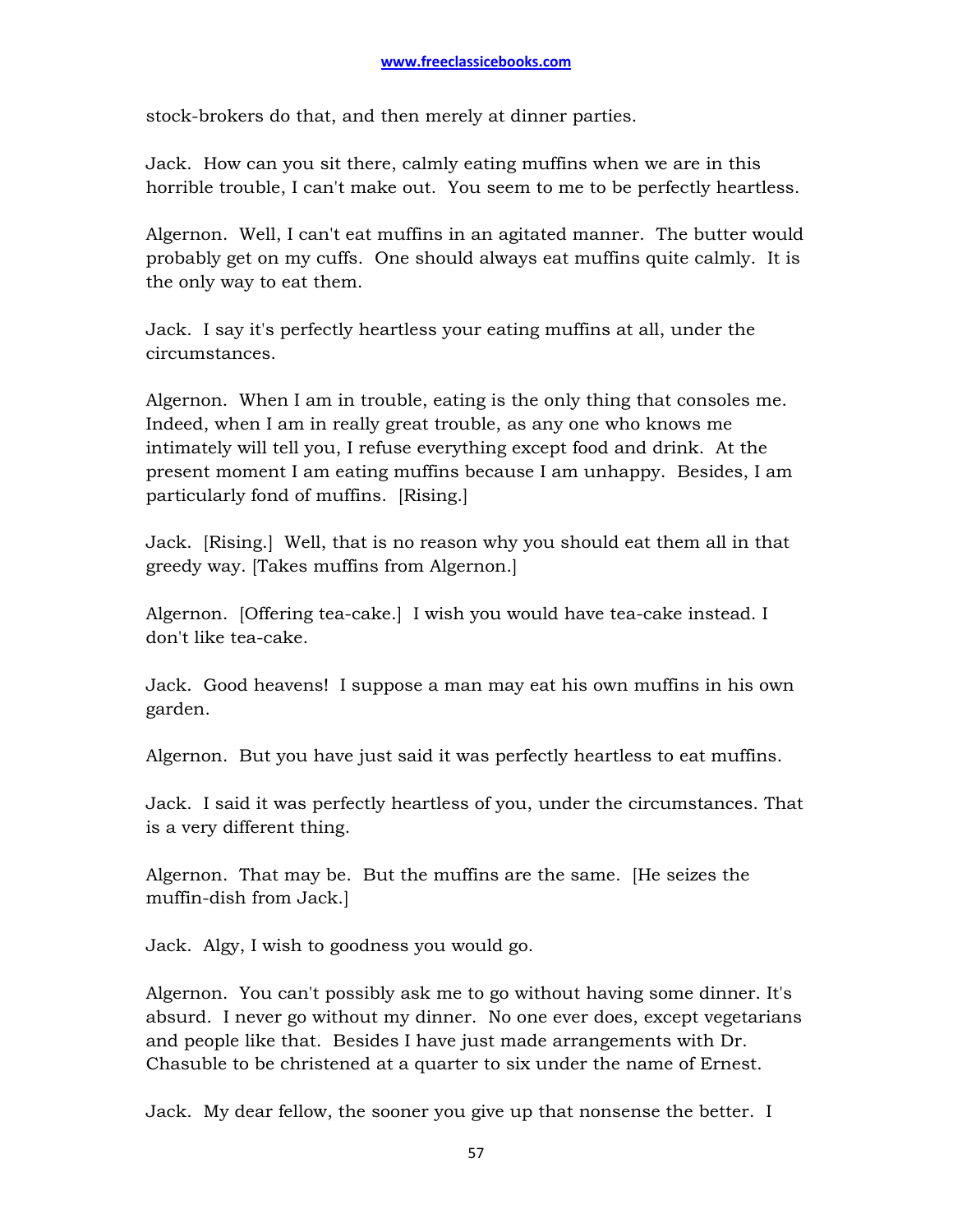made arrangements this morning with Dr. Chasuble to be christened myself at 5.30, and I naturally will take the name of Ernest. Gwendolen would wish it. We can't both be christened Ernest. It's absurd. Besides, I have a perfect right to be christened if I like. There is no evidence at all that I have ever been christened by anybody. I should think it extremely probable I never was, and so does Dr. Chasuble. It is entirely different in your case. You have been christened already.

Algernon. Yes, but I have not been christened for years.

Jack. Yes, but you have been christened. That is the important thing.

Algernon. Quite so. So I know my constitution can stand it. If you are not quite sure about your ever having been christened, I must say I think it rather dangerous your venturing on it now. It might make you very unwell. You can hardly have forgotten that some one very closely connected with you was very nearly carried off this week in Paris by a severe chill.

Jack. Yes, but you said yourself that a severe chill was not hereditary.

Algernon. It usen't to be, I know--but I daresay it is now. Science is always making wonderful improvements in things.

Jack. [Picking up the muffin-dish.] Oh, that is nonsense; you are always talking nonsense.

Algernon. Jack, you are at the muffins again! I wish you wouldn't. There are only two left. [Takes them.] I told you I was particularly fond of muffins.

Jack. But I hate tea-cake.

Algernon. Why on earth then do you allow tea-cake to be served up for your guests? What ideas you have of hospitality!

Jack. Algernon! I have already told you to go. I don't want you here. Why don't you go!

Algernon. I haven't quite finished my tea yet! and there is still one muffin left. [Jack groans, and sinks into a chair. Algernon still continues eating.]

ACT DROP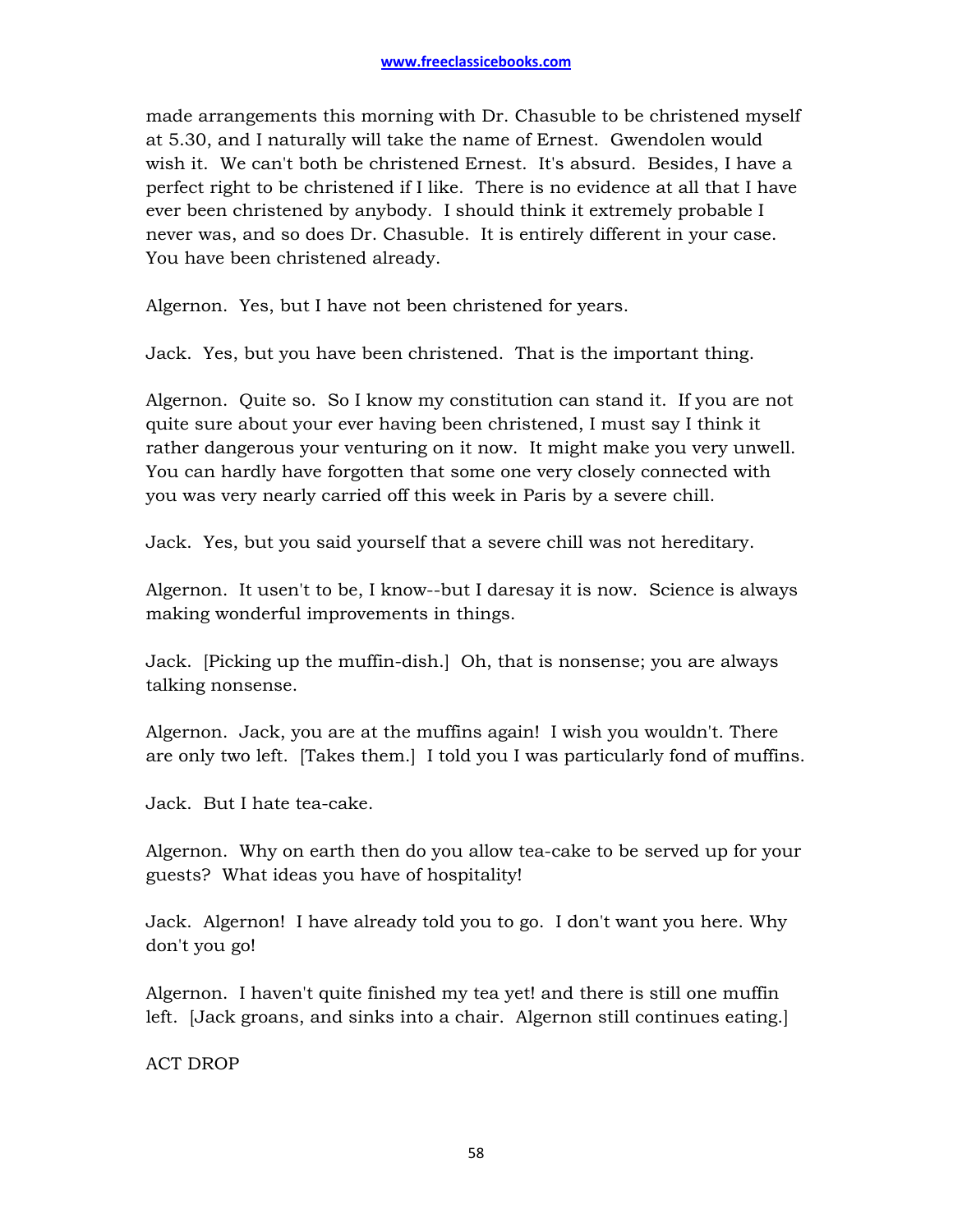## **THIRD ACT - The Garden at the Manor House, Woolton.**

**SCENE** 

Morning-room at the Manor House.

[Gwendolen and Cecily are at the window, looking out into the garden.]

Gwendolen. The fact that they did not follow us at once into the house, as any one else would have done, seems to me to show that they have some sense of shame left.

Cecily. They have been eating muffins. That looks like repentance.

Gwendolen. [After a pause.] They don't seem to notice us at all. Couldn't you cough?

Cecily. But I haven't got a cough.

Gwendolen. They're looking at us. What effrontery!

Cecily. They're approaching. That's very forward of them.

Gwendolen. Let us preserve a dignified silence.

Cecily. Certainly. It's the only thing to do now. [Enter Jack followed by Algernon. They whistle some dreadful popular air from a British Opera.]

Gwendolen. This dignified silence seems to produce an unpleasant effect.

Cecily. A most distasteful one.

Gwendolen. But we will not be the first to speak.

Cecily. Certainly not.

Gwendolen. Mr. Worthing, I have something very particular to ask you. Much depends on your reply.

Cecily. Gwendolen, your common sense is invaluable. Mr. Moncrieff, kindly answer me the following question. Why did you pretend to be my guardian's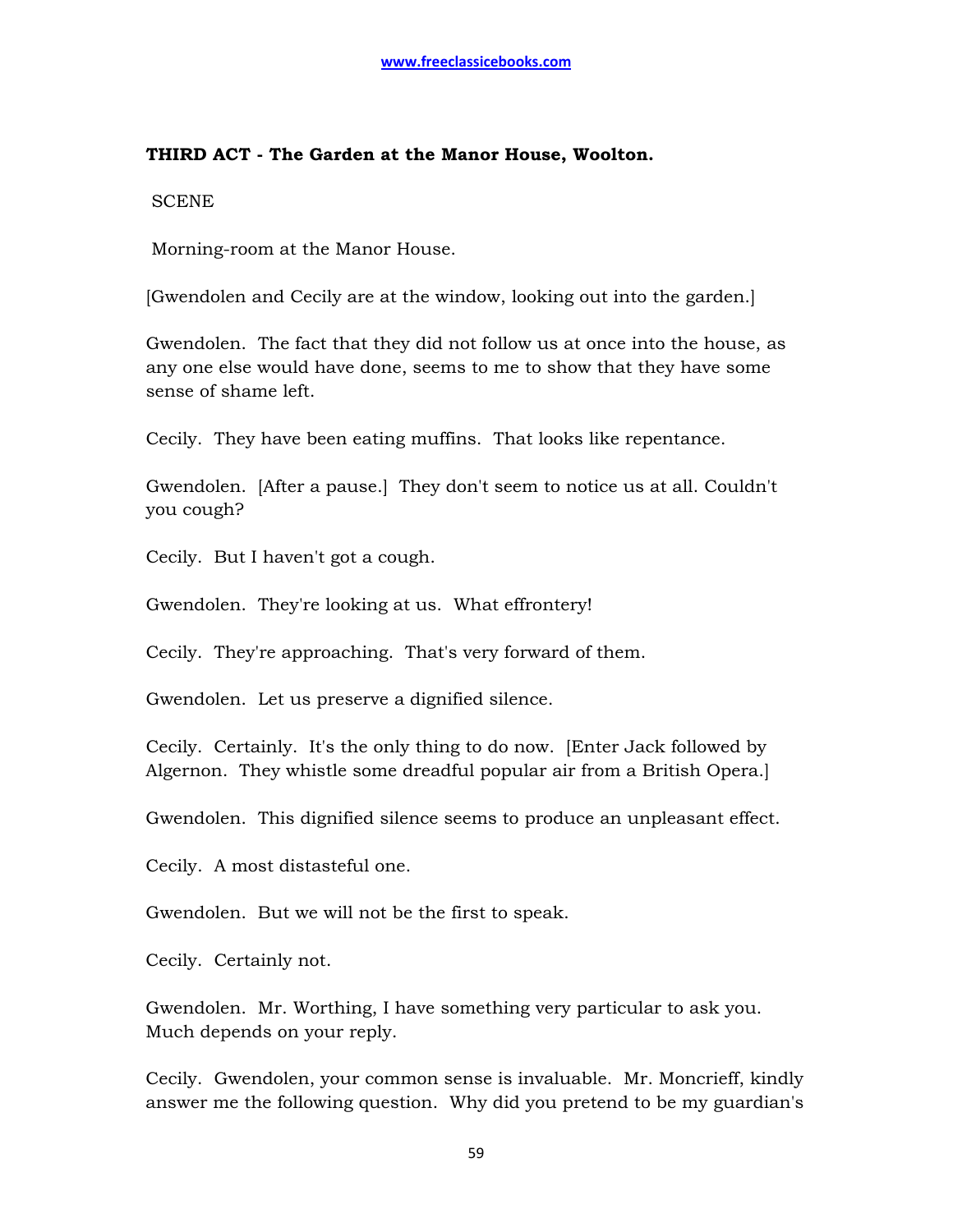brother?

Algernon. In order that I might have an opportunity of meeting you.

Cecily. [To Gwendolen.] That certainly seems a satisfactory explanation, does it not?

Gwendolen. Yes, dear, if you can believe him.

Cecily. I don't. But that does not affect the wonderful beauty of his answer.

Gwendolen. True. In matters of grave importance, style, not sincerity is the vital thing. Mr. Worthing, what explanation can you offer to me for pretending to have a brother? Was it in order that you might have an opportunity of coming up to town to see me as often as possible?

Jack. Can you doubt it, Miss Fairfax?

Gwendolen. I have the gravest doubts upon the subject. But I intend to crush them. This is not the moment for German scepticism. [Moving to Cecily.] Their explanations appear to be quite satisfactory, especially Mr. Worthing's. That seems to me to have the stamp of truth upon it.

Cecily. I am more than content with what Mr. Moncrieff said. His voice alone inspires one with absolute credulity.

Gwendolen. Then you think we should forgive them?

Cecily. Yes. I mean no.

Gwendolen. True! I had forgotten. There are principles at stake that one cannot surrender. Which of us should tell them? The task is not a pleasant one.

Cecily. Could we not both speak at the same time?

Gwendolen. An excellent idea! I nearly always speak at the same time as other people. Will you take the time from me?

Cecily. Certainly. [Gwendolen beats time with uplifted finger.]

Gwendolen and Cecily [Speaking together.] Your Christian names are still an insuperable barrier. That is all!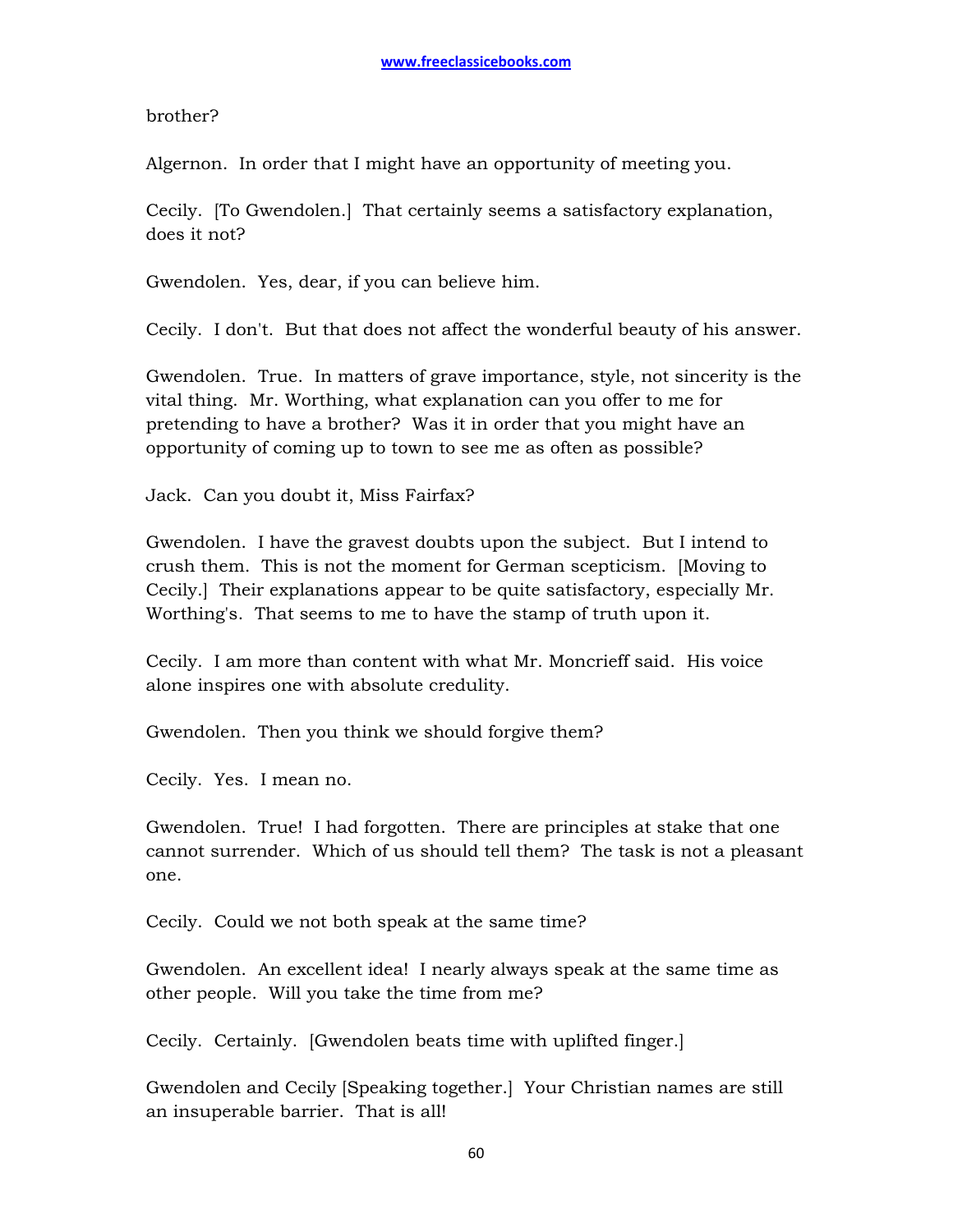Jack and Algernon [Speaking together.] Our Christian names! Is that all? But we are going to be christened this afternoon.

Gwendolen. [To Jack.] For my sake you are prepared to do this terrible thing?

Jack. I am.

Cecily. [To Algernon.] To please me you are ready to face this fearful ordeal?

Algernon. I am!

Gwendolen. How absurd to talk of the equality of the sexes! Where questions of self-sacrifice are concerned, men are infinitely beyond us.

Jack. We are. [Clasps hands with Algernon.]

Cecily. They have moments of physical courage of which we women know absolutely nothing.

Gwendolen. [To Jack.] Darling!

Algernon. [To Cecily.] Darling! [They fall into each other's arms.]

[Enter Merriman. When he enters he coughs loudly, seeing the situation.]

Merriman. Ahem! Ahem! Lady Bracknell!

Jack. Good heavens!

[Enter Lady Bracknell. The couples separate in alarm. Exit Merriman.]

Lady Bracknell. Gwendolen! What does this mean?

Gwendolen. Merely that I am engaged to be married to Mr. Worthing, mamma.

Lady Bracknell. Come here. Sit down. Sit down immediately. Hesitation of any kind is a sign of mental decay in the young, of physical weakness in the old. [Turns to Jack.] Apprised, sir, of my daughter's sudden flight by her trusty maid, whose confidence I purchased by means of a small coin, I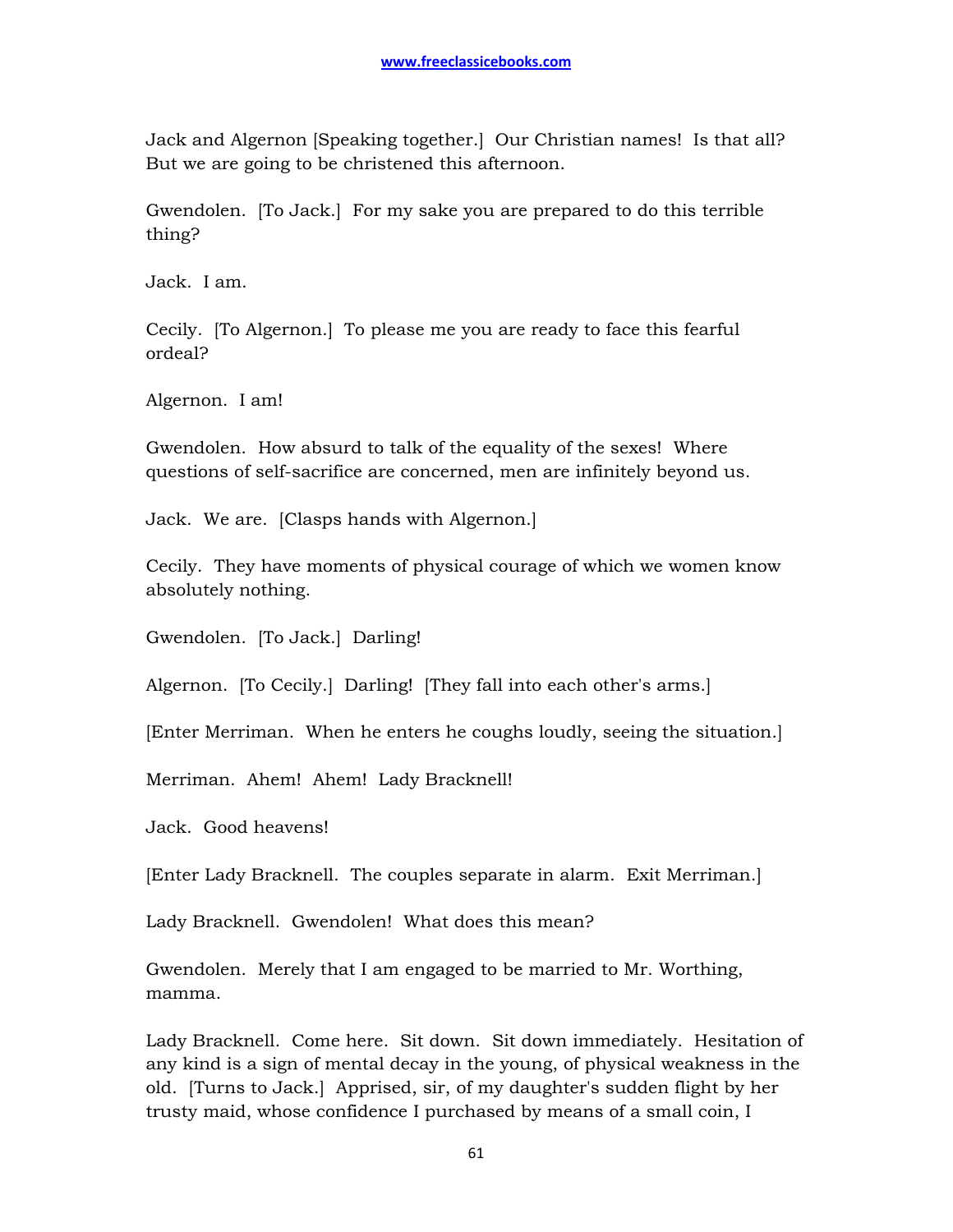followed her at once by a luggage train. Her unhappy father is, I am glad to say, under the impression that she is attending a more than usually lengthy lecture by the University Extension Scheme on the Influence of a permanent income on Thought. I do not propose to undeceive him. Indeed I have never undeceived him on any question. I would consider it wrong. But of course, you will clearly understand that all communication between yourself and my daughter must cease immediately from this moment. On this point, as indeed on all points, I am firm.

Jack. I am engaged to be married to Gwendolen Lady Bracknell!

Lady Bracknell. You are nothing of the kind, sir. And now, as regards Algernon! . . . Algernon!

Algernon. Yes, Aunt Augusta.

Lady Bracknell. May I ask if it is in this house that your invalid friend Mr. Bunbury resides?

Algernon. [Stammering.] Oh! No! Bunbury doesn't live here. Bunbury is somewhere else at present. In fact, Bunbury is dead.

Lady Bracknell. Dead! When did Mr. Bunbury die? His death must have been extremely sudden.

Algernon. [Airily.] Oh! I killed Bunbury this afternoon. I mean poor Bunbury died this afternoon.

Lady Bracknell. What did he die of?

Algernon. Bunbury? Oh, he was quite exploded.

Lady Bracknell. Exploded! Was he the victim of a revolutionary outrage? I was not aware that Mr. Bunbury was interested in social legislation. If so, he is well punished for his morbidity.

Algernon. My dear Aunt Augusta, I mean he was found out! The doctors found out that Bunbury could not live, that is what I mean--so Bunbury died.

Lady Bracknell. He seems to have had great confidence in the opinion of his physicians. I am glad, however, that he made up his mind at the last to some definite course of action, and acted under proper medical advice. And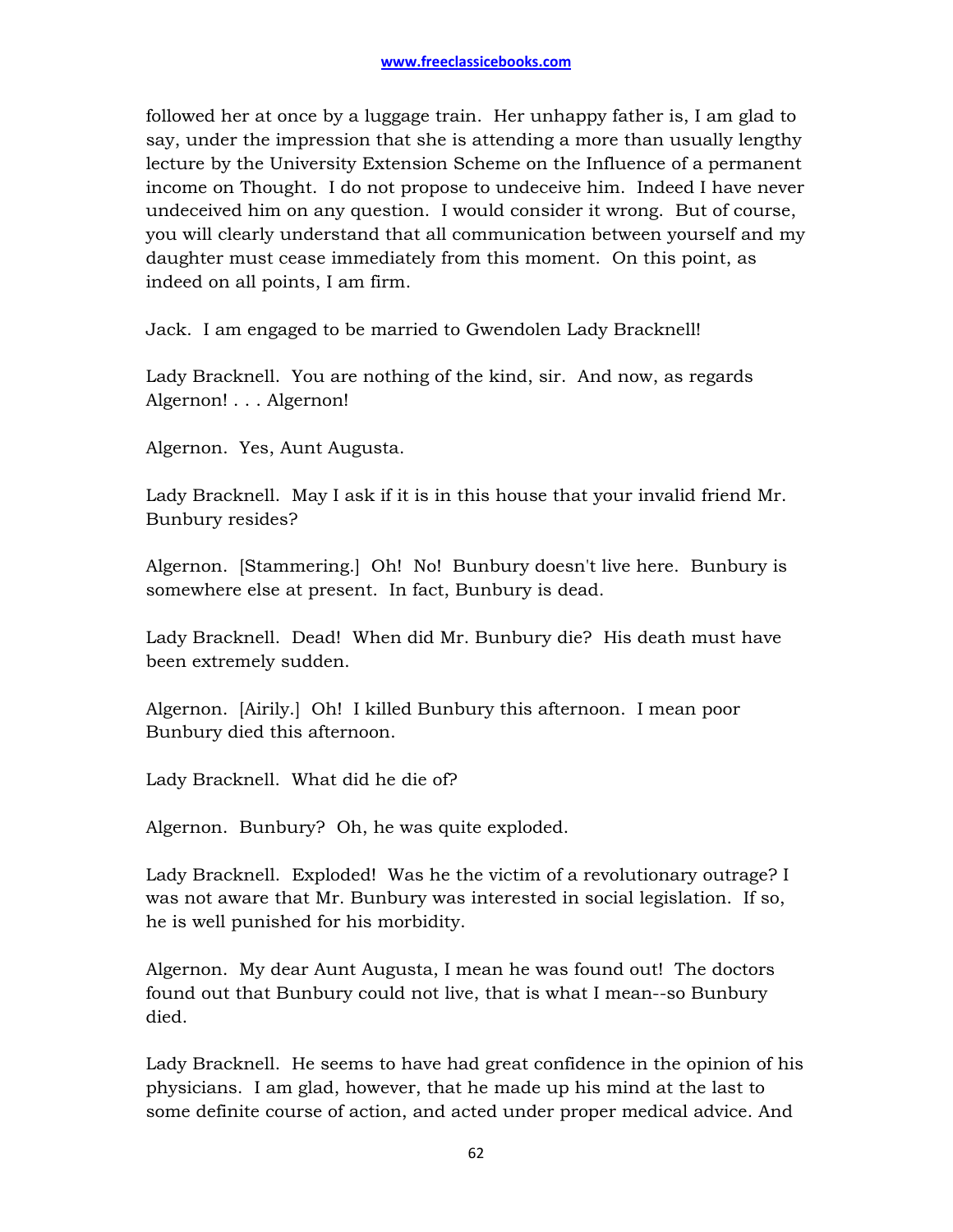now that we have finally got rid of this Mr. Bunbury, may I ask, Mr. Worthing, who is that young person whose hand my nephew Algernon is now holding in what seems to me a peculiarly unnecessary manner?

Jack. That lady is Miss Cecily Cardew, my ward. [Lady Bracknell bows coldly to Cecily.]

Algernon. I am engaged to be married to Cecily, Aunt Augusta.

Lady Bracknell. I beg your pardon?

Cecily. Mr. Moncrieff and I are engaged to be married, Lady Bracknell.

Lady Bracknell. [With a shiver, crossing to the sofa and sitting down.] I do not know whether there is anything peculiarly exciting in the air of this particular part of Hertfordshire, but the number of engagements that go on seems to me considerably above the proper average that statistics have laid down for our guidance. I think some preliminary inquiry on my part would not be out of place. Mr. Worthing, is Miss Cardew at all connected with any of the larger railway stations in London? I merely desire information. Until yesterday I had no idea that there were any families or persons whose origin was a Terminus. [Jack looks perfectly furious, but restrains himself.]

Jack. [In a clear, cold voice.] Miss Cardew is the grand-daughter of the late Mr. Thomas Cardew of 149 Belgrave Square, S.W.; Gervase Park, Dorking, Surrey; and the Sporran, Fifeshire, N.B.

Lady Bracknell. That sounds not unsatisfactory. Three addresses always inspire confidence, even in tradesmen. But what proof have I of their authenticity?

Jack. I have carefully preserved the Court Guides of the period. They are open to your inspection, Lady Bracknell.

Lady Bracknell. [Grimly.] I have known strange errors in that publication.

Jack. Miss Cardew's family solicitors are Messrs. Markby, Markby, and Markby.

Lady Bracknell. Markby, Markby, and Markby? A firm of the very highest position in their profession. Indeed I am told that one of the Mr. Markby's is occasionally to be seen at dinner parties. So far I am satisfied.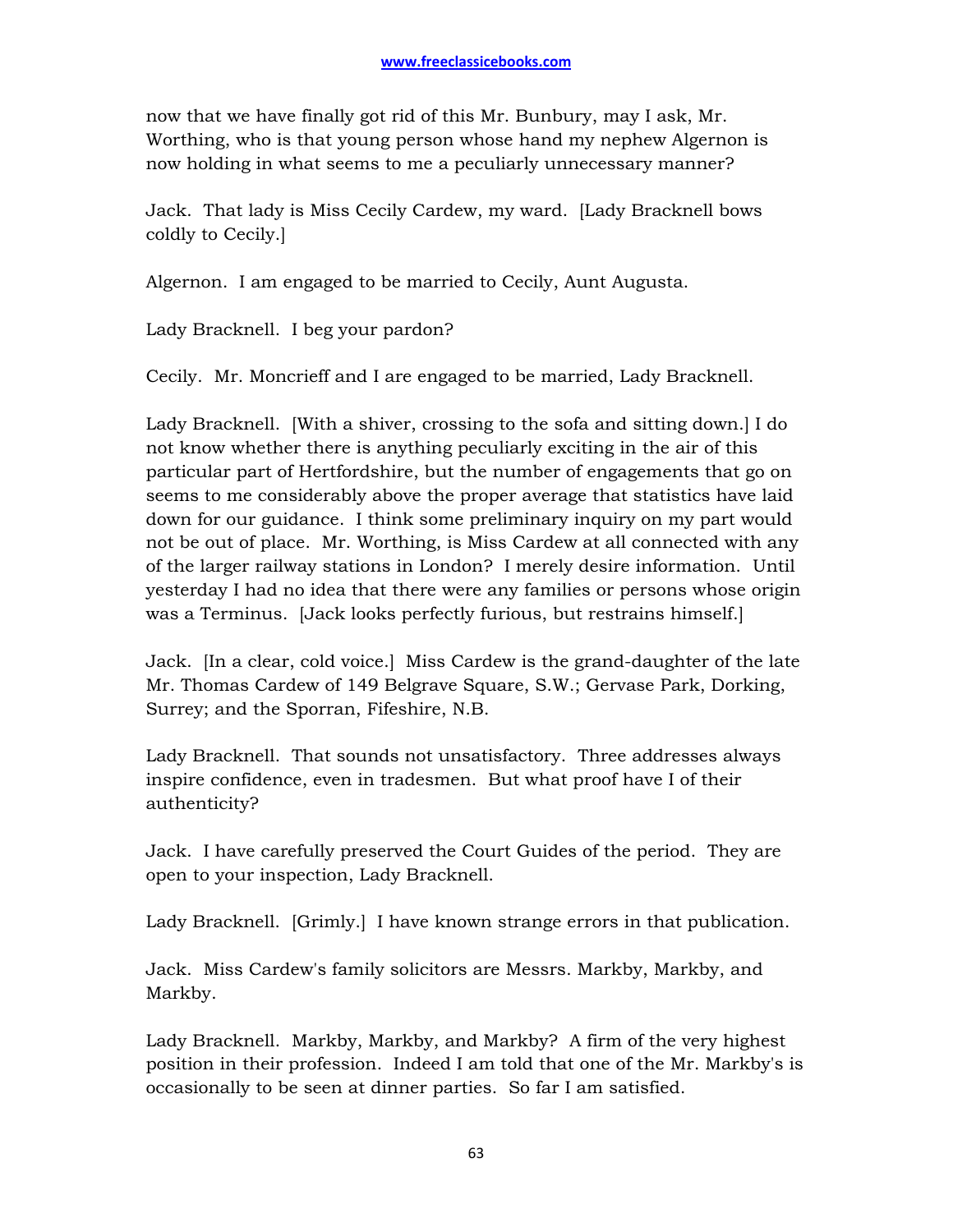Jack. [Very irritably.] How extremely kind of you, Lady Bracknell! I have also in my possession, you will be pleased to hear, certificates of Miss Cardew's birth, baptism, whooping cough, registration, vaccination, confirmation, and the measles; both the German and the English variety.

Lady Bracknell. Ah! A life crowded with incident, I see; though perhaps somewhat too exciting for a young girl. I am not myself in favour of premature experiences. [Rises, looks at her watch.] Gwendolen! the time approaches for our departure. We have not a moment to lose. As a matter of form, Mr. Worthing, I had better ask you if Miss Cardew has any little fortune?

Jack. Oh! about a hundred and thirty thousand pounds in the Funds. That is all. Goodbye, Lady Bracknell. So pleased to have seen you.

Lady Bracknell. [Sitting down again.] A moment, Mr. Worthing. A hundred and thirty thousand pounds! And in the Funds! Miss Cardew seems to me a most attractive young lady, now that I look at her. Few girls of the present day have any really solid qualities, any of the qualities that last, and improve with time. We live, I regret to say, in an age of surfaces. [To Cecily.] Come over here, dear. [Cecily goes across.] Pretty child! your dress is sadly simple, and your hair seems almost as Nature might have left it. But we can soon alter all that. A thoroughly experienced French maid produces a really marvellous result in a very brief space of time. I remember recommending one to young Lady Lancing, and after three months her own husband did not know her.

Jack. And after six months nobody knew her.

Lady Bracknell. [Glares at Jack for a few moments. Then bends, with a practised smile, to Cecily.] Kindly turn round, sweet child. [Cecily turns completely round.] No, the side view is what I want. [Cecily presents her profile.] Yes, quite as I expected. There are distinct social possibilities in your profile. The two weak points in our age are its want of principle and its want of profile. The chin a little higher, dear. Style largely depends on the way the chin is worn. They are worn very high, just at present. Algernon!

Algernon. Yes, Aunt Augusta!

Lady Bracknell. There are distinct social possibilities in Miss Cardew's profile.

Algernon. Cecily is the sweetest, dearest, prettiest girl in the whole world.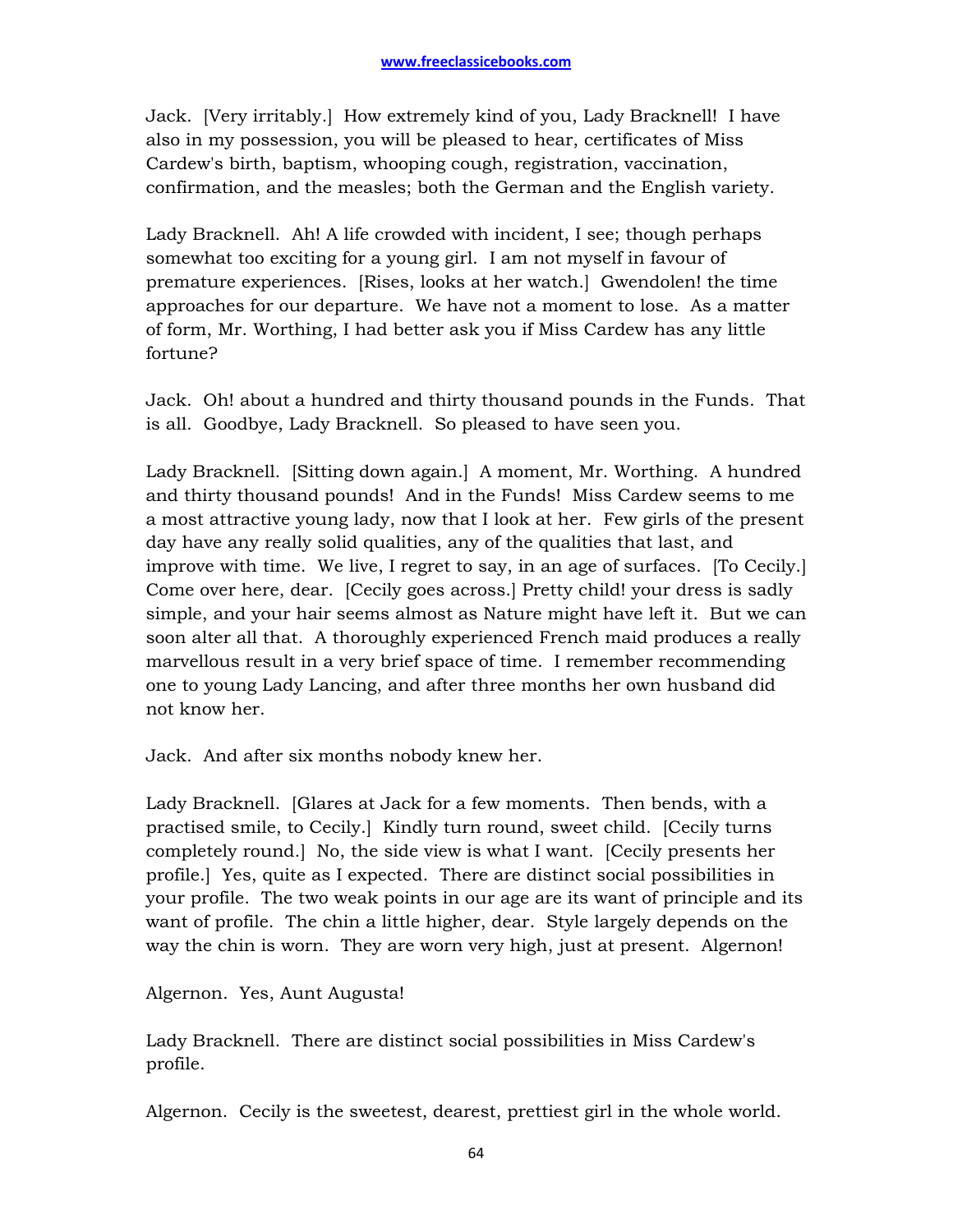And I don't care twopence about social possibilities.

Lady Bracknell. Never speak disrespectfully of Society, Algernon. Only people who can't get into it do that. [To Cecily.] Dear child, of course you know that Algernon has nothing but his debts to depend upon. But I do not approve of mercenary marriages. When I married Lord Bracknell I had no fortune of any kind. But I never dreamed for a moment of allowing that to stand in my way. Well, I suppose I must give my consent.

Algernon. Thank you, Aunt Augusta.

Lady Bracknell. Cecily, you may kiss me!

Cecily. [Kisses her.] Thank you, Lady Bracknell.

Lady Bracknell. You may also address me as Aunt Augusta for the future.

Cecily. Thank you, Aunt Augusta.

Lady Bracknell. The marriage, I think, had better take place quite soon.

Algernon. Thank you, Aunt Augusta.

Cecily. Thank you, Aunt Augusta.

Lady Bracknell. To speak frankly, I am not in favour of long engagements. They give people the opportunity of finding out each other's character before marriage, which I think is never advisable.

Jack. I beg your pardon for interrupting you, Lady Bracknell, but this engagement is quite out of the question. I am Miss Cardew's guardian, and she cannot marry without my consent until she comes of age. That consent I absolutely decline to give.

Lady Bracknell. Upon what grounds may I ask? Algernon is an extremely, I may almost say an ostentatiously, eligible young man. He has nothing, but he looks everything. What more can one desire?

Jack. It pains me very much to have to speak frankly to you, Lady Bracknell, about your nephew, but the fact is that I do not approve at all of his moral character. I suspect him of being untruthful. [Algernon and Cecily look at him in indignant amazement.]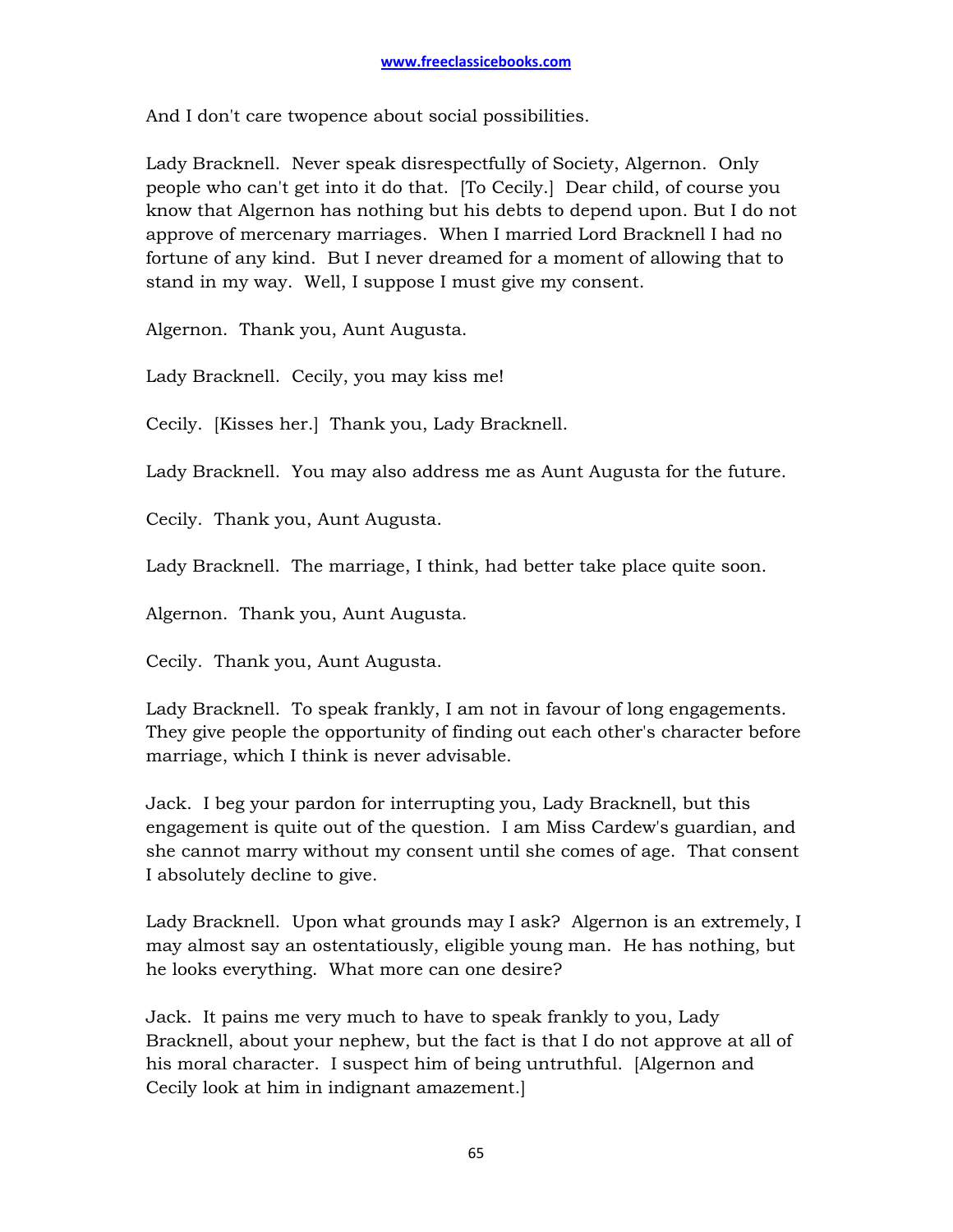Lady Bracknell. Untruthful! My nephew Algernon? Impossible! He is an Oxonian.

Jack. I fear there can be no possible doubt about the matter. This afternoon during my temporary absence in London on an important question of romance, he obtained admission to my house by means of the false pretence of being my brother. Under an assumed name he drank, I've just been informed by my butler, an entire pint bottle of my Perrier-Jouet, Brut, '89; wine I was specially reserving for myself. Continuing his disgraceful deception, he succeeded in the course of the afternoon in alienating the affections of my only ward. He subsequently stayed to tea, and devoured every single muffin. And what makes his conduct all the more heartless is, that he was perfectly well aware from the first that I have no brother, that I never had a brother, and that I don't intend to have a brother, not even of any kind. I distinctly told him so myself yesterday afternoon.

Lady Bracknell. Ahem! Mr. Worthing, after careful consideration I have decided entirely to overlook my nephew's conduct to you.

Jack. That is very generous of you, Lady Bracknell. My own decision, however, is unalterable. I decline to give my consent.

Lady Bracknell. [To Cecily.] Come here, sweet child. [Cecily goes over.] How old are you, dear?

Cecily. Well, I am really only eighteen, but I always admit to twenty when I go to evening parties.

Lady Bracknell. You are perfectly right in making some slight alteration. Indeed, no woman should ever be quite accurate about her age. It looks so calculating . . . [In a meditative manner.] Eighteen, but admitting to twenty at evening parties. Well, it will not be very long before you are of age and free from the restraints of tutelage. So I don't think your guardian's consent is, after all, a matter of any importance.

Jack. Pray excuse me, Lady Bracknell, for interrupting you again, but it is only fair to tell you that according to the terms of her grandfather's will Miss Cardew does not come legally of age till she is thirty-five.

Lady Bracknell. That does not seem to me to be a grave objection. Thirtyfive is a very attractive age. London society is full of women of the very highest birth who have, of their own free choice, remained thirty- five for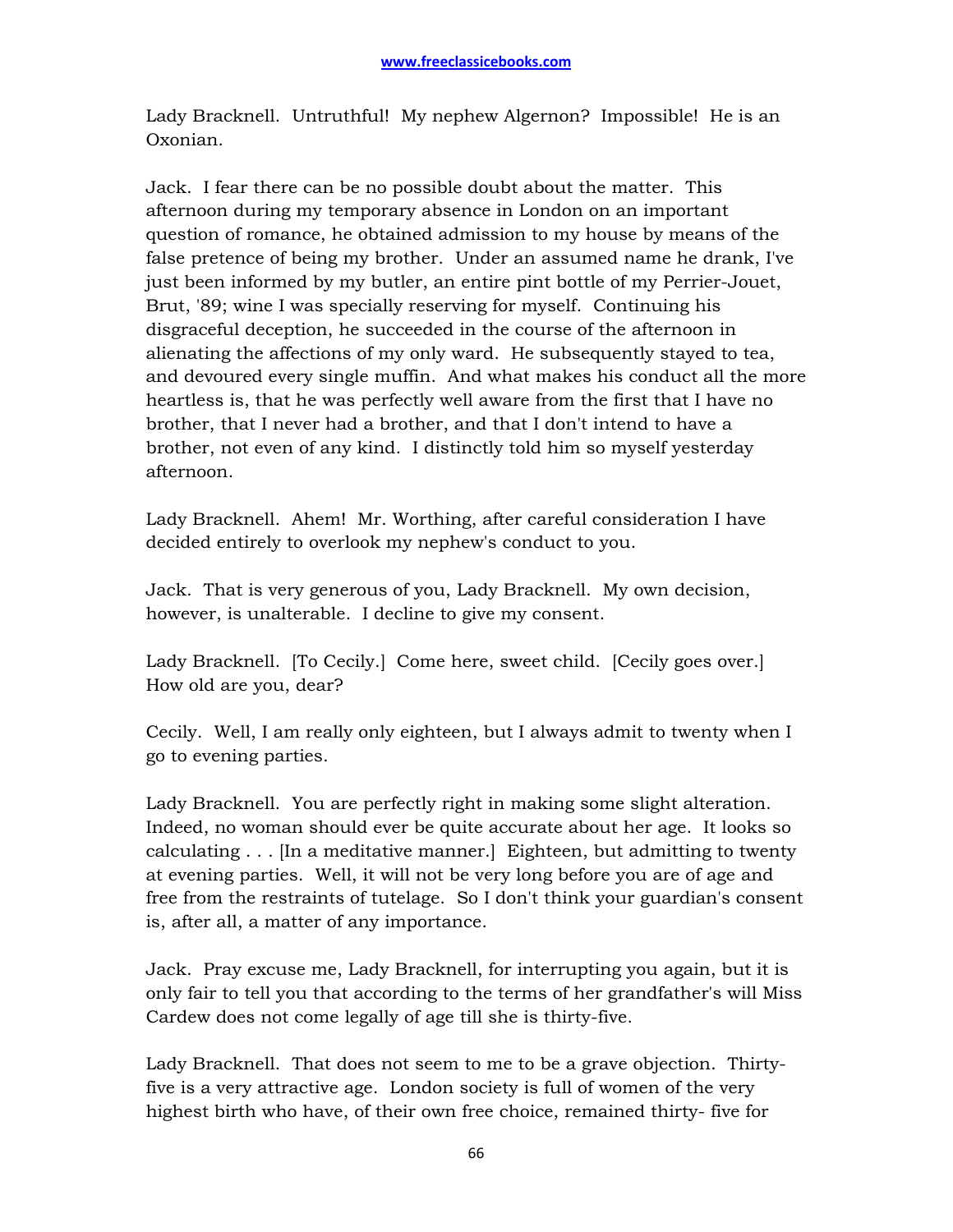years. Lady Dumbleton is an instance in point. To my own knowledge she has been thirty-five ever since she arrived at the age of forty, which was many years ago now. I see no reason why our dear Cecily should not be even still more attractive at the age you mention than she is at present. There will be a large accumulation of property.

Cecily. Algy, could you wait for me till I was thirty-five?

Algernon. Of course I could, Cecily. You know I could.

Cecily. Yes, I felt it instinctively, but I couldn't wait all that time. I hate waiting even five minutes for anybody. It always makes me rather cross. I am not punctual myself, I know, but I do like punctuality in others, and waiting, even to be married, is quite out of the question.

Algernon. Then what is to be done, Cecily?

Cecily. I don't know, Mr. Moncrieff.

Lady Bracknell. My dear Mr. Worthing, as Miss Cardew states positively that she cannot wait till she is thirty-five--a remark which I am bound to say seems to me to show a somewhat impatient nature--I would beg of you to reconsider your decision.

Jack. But my dear Lady Bracknell, the matter is entirely in your own hands. The moment you consent to my marriage with Gwendolen, I will most gladly allow your nephew to form an alliance with my ward.

Lady Bracknell. [Rising and drawing herself up.] You must be quite aware that what you propose is out of the question.

Jack. Then a passionate celibacy is all that any of us can look forward to.

Lady Bracknell. That is not the destiny I propose for Gwendolen. Algernon, of course, can choose for himself. [Pulls out her watch.] Come, dear, [Gwendolen rises] we have already missed five, if not six, trains. To miss any more might expose us to comment on the platform.

[Enter Dr. Chasuble.]

Chasuble. Everything is quite ready for the christenings.

Lady Bracknell. The christenings, sir! Is not that somewhat premature?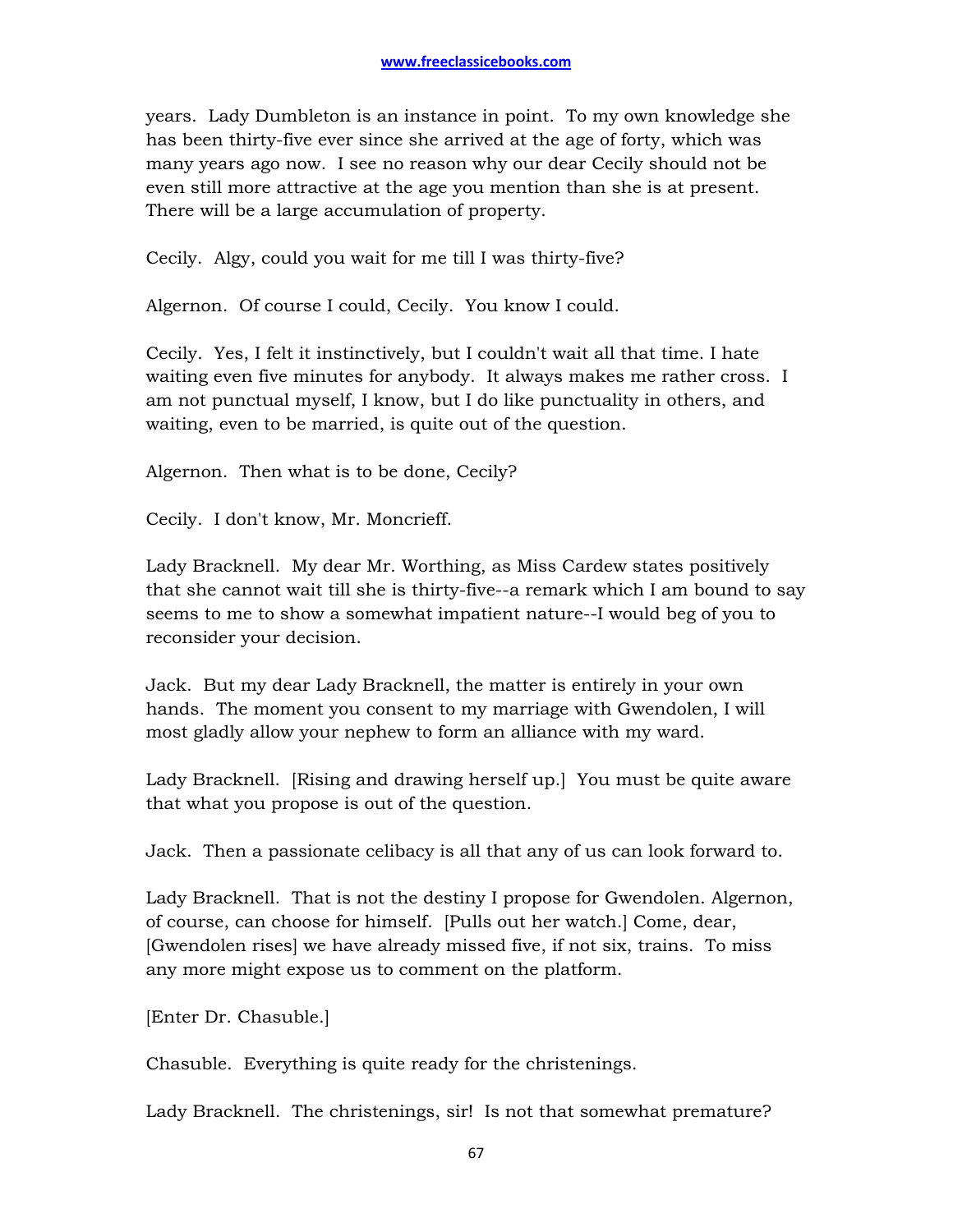Chasuble. [Looking rather puzzled, and pointing to Jack and Algernon.] Both these gentlemen have expressed a desire for immediate baptism.

Lady Bracknell. At their age? The idea is grotesque and irreligious! Algernon, I forbid you to be baptized. I will not hear of such excesses. Lord Bracknell would be highly displeased if he learned that that was the way in which you wasted your time and money.

Chasuble. Am I to understand then that there are to be no christenings at all this afternoon?

Jack. I don't think that, as things are now, it would be of much practical value to either of us, Dr. Chasuble.

Chasuble. I am grieved to hear such sentiments from you, Mr. Worthing. They savour of the heretical views of the Anabaptists, views that I have completely refuted in four of my unpublished sermons. However, as your present mood seems to be one peculiarly secular, I will return to the church at once. Indeed, I have just been informed by the pew-opener that for the last hour and a half Miss Prism has been waiting for me in the vestry.

Lady Bracknell. [Starting.] Miss Prism! Did I hear you mention a Miss Prism?

Chasuble. Yes, Lady Bracknell. I am on my way to join her.

Lady Bracknell. Pray allow me to detain you for a moment. This matter may prove to be one of vital importance to Lord Bracknell and myself. Is this Miss Prism a female of repellent aspect, remotely connected with education?

Chasuble. [Somewhat indignantly.] She is the most cultivated of ladies, and the very picture of respectability.

Lady Bracknell. It is obviously the same person. May I ask what position she holds in your household?

Chasuble. [Severely.] I am a celibate, madam.

Jack. [Interposing.] Miss Prism, Lady Bracknell, has been for the last three years Miss Cardew's esteemed governess and valued companion.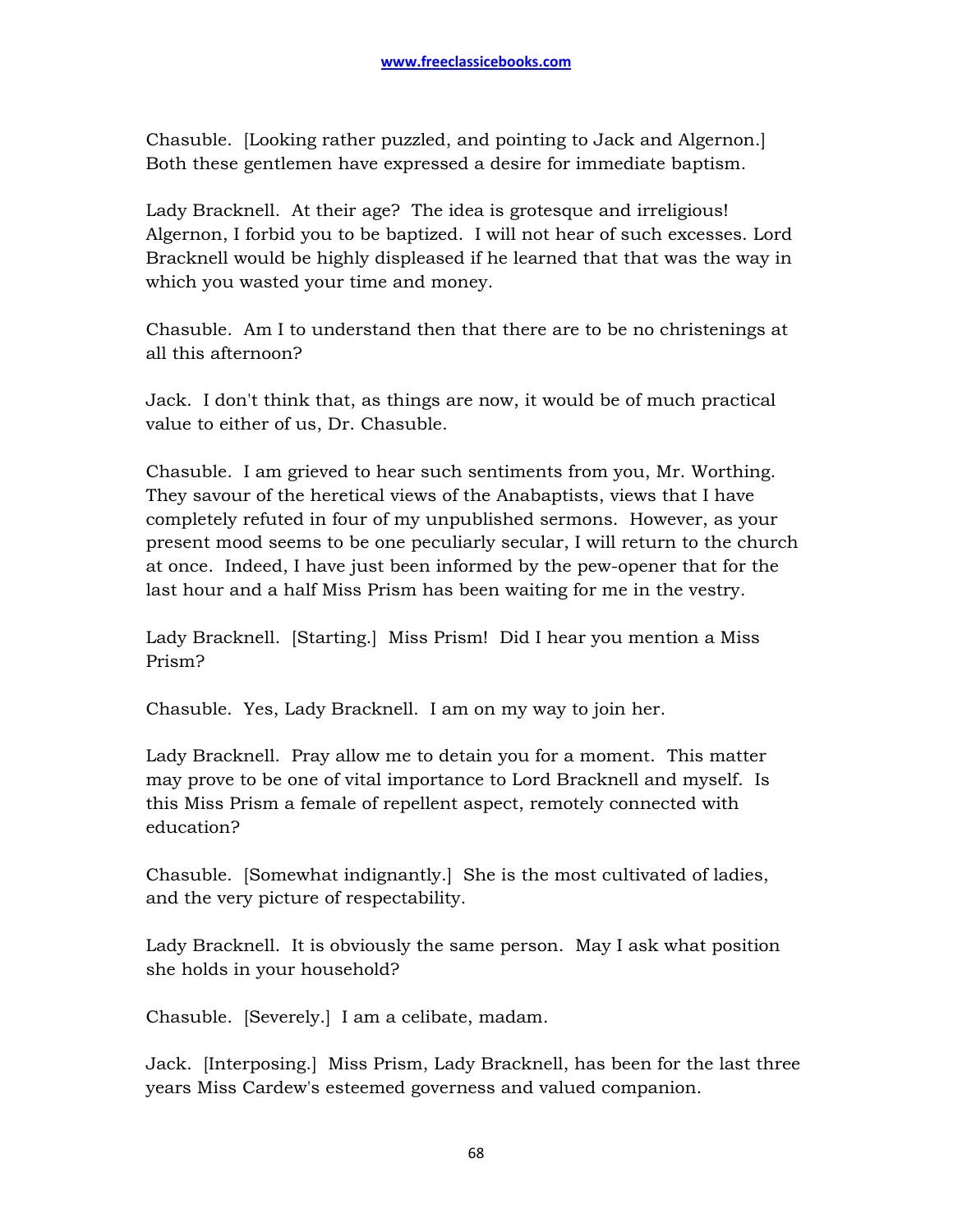Lady Bracknell. In spite of what I hear of her, I must see her at once. Let her be sent for.

Chasuble. [Looking off.] She approaches; she is nigh.

[Enter Miss Prism hurriedly.]

Miss Prism. I was told you expected me in the vestry, dear Canon. I have been waiting for you there for an hour and three-quarters. [Catches sight of Lady Bracknell, who has fixed her with a stony glare. Miss Prism grows pale and quails. She looks anxiously round as if desirous to escape.]

Lady Bracknell. [In a severe, judicial voice.] Prism! [Miss Prism bows her head in shame.] Come here, Prism! [Miss Prism approaches in a humble manner.] Prism! Where is that baby? [General consternation. The Canon starts back in horror. Algernon and Jack pretend to be anxious to shield Cecily and Gwendolen from hearing the details of a terrible public scandal.] Twenty-eight years ago, Prism, you left Lord Bracknell's house, Number 104, Upper Grosvenor Street, in charge of a perambulator that contained a baby of the male sex. You never returned. A few weeks later, through the elaborate investigations of the Metropolitan police, the perambulator was discovered at midnight, standing by itself in a remote corner of Bayswater. It contained the manuscript of a three-volume novel of more than usually revolting sentimentality. [Miss Prism starts in involuntary indignation.] But the baby was not there! [Every one looks at Miss Prism.] Prism! Where is that baby? [A pause.]

Miss Prism. Lady Bracknell, I admit with shame that I do not know. I only wish I did. The plain facts of the case are these. On the morning of the day you mention, a day that is for ever branded on my memory, I prepared as usual to take the baby out in its perambulator. I had also with me a somewhat old, but capacious hand-bag in which I had intended to place the manuscript of a work of fiction that I had written during my few unoccupied hours. In a moment of mental abstraction, for which I never can forgive myself, I deposited the manuscript in the basinette, and placed the baby in the hand-bag.

Jack. [Who has been listening attentively.] But where did you deposit the hand-bag?

Miss Prism. Do not ask me, Mr. Worthing.

Jack. Miss Prism, this is a matter of no small importance to me. I insist on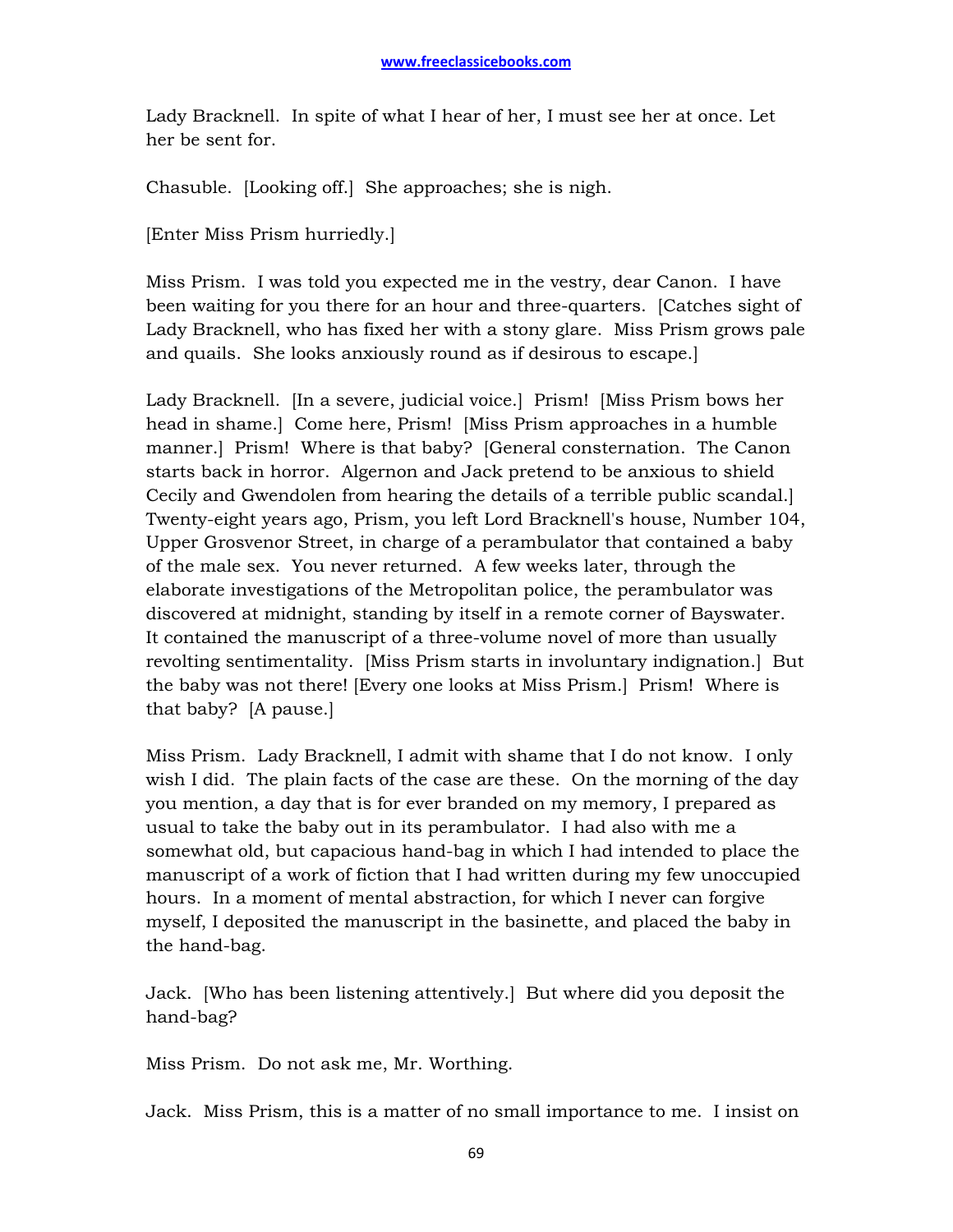knowing where you deposited the hand-bag that contained that infant.

Miss Prism. I left it in the cloak-room of one of the larger railway stations in London.

Jack. What railway station?

Miss Prism. [Quite crushed.] Victoria. The Brighton line. [Sinks into a chair.]

Jack. I must retire to my room for a moment. Gwendolen, wait here for me.

Gwendolen. If you are not too long, I will wait here for you all my life. [Exit Jack in great excitement.]

Chasuble. What do you think this means, Lady Bracknell?

Lady Bracknell. I dare not even suspect, Dr. Chasuble. I need hardly tell you that in families of high position strange coincidences are not supposed to occur. They are hardly considered the thing.

[Noises heard overhead as if some one was throwing trunks about. Every one looks up.]

Cecily. Uncle Jack seems strangely agitated.

Chasuble. Your guardian has a very emotional nature.

Lady Bracknell. This noise is extremely unpleasant. It sounds as if he was having an argument. I dislike arguments of any kind. They are always vulgar, and often convincing.

Chasuble. [Looking up.] It has stopped now. [The noise is redoubled.]

Lady Bracknell. I wish he would arrive at some conclusion.

Gwendolen. This suspense is terrible. I hope it will last. [Enter Jack with a hand-bag of black leather in his hand.]

Jack. [Rushing over to Miss Prism.] Is this the hand-bag, Miss Prism? Examine it carefully before you speak. The happiness of more than one life depends on your answer.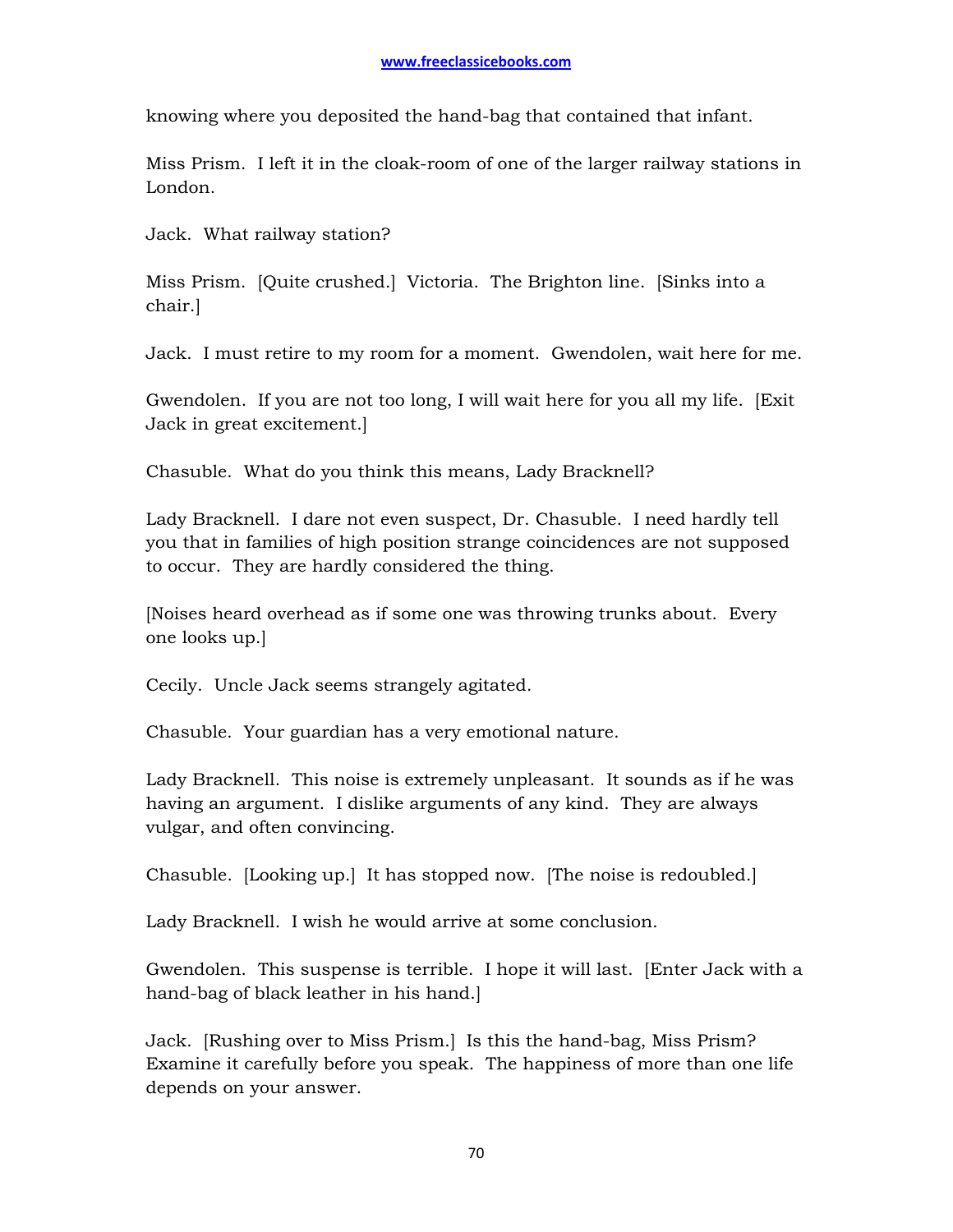Miss Prism. [Calmly.] It seems to be mine. Yes, here is the injury it received through the upsetting of a Gower Street omnibus in younger and happier days. Here is the stain on the lining caused by the explosion of a temperance beverage, an incident that occurred at Leamington. And here, on the lock, are my initials. I had forgotten that in an extravagant mood I had had them placed there. The bag is undoubtedly mine. I am delighted to have it so unexpectedly restored to me. It has been a great inconvenience being without it all these years.

Jack. [In a pathetic voice.] Miss Prism, more is restored to you than this hand-bag. I was the baby you placed in it.

Miss Prism. [Amazed.] You?

Jack. [Embracing her.] Yes . . . mother!

Miss Prism. [Recoiling in indignant astonishment.] Mr. Worthing! I am unmarried!

Jack. Unmarried! I do not deny that is a serious blow. But after all, who has the right to cast a stone against one who has suffered? Cannot repentance wipe out an act of folly? Why should there be one law for men, and another for women? Mother, I forgive you. [Tries to embrace her again.]

Miss Prism. [Still more indignant.] Mr. Worthing, there is some error. [Pointing to Lady Bracknell.] There is the lady who can tell you who you really are.

Jack. [After a pause.] Lady Bracknell, I hate to seem inquisitive, but would you kindly inform me who I am?

Lady Bracknell. I am afraid that the news I have to give you will not altogether please you. You are the son of my poor sister, Mrs. Moncrieff, and consequently Algernon's elder brother.

Jack. Algy's elder brother! Then I have a brother after all. I knew I had a brother! I always said I had a brother! Cecily,--how could you have ever doubted that I had a brother? [Seizes hold of Algernon.] Dr. Chasuble, my unfortunate brother. Miss Prism, my unfortunate brother. Gwendolen, my unfortunate brother. Algy, you young scoundrel, you will have to treat me with more respect in the future. You have never behaved to me like a brother in all your life.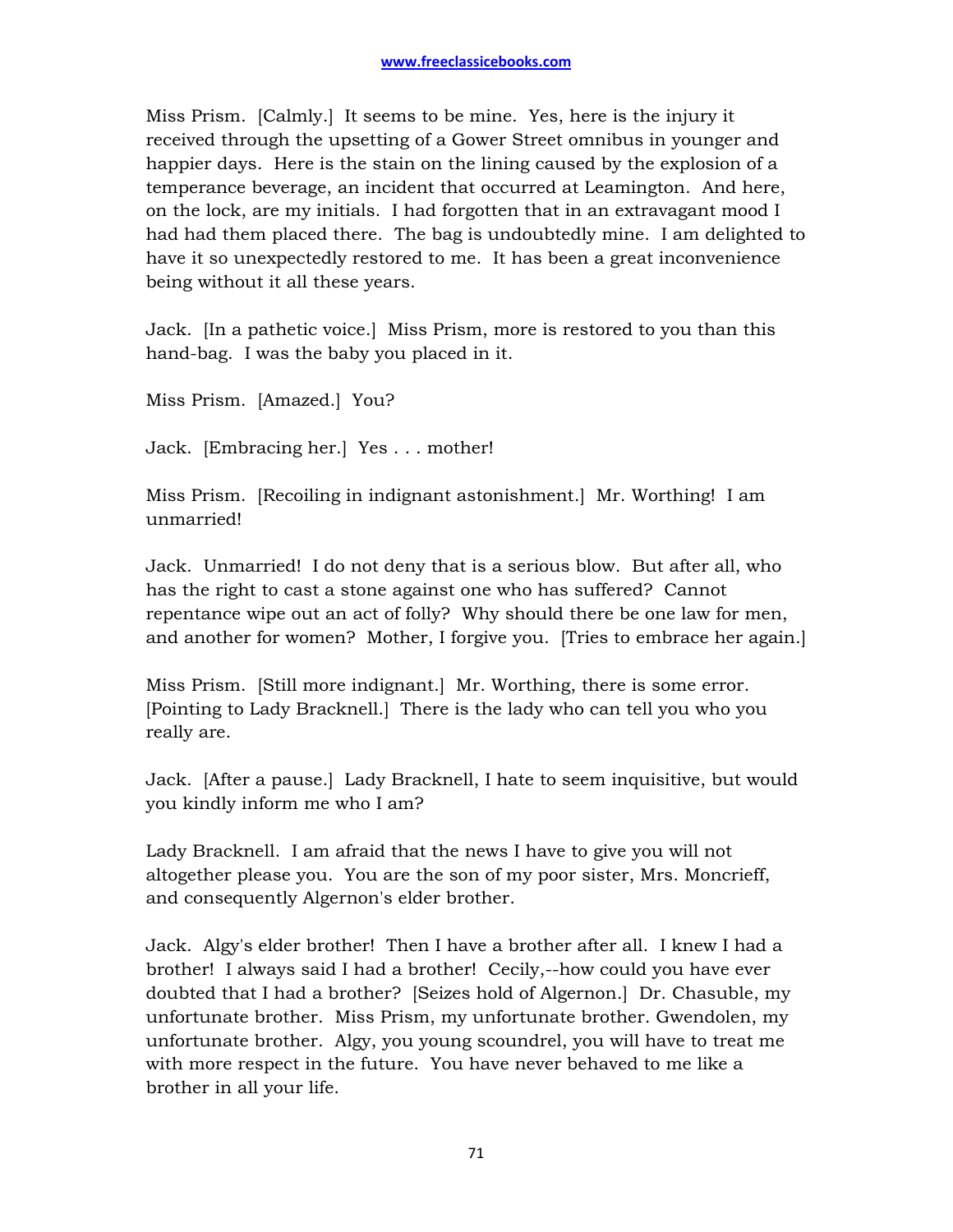Algernon. Well, not till to-day, old boy, I admit. I did my best, however, though I was out of practice.

[Shakes hands.]

Gwendolen. [To Jack.] My own! But what own are you? What is your Christian name, now that you have become some one else?

Jack. Good heavens! . . . I had quite forgotten that point. Your decision on the subject of my name is irrevocable, I suppose?

Gwendolen. I never change, except in my affections.

Cecily. What a noble nature you have, Gwendolen!

Jack. Then the question had better be cleared up at once. Aunt Augusta, a moment. At the time when Miss Prism left me in the hand-bag, had I been christened already?

Lady Bracknell. Every luxury that money could buy, including christening, had been lavished on you by your fond and doting parents.

Jack. Then I was christened! That is settled. Now, what name was I given? Let me know the worst.

Lady Bracknell. Being the eldest son you were naturally christened after your father.

Jack. [Irritably.] Yes, but what was my father's Christian name?

Lady Bracknell. [Meditatively.] I cannot at the present moment recall what the General's Christian name was. But I have no doubt he had one. He was eccentric, I admit. But only in later years. And that was the result of the Indian climate, and marriage, and indigestion, and other things of that kind.

Jack. Algy! Can't you recollect what our father's Christian name was?

Algernon. My dear boy, we were never even on speaking terms. He died before I was a year old.

Jack. His name would appear in the Army Lists of the period, I suppose, Aunt Augusta?